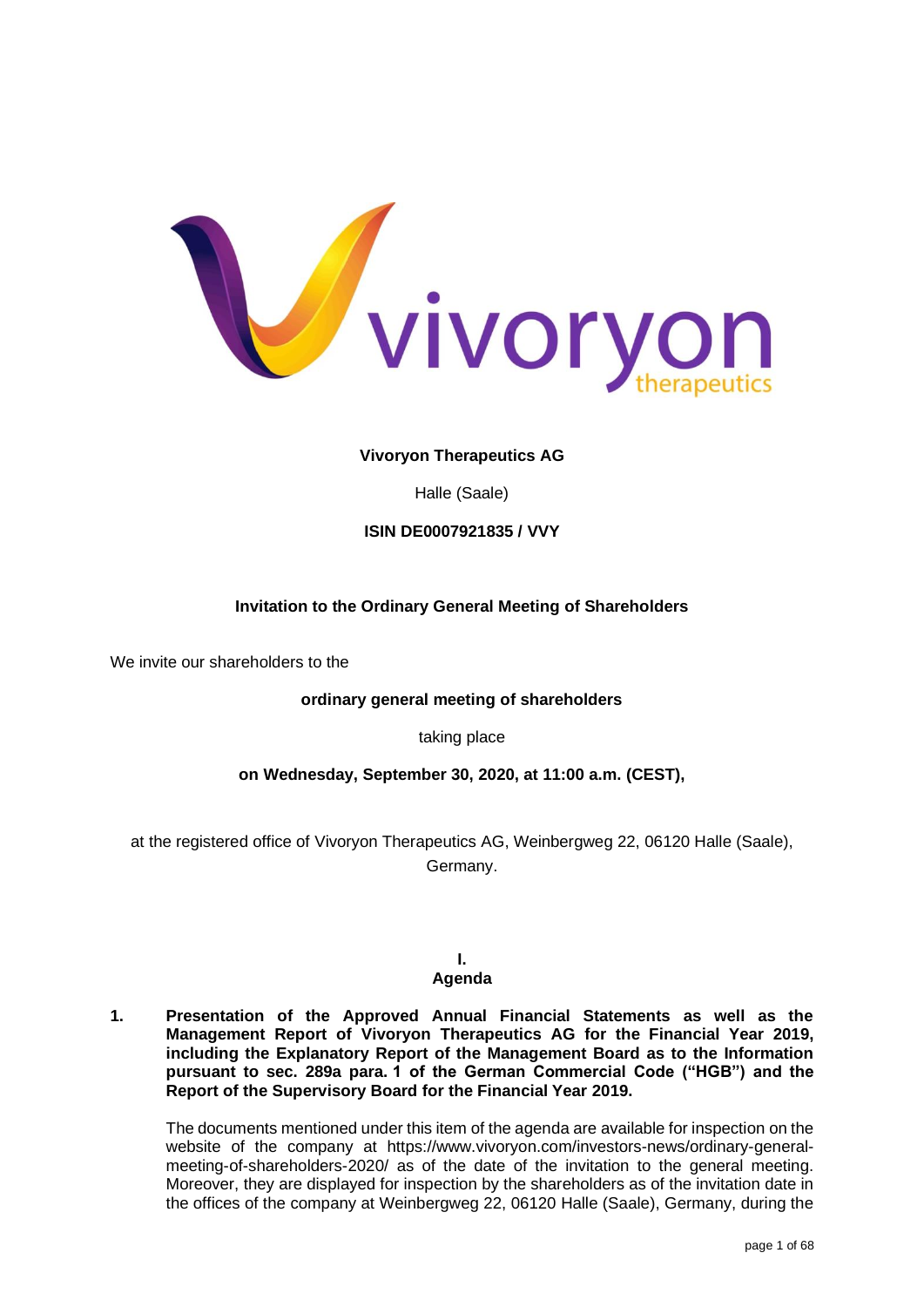usual business hours of the company from Monday through Friday from 09:00 a.m. until 04:00 p.m. Furthermore, the documents will be available at the general meeting as well. In conformity with the legal regulations, no resolution is provided for this item of the agenda, as the supervisory board has given its consent to the annual financial statements already and thus the annual financial statements are approved.

### **2. Adoption of a Resolution on the Grant of Discharge of Performance to the Management Board Members for the Financial Year 2019**

The management board and the supervisory board propose to grant discharge of performance to the members of the management board holding office in the financial year 2019 for their actions during that period.

### **3. Adoption of a Resolution on the Grant of Discharge of Performance to the Supervisory Board Members for the Financial Year 2019**

The management board and the supervisory board propose to grant discharge of performance to the members of the supervisory board holding office in the financial year 2019 for their actions during that period.

### **4. Election of the Financial Statements Auditor for the Financial Year 2020**

The supervisory board proposes:

(i) to elect KPMG AG Wirtschaftsprüfungsgesellschaft, Münzgasse 2, 04107 Leipzig, Germany as financial statements auditor and as auditor for the auditing review of interim financial reports, if any, for the financial year 2020; and

(ii) in case of conversion of the company into an N.V. under the laws of the Netherlands (please refer to item 9 of the Agenda), to appoint KPMG Accountants N.V., Zuiderzeelaan 33, 8017 JV Zwolle, the Netherlands, to audit the annual accounts of the company for the first financial year of the company as an N.V.

The proposal of the supervisory board as to this item 4 of the agenda is based on a corresponding recommendation of the audit committee of the supervisory board.

## **5. Elections to the Supervisory Board**

Upon the end of the general meeting on September 30, 2020, the term of office of the supervisory board members Dr. Dinnies von der Osten, Dr. Erich Platzer, Dr. Jörg Neermann and Charlotte Lohmann will expire.

Pursuant to sec. 95, sec. 96 para. 1, sec. 101 para. 1 AktG (German Stock Corporations Act) as well as pursuant to sec. 8 para. 1 of the present articles of association of the company, the supervisory board of the company is composed of four members elected by the general meeting.

The supervisory board proposes to re-elect the following persons to the supervisory board: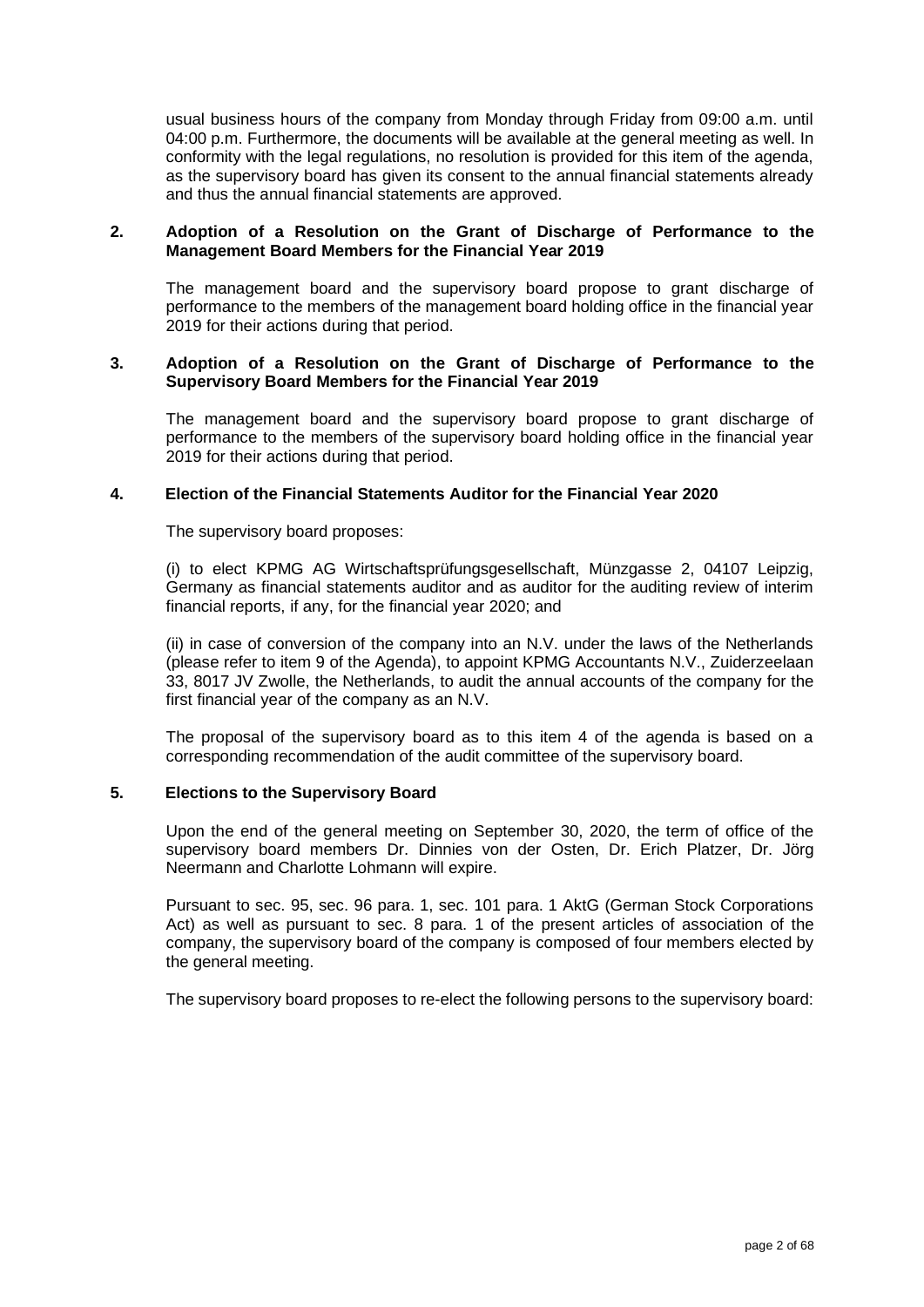- a) Dr. Erich Platzer, managing director of PlatzerInvest AG, Basel, Switzerland, resident in Basel, Switzerland
- b) Charlotte Lohmann, Senior Vice President, General Counsel of MorphoSys AG, Planegg, resident in Munich
- c) Dr. Dinnies Johannes von der Osten, executive partner of GoodVent GmbH & Co. KG, resident in Berlin
- d) Dr. Jörg Neermann, investment manager, resident in Munich

The election is made pursuant to sec. 8 para. 2 of the company's articles of association in combination with sec. 102 para. 1 AktG for the period until the end of the general meeting resolving on the approval of actions in the financial year 2021.

In case of transfer of the company seat to Amsterdam and conversion of the company into an N.V. under the laws of the Netherlands (please refer to item 9 of the Agenda), the appointment is deemed an appointment as non-executive directors of the N.V.

It is intended to have the general meeting decide on the new elections to the supervisory board by way of individual voting.

### **Dr. Erich Platzer**

As a business angel, Dr. Erich Platzer provides advice to StartAngels and BioBAC, advising and investing in early-stage companies, in particular in biotech, medtech and high-tech businesses.

In 2001, he co-founded HBM Partners AG, a venture capital company, from which he retired in 2015. He has been chairman or board member of various publicly traded and privately held early-stage companies including Novuspharma, CTI, Micromet, Cylene, mtm laboratories and Nereus, as well as currently Aptose Biosciences, Credentis, Advanced Osteotomy Tools (AOT), Peripal and Léman Micro Devices (LMD).

Since 2015, Dr. Platzer has also been a supervisory board member of the venture capital company MTIP, MedTech Innovation Partners.

Until 1999, Dr. Platzer worked for close to 10 years in various functions in product development and marketing at F. Hoffmann La Roche, Basel, most recently as Business Director Oncology, supervising the therapeutic area of oncology and responsible for various strategic corporate partnerships. Dr. Platzer has worked as a physician and researcher for many years and was a member of the team that was the first to purify human natural G-CSF (from which Neupogen® was derived). Dr. Platzer graduated from the Medical School of the University of Erlangen, where he also received his MDPhD (Dr. med. habil.).

#### **Charlotte Lohmann**

Ms. Charlotte Lohmann has been Senior Vice President since January 2018 and General Counsel since 2012 at MorphoSys AG in Planegg.

Prior to this, she spent eleven years at Wilex AG in Munich, her last position as Senior Vice President Legal Affairs & Human Resources. Prior to her position at Wilex, she practiced as a lawyer at the law firm KPMG Treuhand & Goerdeler GmbH in Munich. She started her career in the tax and law department of the auditing company KPMG Deutsche Treuhand-Gesellschaft AG in the Munich office.

Ms. Lohmann received her degree in law from the Ludwig-Maximilians-University of Munich and is a licensed attorney.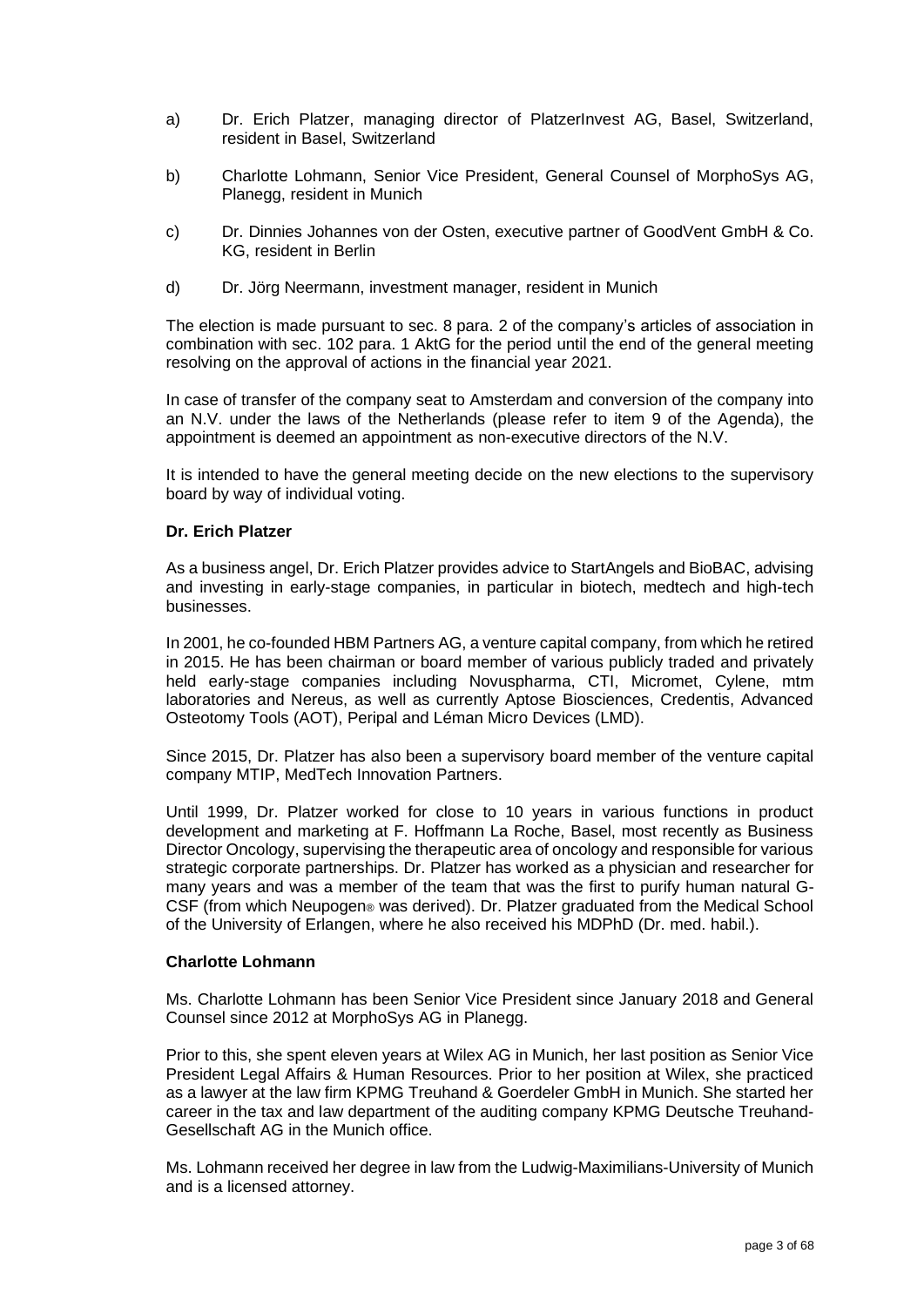## **Dr. Dinnies Johannes von der Osten**

Dr. Dinnies Johannes von der Osten is CEO/Partner at GoodVent Beteiligungsmanagement and CEO of Cedrus Private Equity. He has spent over 20 years in the venture and private capital sector in various positions. Between 1998 and 2007, he was sole Managing Director of IBG Beteiligungsgesellschaft Sachsen-Anhalt mbH; Managing Director of VWM Waste und Beteiligungsgesellschaft mbH (1994-1997) and BDO of TechnoCommerz GmbH, a Treuhandanstalt owned company (1993-1994).

Dr. von der Osten holds a Ph.D. in Economics from Freie Universität Berlin, a diploma in Economics from Ludwig-Maximilians-University, Munich and a Bachelor of Business and Engineering from TU Karlsruhe.

#### **Dr. Jörg Neermann**

Dr. Joerg Neermann has been Partner at LSP (Life Sciences Partners) since 2007. He is responsible for sourcing, selecting and managing investments in privately held life science companies primarily in the German-speaking region, but also in other European regions.

He currently also serves on the supervisory boards of Immunic (Germany), Eyesense (Switzerland), Vicentra (Netherlands) and Ventaleon (Germany).

Dr. Neermann began his venture capital career in 1996 at Atlas Venture. In 1998, he joined DVC Deutsche Venture Capital, a subsidiary of Deutsche Bank AG, where he became Managing Partner in 2002. Dr. Neermann studied Biotechnology at TU Braunschweig and at the M.I.T. (Cambridge, USA) and holds a Master's degree in Biotechnology. He received his Ph.D. in 1996 from TU Braunschweig.

The proposed candidates hold the following memberships in other supervisory boards to be formed by virtue of law and in comparable domestic and foreign control bodies of business enterprises (sec. 125 para. 1 sentence 5 AktG):

#### **Dr. Erich Platzer**

*Memberships in other supervisory boards to be formed by virtue of law and in comparable domestic and foreign control committees of business enterprises*

- Aptose Biosciences Inc. (NASDAQ, TSE)
- Advanced Osteotomy Tools AOT, Basel, Switzerland
- Credentis AG, Windisch, Switzerland
- Léman Micro Devices S.A., Lausanne, Switzerland
- Peripal AG, Zurich, Switzerland
- MedTech Innovation Partners AG, Basel, Switzerland
- PlatzerInvest AG, Basel, Switzerland

### **Charlotte Lohmann**

*Memberships in other supervisory boards to be formed by virtue of law and in comparable domestic and foreign control committees of business enterprises*

• none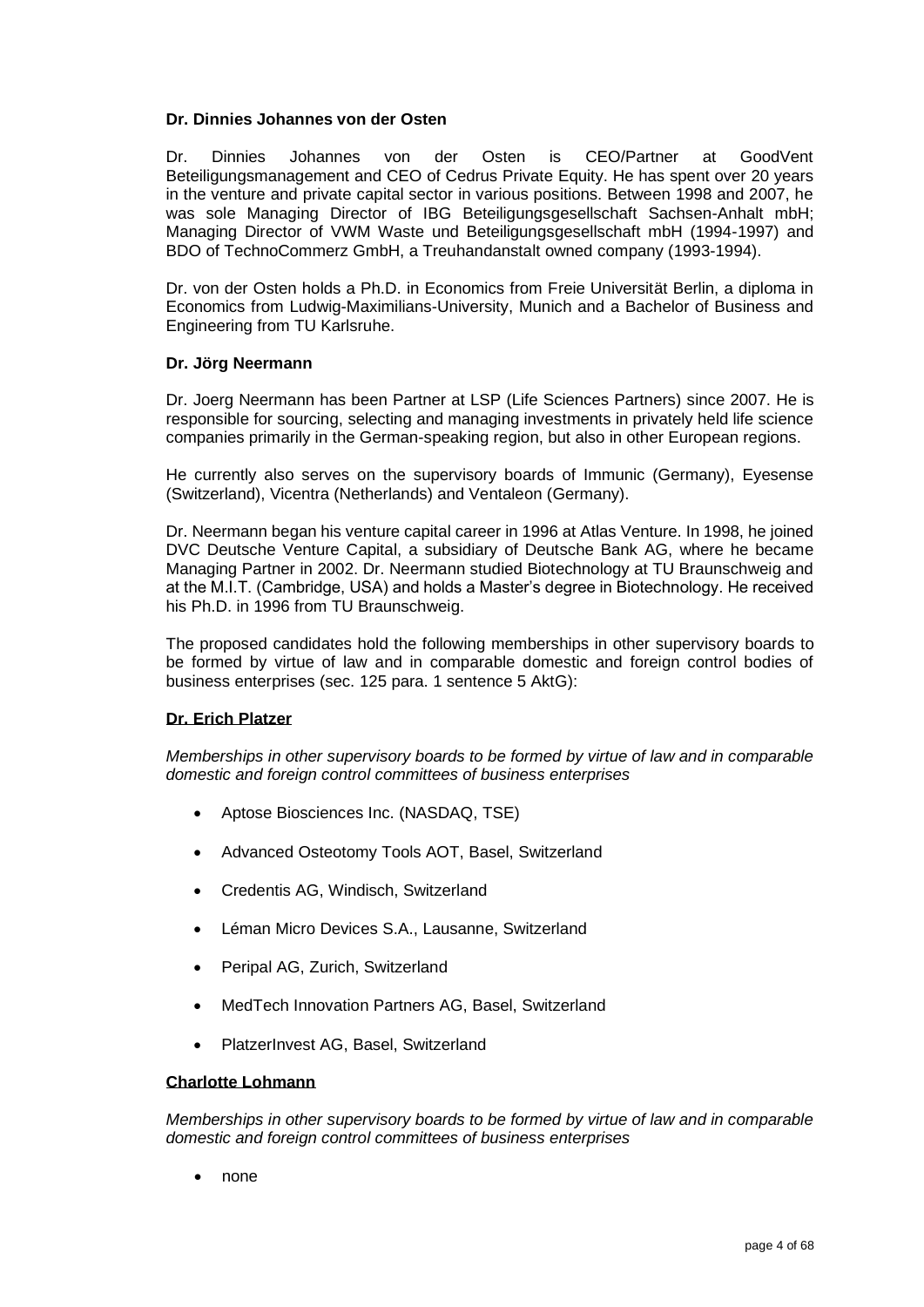#### **Dr. Dinnies Johannes von der Osten**

*Memberships in other supervisory boards to be formed by virtue of law and in comparable domestic and foreign control committees of business enterprises* 

- Marketlogic Software AG, supervisory board member, Berlin
- Trust AG, supervisory board member, Berlin
- Elector GmbH, managing director, Berlin
- Acktar Ltd., Board Member, Kiryat Gat, Israel

## **Dr. Jörg Neermann**

*Memberships in other supervisory boards to be formed by virtue of law and in comparable domestic and foreign control committees of business enterprises* 

- Immunic AG, chairman of the Supervisory Board, Martinsried
- Immunic Inc., Board Member, New York, USA
- Eyesense AG, member of the administration board, Basel, Switzerland
- ViCentra B.V., Board Member, Utrecht, the Netherlands
- Ventaleon GmbH, member of the advisory board, Gemünden
- Imcyse S.A., Liege, Belgium

For the persons it proposed, the supervisory board took into consideration the objectives set in accordance with the recommendations of the German Corporate Governance Code for the composition of the supervisory board with the exceptions declared in the compliance statement of the company as well as the targets defined by the supervisory board on September 15, 2017 for its composition.

Of the proposed candidates, Charlotte Lohmann, Dr. Dinnies von der Osten and Dr. Jörg Neermann qualify based on their many years of professional experience as finance experts as defined in sec. 100 para. 5 AktG. Moreover, all the proposed candidates are acquainted with the industry sector in which the company works.

According to the view of the supervisory board, at least half the candidates are to be considered as independent within the meaning of the recommendation C.7 DCGK (German Corporate Governance Code).

According to the vote of the supervisory board as composed until now, it is planned to elect Dr. Erich Platzer as chairman of the supervisory board.

## **6. Adoption of a Resolution on the Remuneration of the Supervisory Board**

The management board and the supervisory board propose to adopt the following resolution:

Effective as of the start of the financial year 2020, the regulation concerning the remuneration of the supervisory board members is revised completely as follows: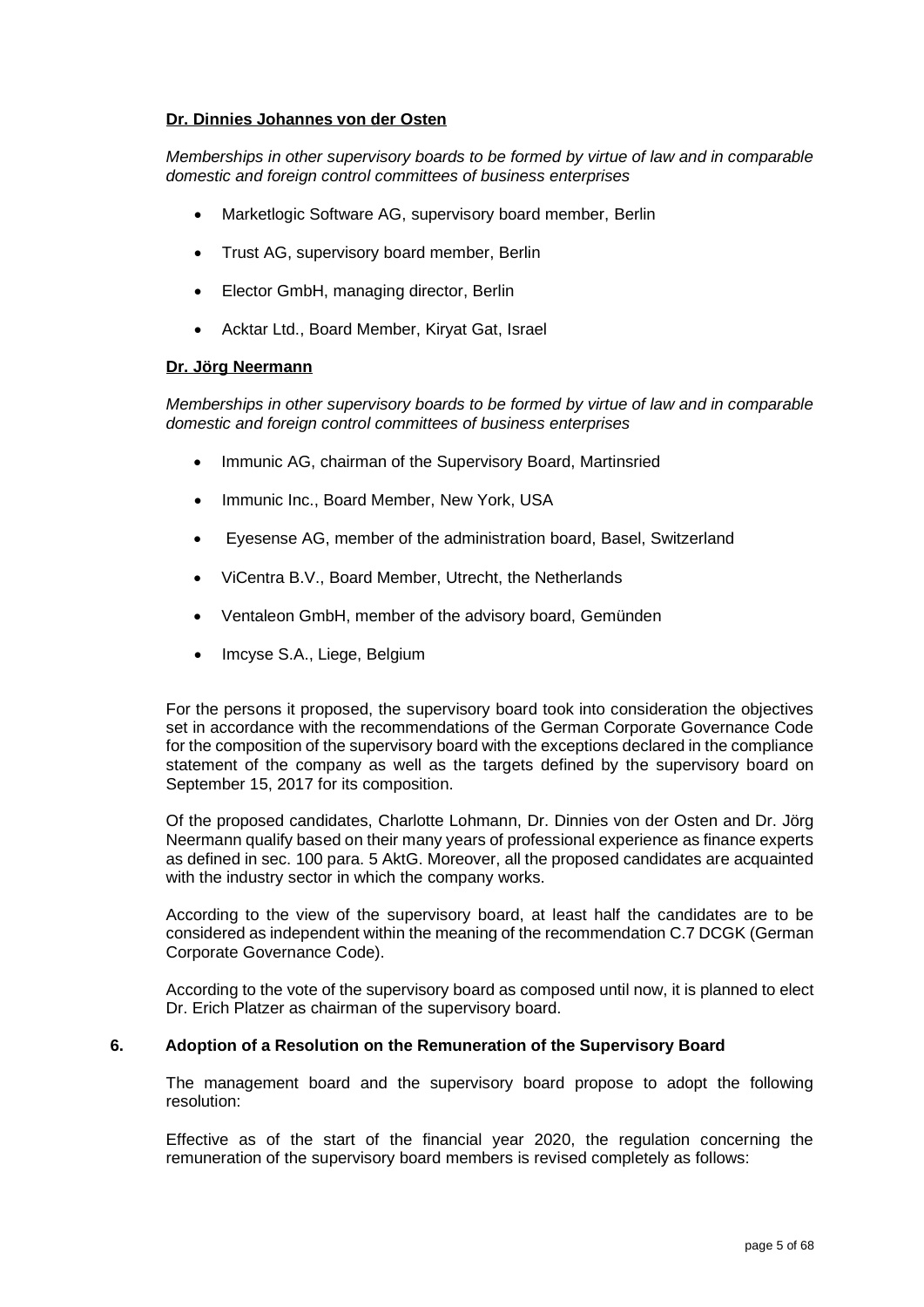Each member of the supervisory board shall receive a fixed annual remuneration of Euro 40,000.00**.** The chairperson of the supervisory board shall receive 1.5 times the remuneration. For the membership in a committee, the supervisory board member shall receive an addition annual remuernation of Euro 5,000.00, while there will be no increase for chairing any committee.

Supervisory board members not belonging to the supervisory board for one full financial year shall receive remuneration on a pro rata temporis basis for each started calendar month of their activity.

The remuneration shall be due for payment within one (1) month upon the lapse of the respective financial year.

Moreover, the members of the supervisory board shall receive compensation of all expenses they incur in exercising their office as well as compensation of the value added tax to be paid for their remuneration and expenses, if any.

### **7. Adoption of a Resolution on the Creation of a Stock Option Program 2020, the Creation of a Conditional Capital 2020/I as well as the Corresponding Amendments to the Articles of Association**

The management board and the supervisory board propose to adopt the following resolution:

### **7.1 Creation of a Stock Option Program 2020**

A new Stock Option Program 2020 is created. The basics of the Stock Option Program 2020 are as follows:

1) Authorization

The management board is given the authorization to issue up to 615,000 options to current and future employees and members of the management board until December 31, 2023, in one or several step(s), the general method of distributing the options being subject to the consent by the supervisory board. To the extent in which subscription rights are issued to members of the company's management board, only the supervisory board will have the right to conduct such issue.

The options shall entitle the respective beneficiaries to acquire new common shares in the company in accordance with the option terms.

2) Circle of Persons Entitled to Subscribe

With an overall volume of the maximum available 615,000 options, the circle of persons entitled to subscribe is composed as follows:

- a) Up to 473,550 options are allocable to present and future members of the company's management board. Options that are not made use of may be issued to the beneficiaries defined in sub-section b). The options shall be distributed in one transaction and in equal shares to the management board members acting for the company on the date the options are granted.
- b) Up to 141,450 options are allocable to present and future employees of the company.
- 3) Term of the Stock Option Program 2020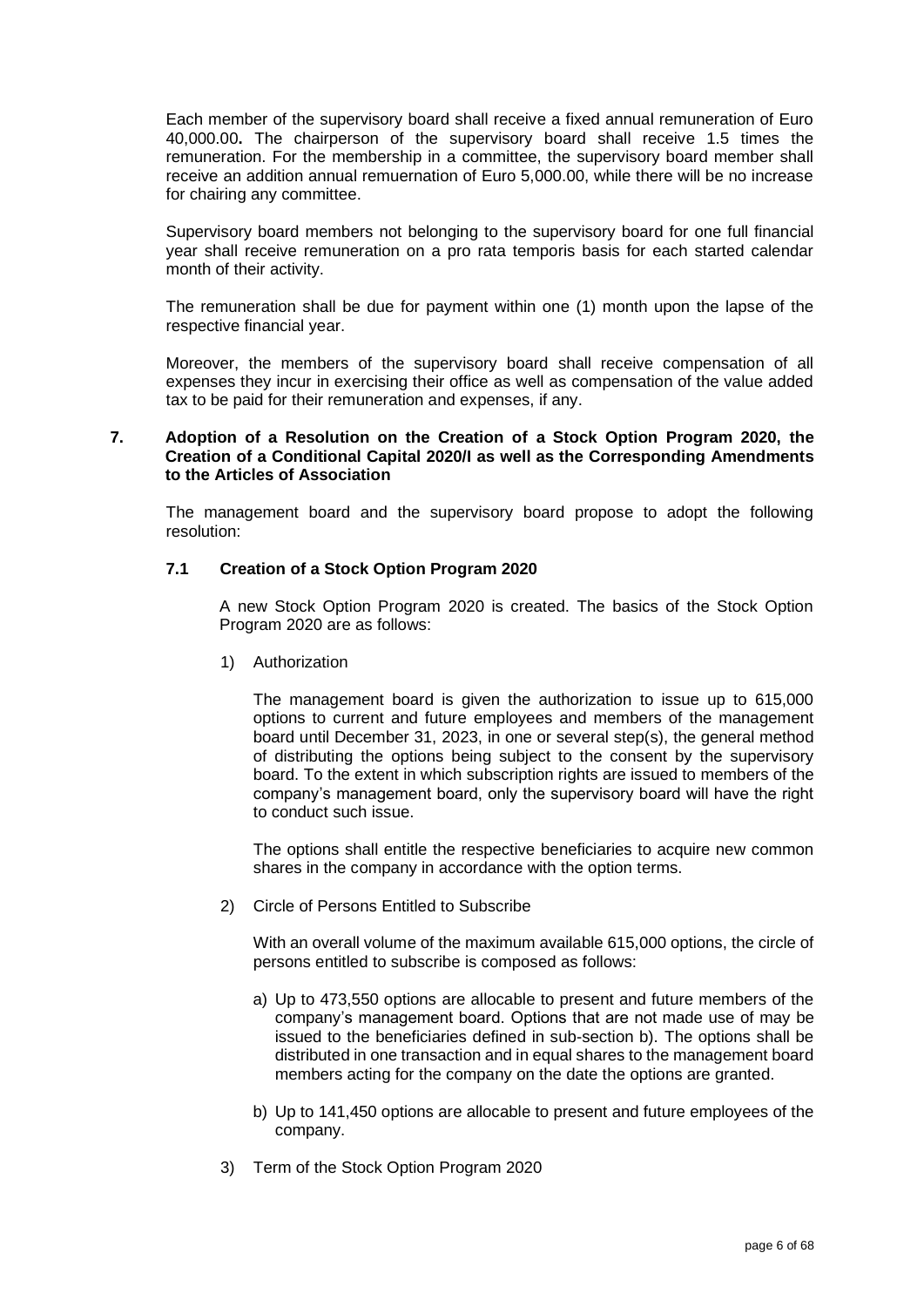The options issued under the Stock Option Program 2020 can only be exercised within eight years upon their issue.

4) Subscription Right

In exercising the options, no-par value common bearer shares can be subscribed to at a ratio of 1:1 for payment of the applicable strike price. After the conversion of the company's shares into registered shares, if applicable, registered common shares can be subscribed.

The management board is authorized subject to the consent by the supervisory board – the supervisory board decides alone in case of options of management board members – to adjust the subscription of shares in the event of corporate actions or a conversion of the company. In case that fractions of options or shares should accrue, they shall be rounded down.

The strike price for one option is equivalent to the simple average of the Relevant Stock Exchange Prices of the last twenty stock exchange trading days prior to the issue of the option.

The "Relevant Stock Exchange Price" is the closing quotation of the share determined on Euronext (Amsterdam) or a comparable succeeding system to Euronext (Amsterdam) or - if the share is listed abroad - the corresponding stock exchange price on such foreign stock exchange. If Vivoryon's share is listed on more than one stock exchange, the prices on the stock exchange with the highest trading volume in Vivoryon's share during the relevant period shall be decisive.

Subject to the consent by the supervisory board, the management board may opt for either making available the shares required to fulfil the exercised options from the Conditional Capital existing for this purpose, a conditional capital yet to be created or a program for the acquisition of own shares already existing or yet to be resolved by the general shareholders' meeting in the future. Alternatively, at the option of the management board requiring the consent by the supervisory board, the person entitled to subscribe may be granted compensation in cash. The cash compensation is calculated as the difference between the strike price and the simple average of the Relevant Stock Exchange Prices during the last ten stock exchange trading days prior to the day the option is exercised. To the extent as options of the management board members are concerned, the supervisory board shall decide alone.

- 5) Acquisition Periods
	- a) Options may be offered for acquisition to the persons entitled to subscribe in one or several tranches until December 31, 2023.
	- b) Options may be issued within the first twenty stock exchange trading days of the first quarter, the second quarter, the third quarter and the fourth quarter of a financial year.
- 6) Exercise Conditions (Vesting Period, Success Targets)

The persons entitled to subscribe may exercise the options

- a) once at least four years have lapsed after their issue and if relevant the options have vested; and
- b) if the simple average of the Relevant Stock Exchange Prices of the last twenty stock exchange trading days prior to exercising the option is not less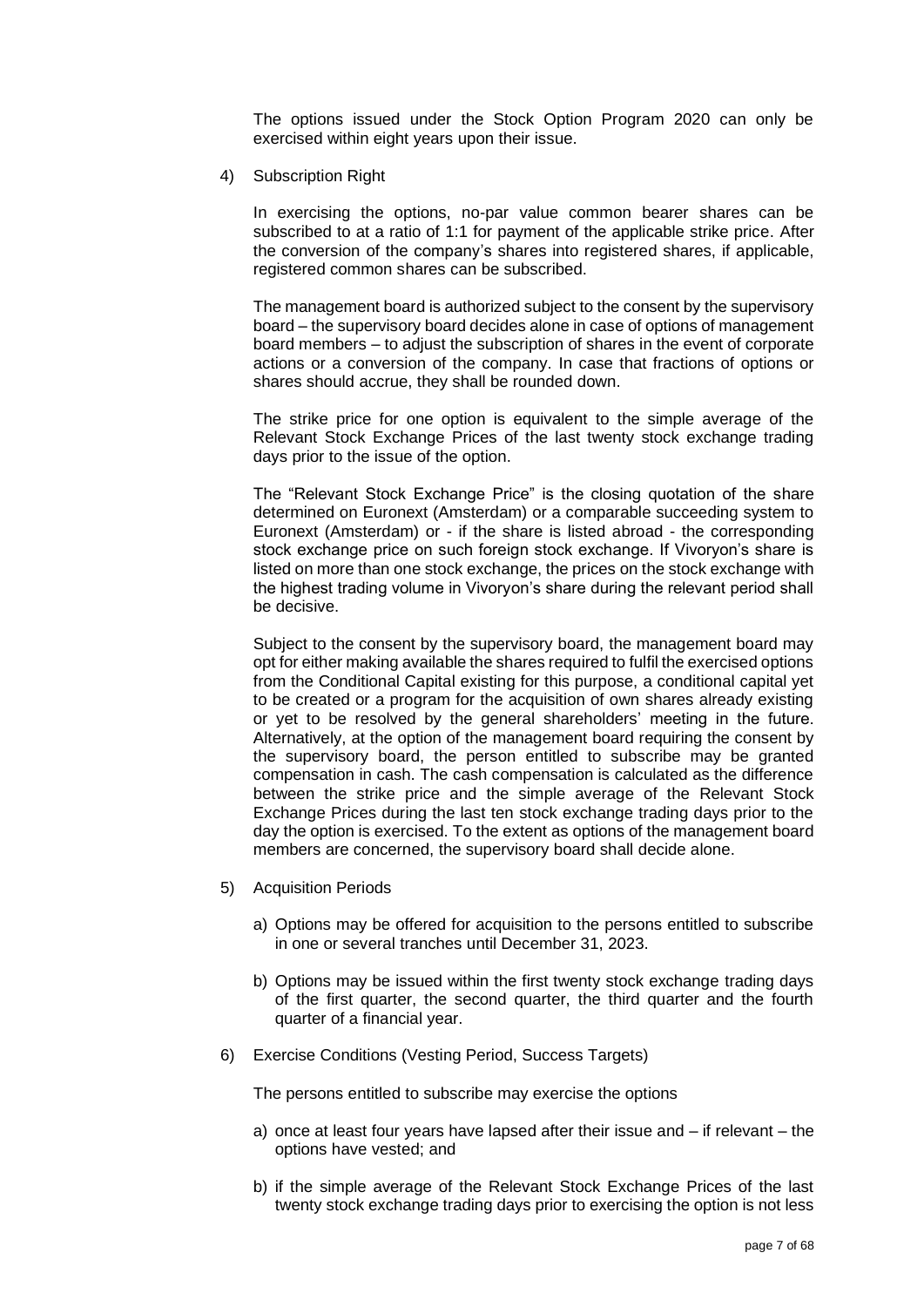than 20% above the strike price (success target in the meaning of sec. 193 para. 2 no. 4 AktG).

7) Exercise Periods

In respect of sec. 193 para. 2 no. 4 AktG (exercise periods) and to avoid insider breaches pursuant to the German Securities Trading Act (*Wertpapierhandelsgesetz*) also after the lapse of the four-year minimum vesting period and the observance of the success target notwithstanding, the options may only be exercised five times a financial year within a four-week period. Such exercise periods start on the third banking day after the annual general meeting of shareholders and after the publication of each quarterly report. If the company does not publish any quarterly reports, the options may only be exercised once a year within a four-week period starting on the third banking day after the annual general meeting.

Moreover, the exercise of the options is excluded as of the date on which the company submits an offer to its shareholders for the subscription of new shares or debentures with conversion or subscription rights until the date when the shares eligible for subscription are quoted "ex subscription right" for the first time.

8) Disposal of Options

The options are not transferrable.

9) Taxation of the Options

The person entitled to subscribe shall bear all taxes possibly accruing in connection with the granting and exercise of the options, including church tax and solidarity surcharge, as well as social security insurance contributions.

10) Reporting Duty of the Management Board

The management board shall report about the use of the Stock Option Program 2020 for each financial year in the notes to the annual accounts (sec. 285 no. 9a HGB, sec. 160 para. 1 no. 5 AktG).

11) Further Configuration (Authorization)

Subject to the consent by the supervisory board, the management board is given the authorization – if the management board itself is affected, the supervisory board is authorized alone – to determine the further details for the configuration of the Stock Option Program 2020, including, but not limited to:

- the details of the implementation of the Program as well as the terms for the granting and the exercise and, moreover, the provision of the subscription shares in conformity with the stock exchange admission rules;
- the definition of vesting of the options and the more detailed configuration of such vesting;
- any amendments to the Stock Option Program 2020, including adjustment of the terms for subscription of shares, which are required or deemed conducive by the management board or the supervisory board, as the case may be, in connection with corporate actions and conversion of Vivoryon Therapeutics AG into an N.V. under the laws of the Netherlands (please refer to items 9 and 10 of the Agenda) ;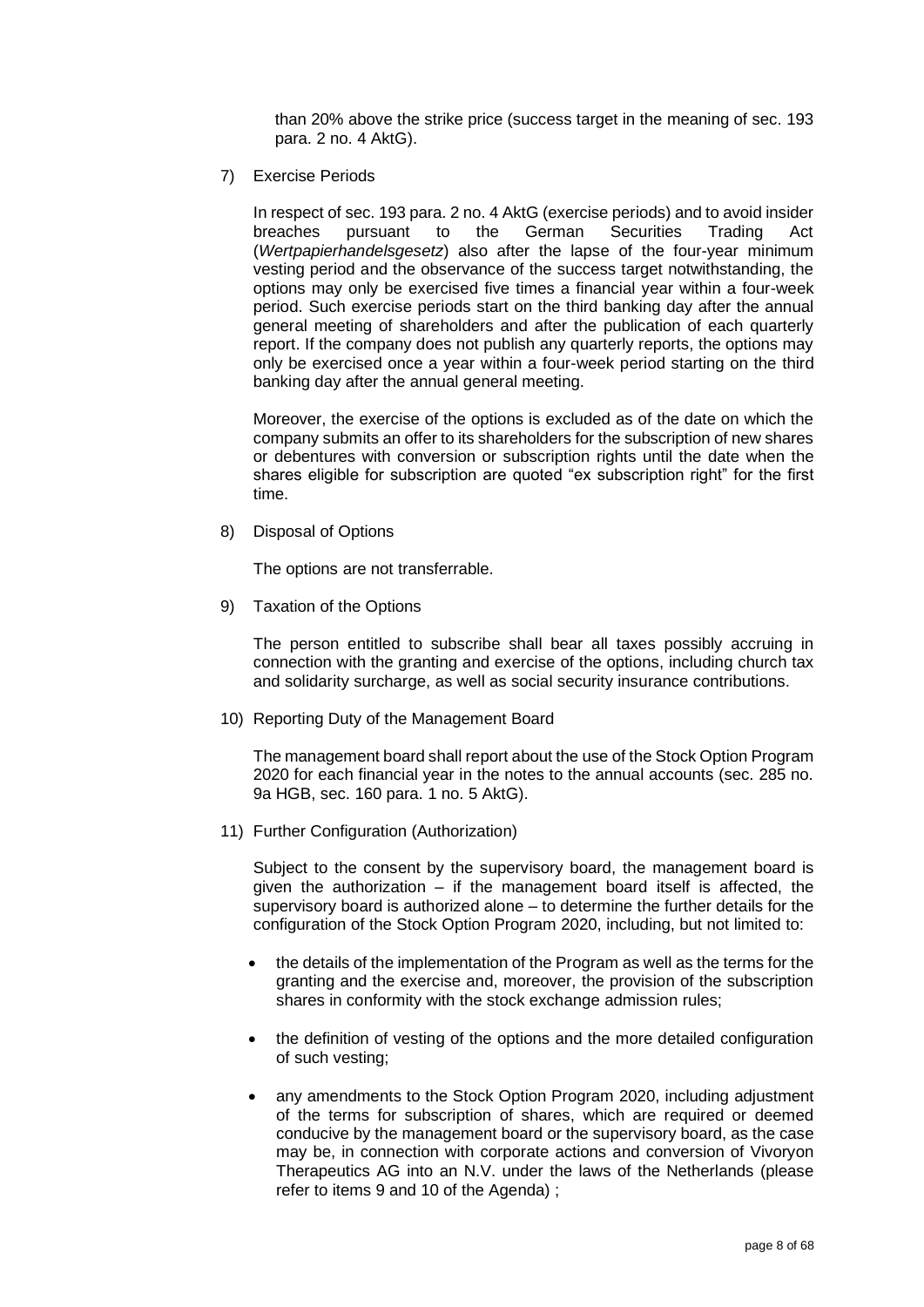- changes of the Program, if any, which may become necessary due to a changed legal framework or jurisdiction.
- 12) Approval

In case that a corresponding option program has been resolved by the management board and supervisory board already and options have been issue already under that program, this is hereby approved.

### **7.2 Creation of a New Conditional Capital 2020/I**

A new Conditional Capital 2020/I is created as follows:

The share capital of the company is conditionally increased by a nominal amount of up to Euro 615,000.00 by issuing up to 615,000 no-par value common bearer shares (Conditional Capital 2020/I). The conditional capital increase is designated for the fulfilment of stock options pursuant to sec. 192 para. 2 no. 3 AktG, which were issued under the Stock Option Program 2020. The conditional capital increase shall only be implemented to the extent in which the persons entitled to the stock options make use of their subscription right. The new shares emerging from the exercised stock options shall be entitled to receive profits as of the beginning of the financial year in which they are created by way of exercise of the subscription right.

## **7.3 Amendment to the Articles of Association**

1) A new Art. 5 para. 9 is added to the Articles of Association as follows:

"(9). The share capital of the company is conditionally increased by a nominal amount of up to Euro 615,000.00 by issuing up to 615,000 no-par value common bearer shares (Conditional Capital 2020/I). The conditional capital increase is designated for the fulfilment of stock options pursuant to sec. 192 para. 2 no. 3 AktG, which were issued under the Stock Option Program 2020 (in the version of the resolutions of the annual general meeting of September 30, 2020). The conditional capital increase shall only be implemented to the extent in which the persons entitled to the stock options make use of their subscription right. The new shares emerging from the exercised stock options shall be entitled to receive profits as of the beginning of the financial year in which they are created by way of exercise of the subscription right."

2) The former Art. 5 para. 9 and para. 10 of the Articles of Association shall become Art. 5 para. 10 and para. 11 of the Articles of Association.

### **8. Adoption of a Resolution on the Creation of a Conditional Capital 2020 Cancelling the Conditional Capital 2019, as well as the Corresponding Amendment to the Articles of Association**

The management board and the supervisory board propose to adopt the following resolution:

a) The management board is given the authorization to increase the share capital of the company – subject to the consent by the supervisory board – until September 29, 2025 in one or several step(s) for contributions in cash or in kind by up to Euro 9,987,741.00 by issuing a total of up to 9,987,741 new no-par value common bearer shares (Authorized Capital 2020). The subscription right is excluded. Furthermore, the management board is given the authorization – subject to the consent by the supervisory board – to determine the further details of the capital increase, its implementation and the terms and conditions for the issue of the shares out of the Authorized Capital 2020.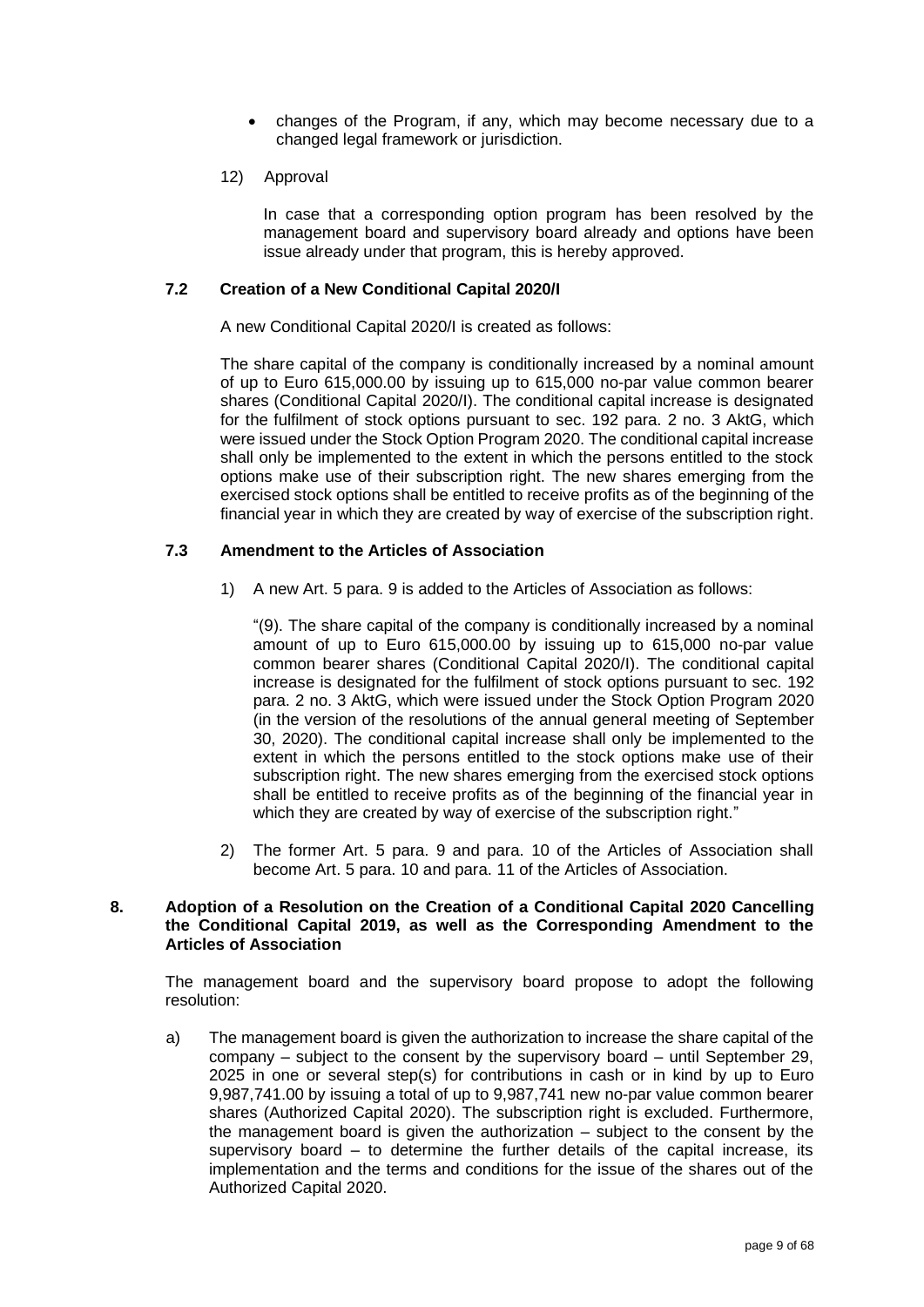- b) The Authorized Capital 2019 is cancelled subject to the condition precedent of the registration of the Authorized Capital 2020.
- c) Art. 5 para. 10 (new) of the Articles of Association is adjusted accordingly and now it reads as follows:

"The management board is given the authorization to increase the share capital of the company – subject to the consent by the supervisory board – until September 29, 2025 in one or several step(s) for contributions in cash or in kind by up to Euro 9,987,741.00 by issuing a total of up to 9,987,741 new nopar value common bearer shares (Authorized Capital 2020). The subscription right is excluded. The management board is given the authorization – subject to the consent by the supervisory board – to determine the further details of the capital increase, its implementation and the terms and conditions for the issue of the shares out of the Authorized Capital 2020."

### **9. Transfer of the Company's Official Seat to the Netherlands and Conversion into and Adoption of Articles of Association of a Public Company under the Laws of the Netherlands**

The management board and the supervisory board propose to adopt the following resolutions:

9.1 The official seat (*Sitz*) of the company is transferred to Amsterdam, the Netherlands, and, in doing so, the company is converted into a public company under the laws of the Netherlands (naamloze vennootschap, "N.V."). In the view of the management board and the supervisory board, the transfer of the company's official seat and the conversion would have the following advantages:

According to the estimation of the management board and the supervisory board, the company-law structure of an N.V. is considered as more attractive for international investors, as they are better acquainted with these structures in their legal systems than with the specific features of a German public company (*Aktiengesellschaft*). In perspective, the legal form of an N.V. allows a quotation at a stock exchange in the U.S.A., either in form of American Depository Receipts ("ADR") or by direct admission of the shares of the N.V. for trading at a U.S. stock exchange.

Many competitors – also on the German marketplace – are organized in the legal form of an N.V. already, while the legal form of an AG is perceived as competitive disadvantage due to its reduced flexibility, particularly when it comes to further capital raising via the capital market. In particular, the subscription right principle is structured more flexibly in other legal systems than in case of the German Stock Corporations Act, and competitors can act quicker and with a clearly lower legal complexity for this reason. This ability provides them with a further advantage, as international institutional investors prefer transactions with a low legal complexity.

Finally, in the view of the shareholders, a transfer of the company's official seat and conversion of the company into an N.V. would also generate advantages, as due to the quotation at Euronext Amsterdam and the German official seat for the time being, both Dutch and German laws are applicable to certain circumstances leading to legal uncertainty and an additional complication for shareholders and the company.

For these reasons, it appears reasonable and expedient from the company's perspective to transfer the statutory seat of the company to Amsterdam and, in doing so, to convert the company into an N.V.

9.2 Conversion of the Company from a stock corporation under German law into a stock corporation under Dutch law (*naamloze vennootschap*) (the "**Conversion**") under the name Vivoryon Therapeutics N.V. and amendment of the Articles of Association of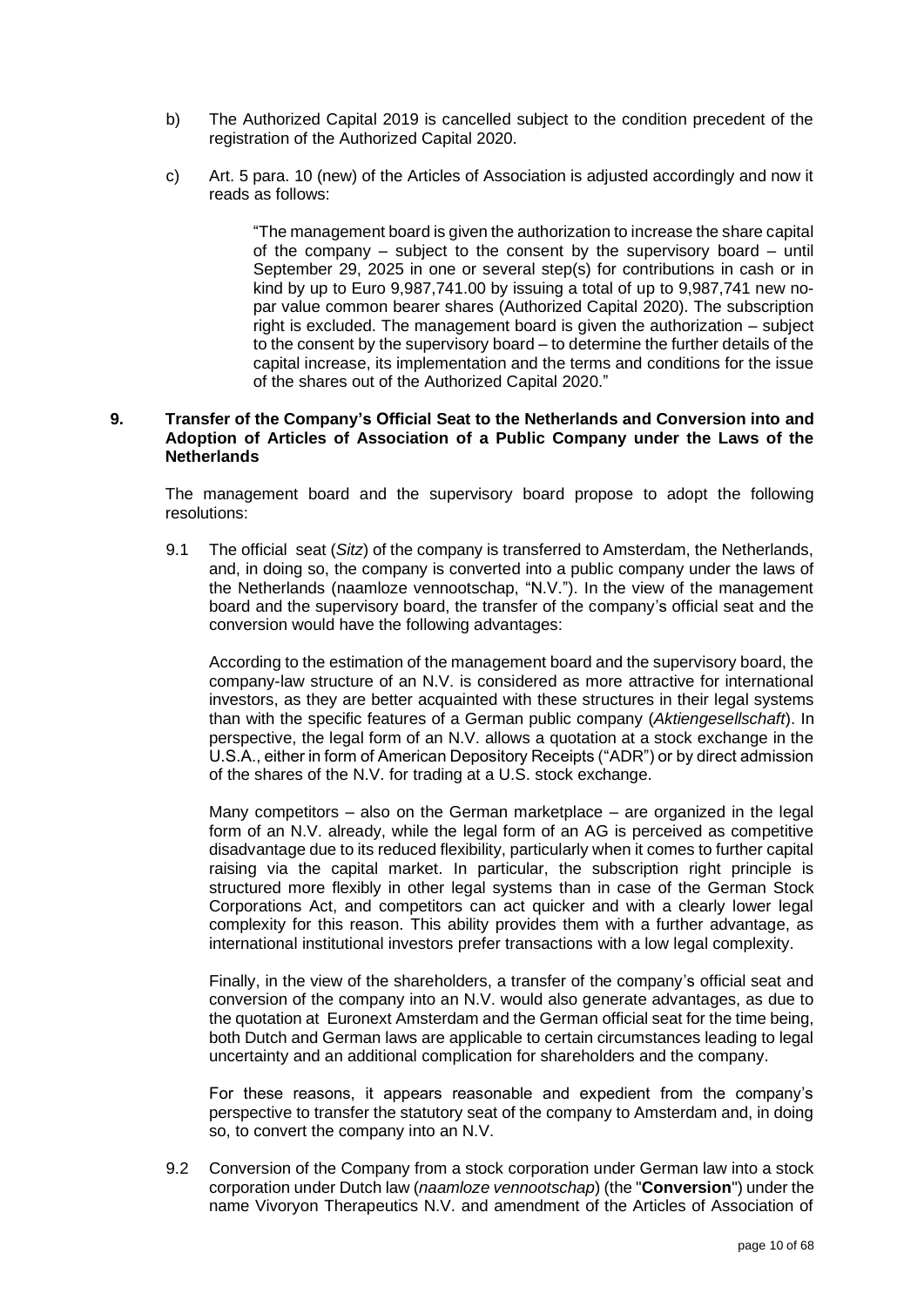the Company (the "**Amendment**") in accordance with the draft deed of transfer of the registered office, conversion of the Company and amendment of the Articles of Association of the Company (the "**Deed of Transfer, Conversion and Amendment**") as submitted by Orange Clover, lawyers in Amsterdam, the Netherlands ("**Orange Clover**").

The Deed of Transfer, Conversion and Amendment including the draft of the new Articles of Association (in Dutch and in English translation) reads as follows: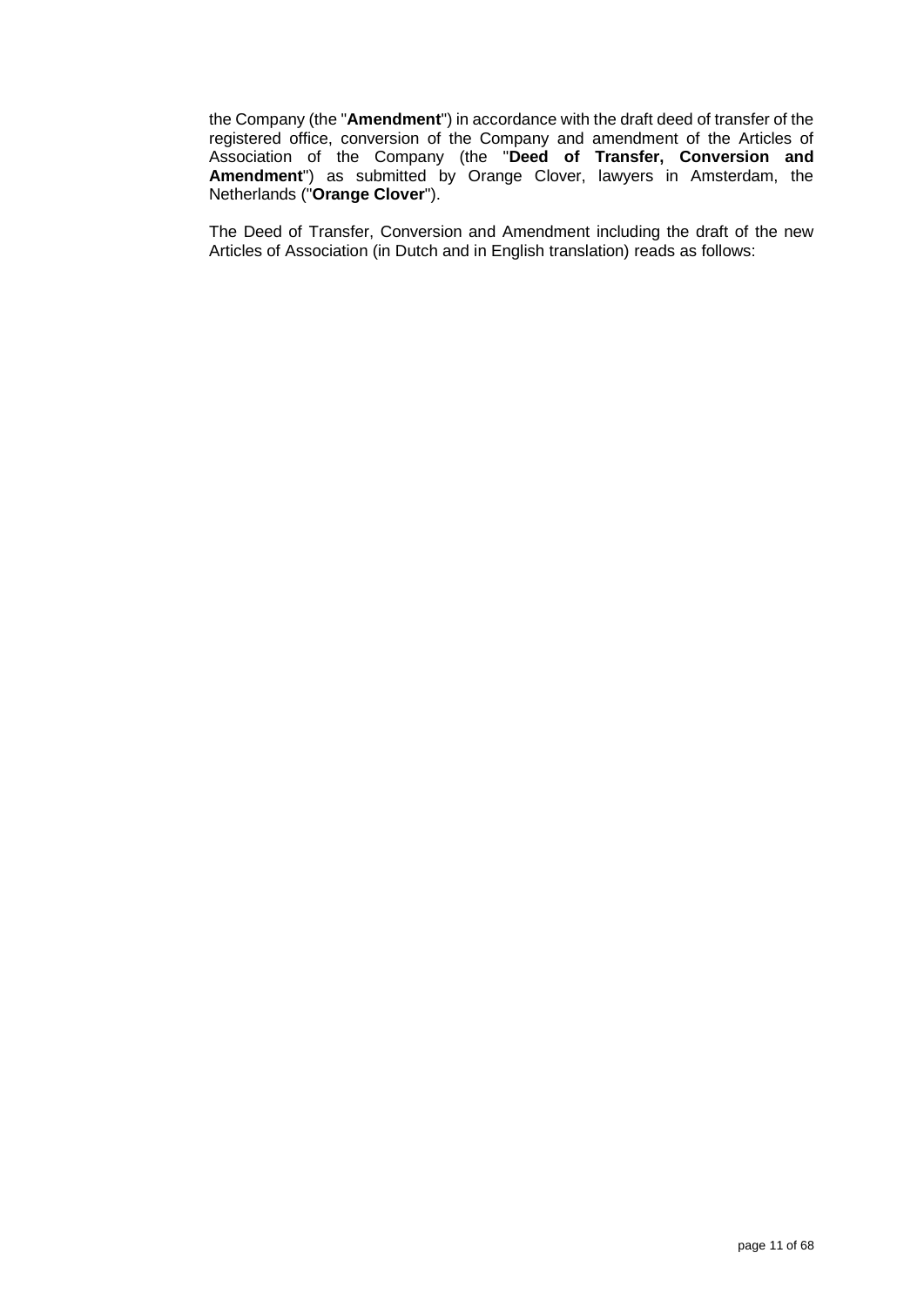## **AKTE VAN ZETELVERPLAATSING, OMZETTING EN STATUTENWIJZIGING**

*(Vivoryon Therapeutics AG) (nieuwe naam: Vivoryon Therapeutics N.V.)*

Op ● tweeduizend twintig is voor mij, ●, notaris te Amsterdam, verschenen:

## .

De comparant heeft het volgende verklaard:

- (A) op grond van de rechtspraak van het Hof van Justitie van de Europese Unie en meer in het bijzonder:
	- (i) zijn vonnis van zestien december tweeduizend acht in dossier C-210/06 (Cartesio Oktató es Szolgáltató);
	- (ii) zijn vonnis van twaalf juli tweeduizend twaalf in dossier C-378/10 (VALE Építési kft); en
	- (iii) zijn vonnis van vijfentwintig oktober tweeduizend zeventien in dossier C-106/16 (*Polbud – Wykonawstwo sp. z o.o.*),

kan een vennootschap die is opgericht naar het recht van een lidstaat van de Europese Unie haar statutaire zetel verplaatsen naar een andere lidstaat van de Europese Unie, met dien verstande dat:

- (i) een dergelijke verplaatsing van de statutaire zetel samen moet gaan met de wijziging van het toepasselijke nationale recht door middel van een omzetting in, en het aannemen van de juridische vorm van, een vennootschap naar het recht van de lidstaat waarnaar de statutaire zetel van die vennootschap wordt verplaatst; en
- (ii) het recht van de lidstaat waarnaar de statutaire zetel van die vennootschap wordt verplaatst de omzetting van een rechtspersoon naar zijn nationaal recht in een ander type rechtspersoon toestaat zonder dat enige ontbinding of liquidatie van de omzettende rechtspersoon en/of oprichting van een dergelijk ander type rechtspersoon vereist is;
- (B) op grond van het Nederlands recht, mag een rechtspersoon naar Nederlands recht zich omzetten in een naamloze vennootschap naar Nederlands recht, zonder dat enige ontbinding of liquidatie van de omzettende rechtspersoon en/of oprichting van een dergelijke naamloze vennootschap vereist is;
- (C) tijdens de algemene vergadering van **Vivoryon Therapeutics AG**, een naamloze vennootschap opgericht naar het recht van Duitsland (*Aktiengesellschaft*), met statutaire zetel (*Sitz)* te Halle (Saale), Duitsland, en kantoorhoudende te Weinbergweg 22, 06120 Halle/Saale, Duitsland, ingeschreven in het handelsregister van de locale rechtbank in Stendal, Duitsland, onder nummer HRB 213719 (de "**Vennootschap**"), gehouden op dertig september tweeduizend twintig, is besloten:
	- (i) de statutaire zetel van de Vennootschap te verplaatsen van Halle (Saale), Duitsland, naar Amsterdam, Nederland (de "**Zetelverplaatsing**");
	- (ii) de Vennootschap om te zetten in een naamloze vennootschap opgericht naar het recht van Nederland (de "**Omzetting**");
	- (iii) de statuten van de Vennootschap te wijzigen en geheel opnieuw vast te stellen (de "**Statutenwijziging**"); en
	- (iv) de comparant te machtigen deze akte te doen passeren;

van deze besluitvorming blijkt uit een kopie van de notulen van de hiervoor bedoelde vergadering die aan deze akte is gehecht (Bijlage);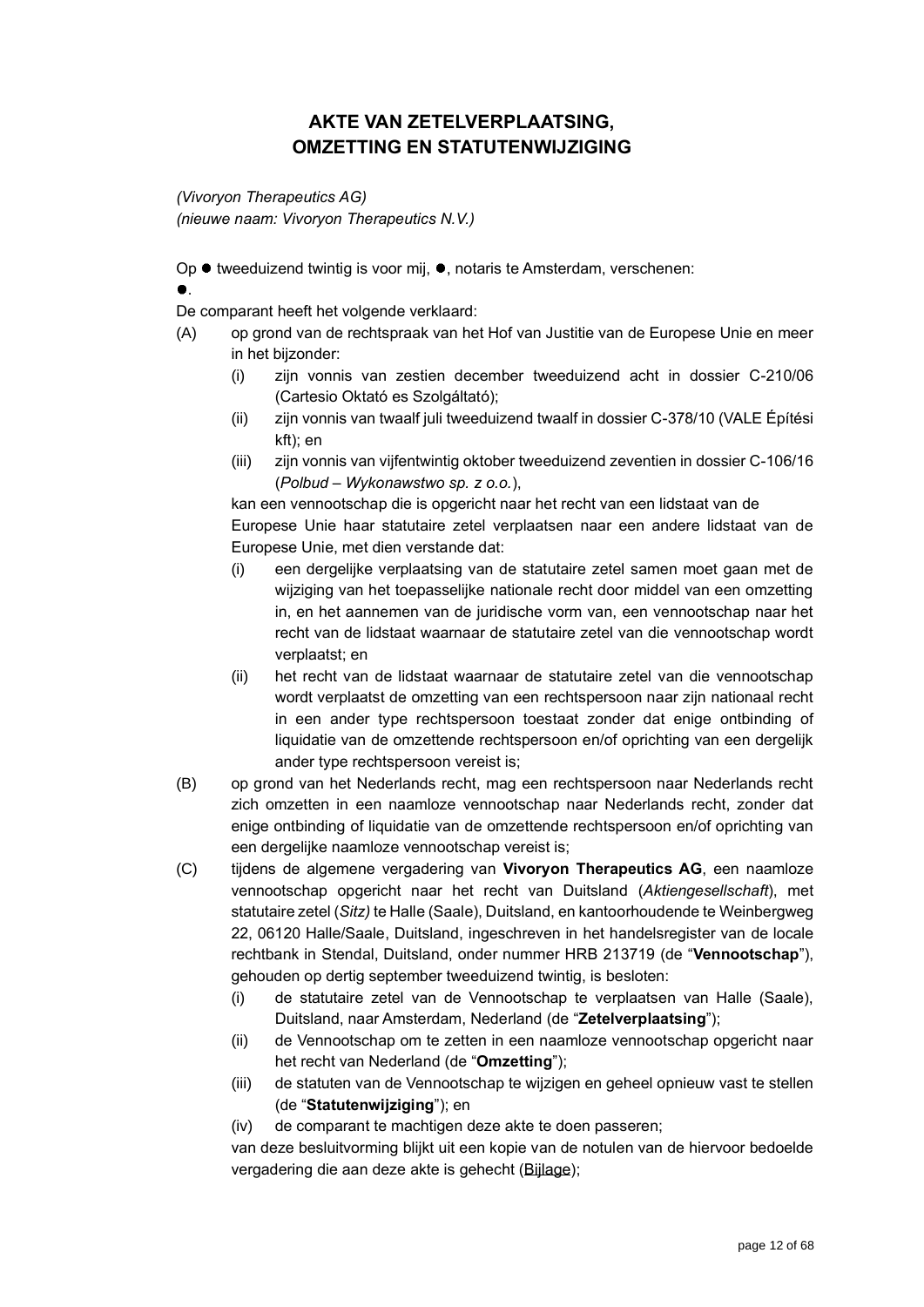- (D) de statuten van de Vennootschap zijn laatstelijk gewijzigd bij akte op vierentwintig oktober tweeduizend negentien, verleden voor Dr. Walz, notaris te München, Duitsland;
- (E) de Vennootschap is niet onderworpen aan één of meer insolventie- en liquidatieprocedures opgenomen in Bijlage A van Verordening (EU) 2015/848 van het Europees Parlement en de Raad van twintig mei tweeduizend vijftien betreffende insolventieprocedures (herschikking), in enig rechtsgebied binnen de Europese Unie;
- (F) op basis van Annex II van Verordening (EC) nr. 2157/2001 van de Raad van acht oktober tweeduizend één betreffende het statuut van de Europese vennootschap (SE), is een naamloze vennootschap opgericht naar het recht van Duitsland (*Aktiengesellschaft*) het equivalent van een naamloze vennootschap opgericht naar het recht van Nederland;
- (G) op tweeduizend twintig heeft het registratiegerecht van de locale rechtbank in Stendal, Duitsland, een attest afgegeven, waarin hij verklaart dat hem afdoende is gebleken dat aan alle relevante voorwaarden is voldaan en dat alle procedures en formaliteiten die moeten worden nageleefd, respectievelijk vervuld volgens het recht van Duitsland en de statuten van de Vennootschap voorafgaand aan de Zetelverplaatsing en Omzetting zijn nageleefd respectievelijk correct zijn vervuld; een kopie van deze verklaring is aan deze akte gehecht (Bijlage);
- (H) ter uitvoering van voormelde besluiten, wordt de statutaire zetel van de Vennootschap hierbij verplaatst van Halle (Saale), Duitsland, naar Amsterdam, Nederland, en wordt de Vennootschap hierbij omgezet in een naamloze vennootschap opgericht naar het recht van Nederland en worden de statuten van de Vennootschap hierbij gewijzigd en geheel opnieuw vastgesteld als volgt.

## **Statuten:**

## **HOOFDSTUK I**

## **1 Begripsbepalingen en interpretatie**

**1.1** In deze statuten hebben de volgende begrippen de daarachter vermelde betekenissen:

"**aandeel**" betekent een aandeel in het kapitaal van de vennootschap.

"**aandeelhouder**" betekent een houder van één of meer aandelen. Onder aandeelhouders worden in ieder geval geacht te zijn begrepen: (i) elke persoon die medegerechtigd is tot aandelen zoals opgenomen in het wettelijk giraal systeem, en (ii) elke persoon die aandeelhouder is op grond van enig toepasselijk recht volgens Boek 10, Titel 8 van het Burgerlijk Wetboek.

"**algemene vergadering**" betekent het vennootschapsorgaan dat wordt gevormd door de persoon of personen aan wie als aandeelhouder of anderszins het stemrecht op aandelen toekomt, dan wel een bijeenkomst van zodanige personen (of hun vertegenwoordigers) en andere personen met vergaderrechten.

"**bestuur**" betekent het bestuur van de vennootschap.

"**bestuurder**" betekent een lid van het bestuur. Tenzij het tegendeel blijkt, is hieronder begrepen zowel elke uitvoerende bestuurder als elke niet-uitvoerende bestuurder.

"**CEO**" heeft de betekenis die daaraan wordt toegekend in artikel [15.3.](#page-18-0)

"**CFO**" heeft de betekenis die daaraan wordt toegekend in artikel [15.3.](#page-18-0)

"**dochtermaatschappij**" betekent een dochtermaatschappij van de vennootschap als bedoeld in artikel 2:24a van het Burgerlijk Wetboek.

"**Euroclear Nederland**" betekent Nederlands Centraal Instituut voor Giraal Effectenverkeer B.V., handelend onder de naam Euroclear Nederland, zijnde het centraal instituut in de zin van de Wet giraal effectenverkeer.

"**groepsmaatschappij**" betekent een groepsmaatschappij van de vennootschap als bedoeld in artikel 2:24b van het Burgerlijk Wetboek.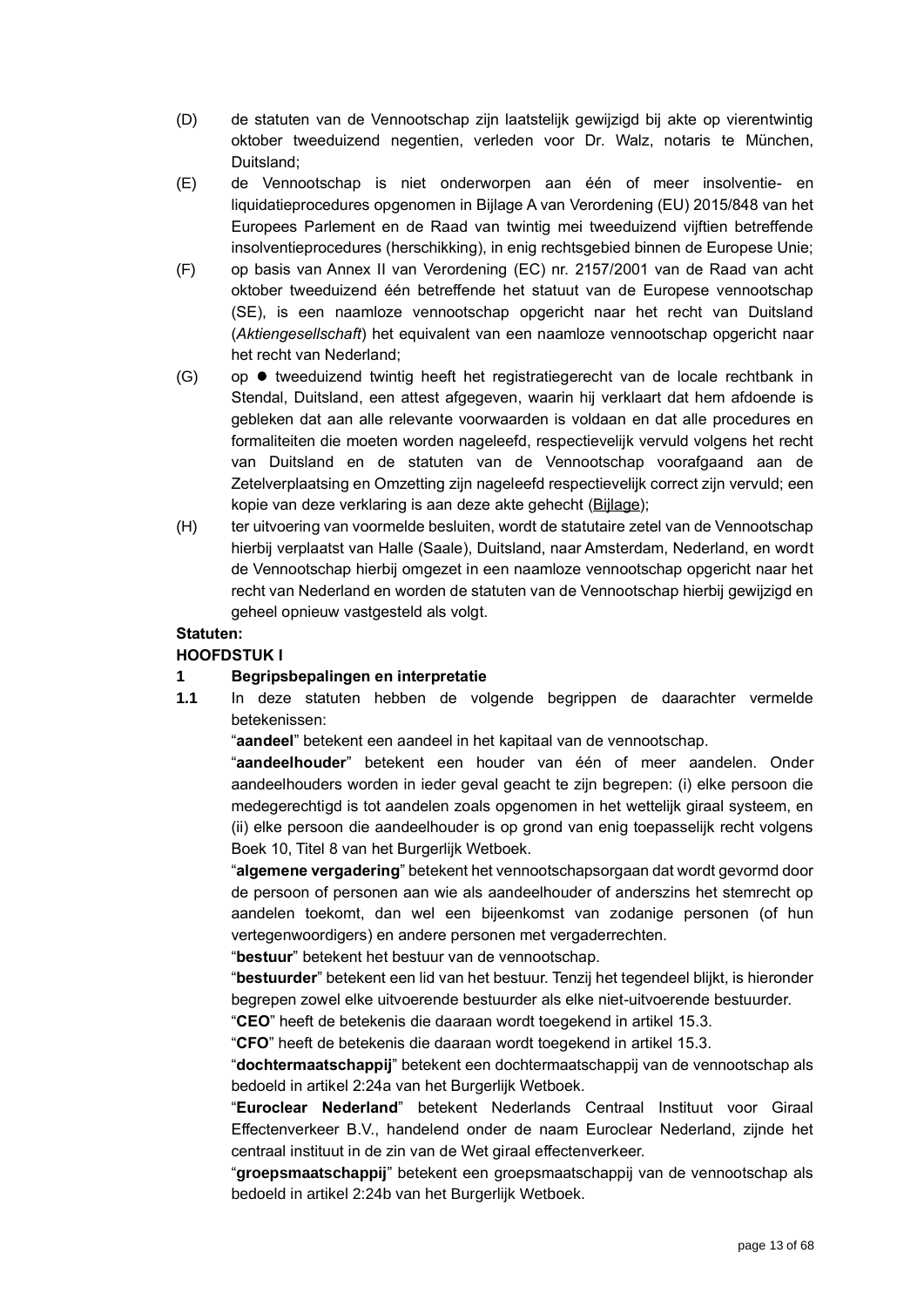"**niet-uitvoerende bestuurder**" betekent een niet-uitvoerende bestuurder.

"**registratiedatum**" betekent de achtentwintigste dag voor de dag van een algemene vergadering, of een andere wettelijk voorgeschreven dag.

"**schriftelijk**" betekent bij brief, telefax of e-mail, of enig ander elektronisch communicatiemiddel, mits het bericht leesbaar en reproduceerbaar is.

"**secretaris**" betekent de persoon die als zodanig benoemd is zoals bedoeld in artikel [22.](#page-21-0)

"**uitkeerbare eigen vermogen**" betekent het deel van het eigen vermogen van de vennootschap, dat het gestorte en opgevraagde deel van het geplaatste kapitaal vermeerderd met de reserves die krachtens de wet moeten worden aangehouden, te boven gaat.

"**uitvoerende bestuurder**" betekent een uitvoerende bestuurder.

"**vennootschap**" betekent de vennootschap waarvan de interne organisatie wordt beheerst door deze statuten.

"**vergaderrechten**" betekent het recht om, als aandeelhouder of als persoon aan wie deze rechten overeenkomstig artikel [13](#page-17-0) zijn toegekend, uitgenodigd te worden voor algemene vergaderingen, deze in persoon of bij schriftelijk gevolmachtigde bij te wonen en daarin het woord te voeren, alsmede de overige rechten die de wet toekent aan houders van met medewerking van een vennootschap uitgegeven certificaten van aandelen in haar kapitaal.

"**wettelijk giraal systeem**" betekent het giraal systeem in de zin van de Wet giraal effectenverkeer.

- **1.2** Verwijzingen naar "artikelen" zijn verwijzingen naar artikelen van deze statuten tenzij uitdrukkelijk anders aangegeven.
- **1.3** Een verwijzing naar het ene geslacht houdt tevens een verwijzing in naar het andere geslacht en een verwijzing naar het enkelvoud houdt tevens een verwijzing in naar het meervoud en andersom.

## **HOOFDSTUK II**

## **NAAM, ZETEL EN DOEL**

#### **2 Naam en zetel**

- **2.1** De naam van de vennootschap is: **Vivoryon Therapeutics N.V.**
- **2.2** De vennootschap is gevestigd te Amsterdam.

## **3 Doel**

De vennootschap heeft ten doel:

- (a) het onderzoeken en ontwikkelen en het zowel preklinisch als klinisch testen van geneesmiddelen, als ook de exploitatie en handel daarin;
- (b) het oprichten van, het op enigerlei wijze deelnemen in, het besturen van en het toezicht houden op ondernemingen en vennootschappen;
- (c) het financieren van ondernemingen en vennootschappen;
- (d) het lenen, uitlenen en aantrekken van gelden, daaronder begrepen het uitgeven van obligaties, schuldbrieven of andere waardepapieren, alsmede het aangaan van daarmee samenhangende overeenkomsten;
- (e) het verstrekken van adviezen en het verlenen van diensten aan ondernemingen en vennootschappen waarmee de vennootschap in een groep is verbonden en aan derden;
- (f) het verstrekken van garanties, het verbinden van de vennootschap en het bezwaren van activa van de vennootschap ten behoeve van ondernemingen en vennootschappen waarmee de vennootschap in een groep is verbonden en ten behoeve van derden;
- (g) het verkrijgen, vervreemden, bezwaren, beheren en exploiteren van registergoederen en van vermogenswaarden in het algemeen;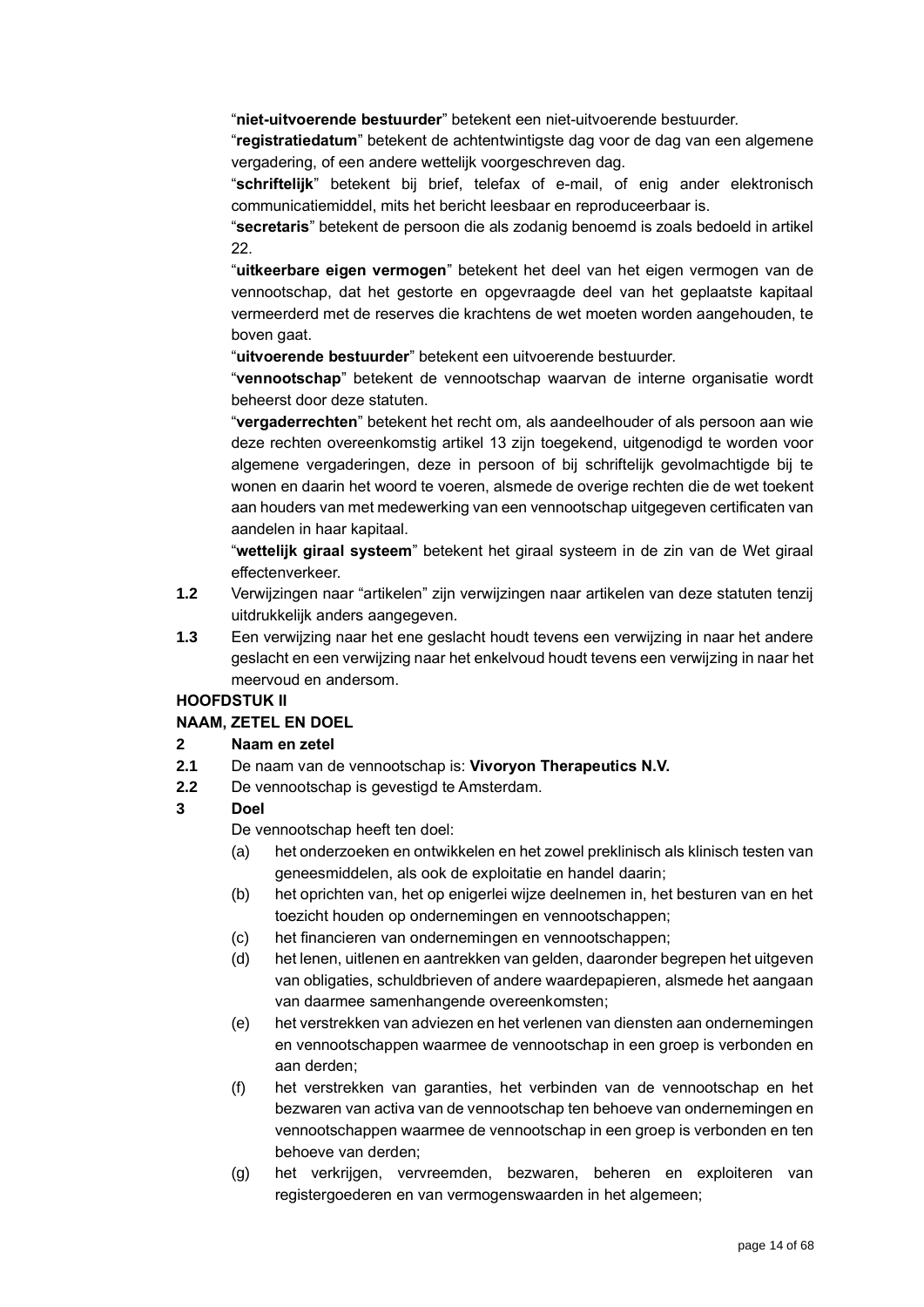- (h) het verhandelen van valuta, effecten en vermogenswaarden in het algemeen;
- (i) het exploiteren en verhandelen van octrooien, merkrechten, vergunningen, knowhow, auteursrechten, databanken en andere intellectuele eigendomsrechten;
- (j) het verrichten van alle soorten industriële, financiële en commerciële activiteiten,

en al hetgeen met het voorgaande verband houdt of daartoe bevorderlijk kan zijn, alles in de ruimste zin van het woord.

### **HOOFDSTUK III**

### **MAATSCHAPPELIJK KAPITAAL; REGISTER VAN AANDEELHOUDERS**

### **4 Maatschappelijk kapitaal**

- **4.1** Het maatschappelijk kapitaal van de vennootschap bedraagt zestig miljoen euro (EUR 60.000.000).
- **4.2** Het maatschappelijk kapitaal van de vennootschap is verdeeld in zestig miljoen (60.000.000) aandelen, met een nominaal bedrag van één euro (EUR 1) elk, genummerd 1 tot en met 60.000.000.

### **5 Aandelen aan toonder, verzamelbewijs**

- **5.1** Alle aandelen luiden aan toonder.
- **5.2** Alle aandelen aan toonder zijn belichaamd in één (1) verzamelbewijs. Dit verzamelbewijs zal in bewaring worden gegeven aan Euroclear Nederland of een intermediair (een 'intermediair' zoals gedefinieerd in de Wet giraal effectenverkeer) of zodanige andere centrale effecten bewaarinstelling als het geval zal zijn. Euroclear Nederland of indien van toepassing de relevante intermediair of relevante andere centrale effecten bewaarinstelling (i) houdt het verzamelbewijs voor en namens de rechthebbenden in een verzameldepot, (ii) is onherroepelijk belast met de administratie van het verzamelbewijs, en (iii) is onherroepelijk bevoegd om, namens de vennootschap, - in geval van uitgifte van aandelen – aandelen bij te schrijven op en – ingeval van intrekking van aandelen – aandelen af te schrijven van het verzamelbewijs.

### **HOOFDSTUK IV**

## **UITGIFTE VAN AANDELEN**

## <span id="page-14-1"></span>**6 Besluit tot uitgifte en notariële akte**

- <span id="page-14-0"></span>**6.1** Uitgifte van aandelen geschiedt ingevolge een besluit van de algemene vergadering of van het bestuur indien en voor zover het bestuur daartoe bij besluit van de algemene vergadering voor een bepaalde duur van ten hoogste vijf jaren is aangewezen. Bij de aanwijzing moet zijn bepaald hoeveel aandelen mogen worden uitgegeven. De aanwijzing kan telkens voor niet langer dan vijf jaren worden verlengd. Tenzij bij de aanwijzing anders is bepaald, kan zij niet worden ingetrokken. Een besluit van de algemene vergadering tot uitgifte van aandelen of tot aanwijzing van het bestuur als het tot uitgifte van aandelen bevoegde orgaan kan slechts worden genomen op voorstel van het bestuur.
- **6.2** Binnen acht dagen na een besluit van de algemene vergadering tot uitgifte van aandelen of tot aanwijzing van het bestuur als het tot uitgifte van aandelen bevoegde orgaan wordt de volledige tekst van het betreffende besluit neergelegd bij het handelsregister van de Kamer van Koophandel.
- **6.3** Binnen acht dagen na afloop van elk kalenderkwartaal wordt ten kantore van het handelsregister van de Kamer van Koophandel opgave gedaan van elke uitgifte van aandelen in het afgelopen kalenderkwartaal, met vermelding van het aantal uitgegeven aandelen.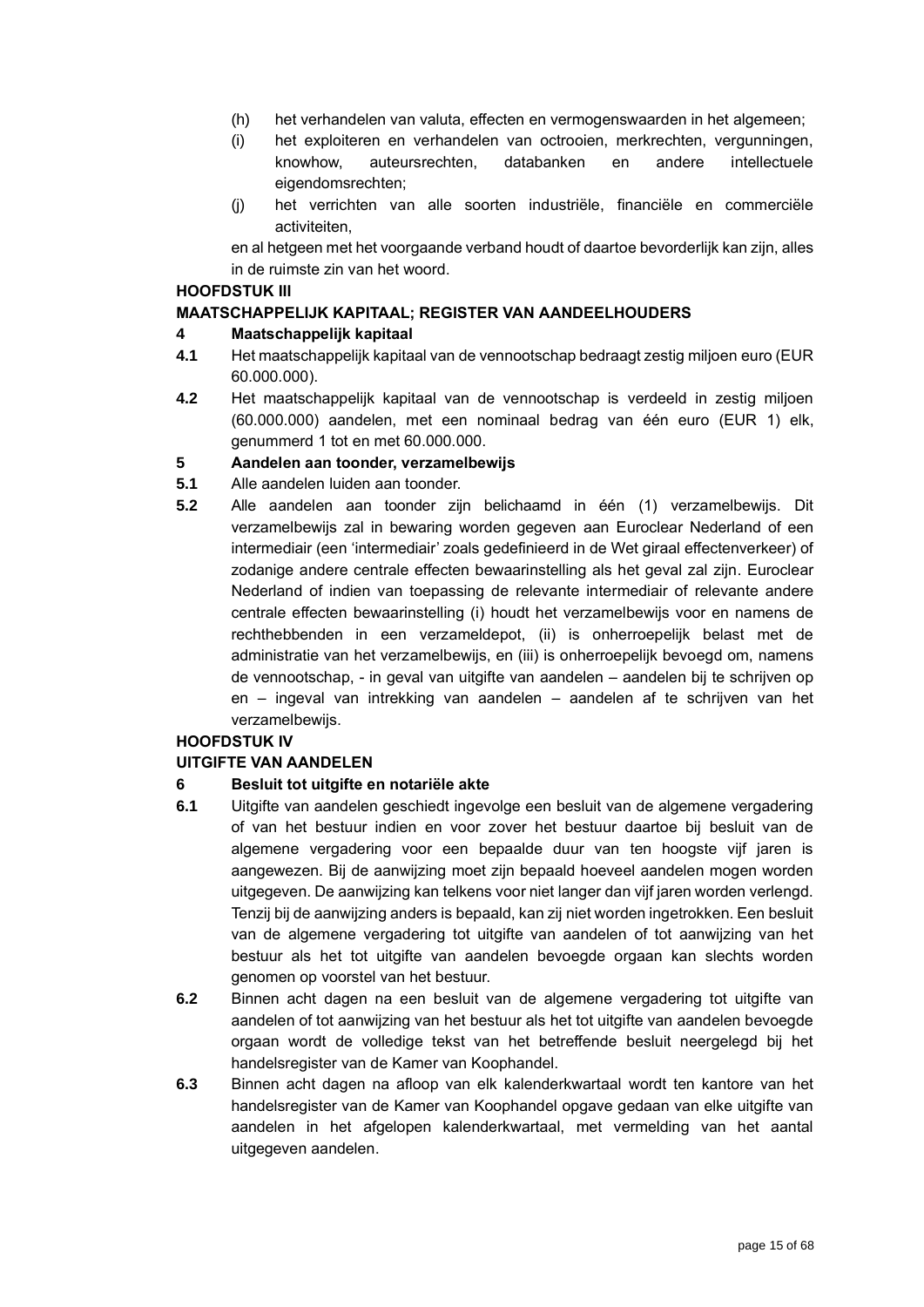- <span id="page-15-0"></span>**6.4** Bij het besluit tot uitgifte van aandelen worden de uitgifteprijs en de verdere voorwaarden van uitgifte bepaald. De uitgifteprijs is nimmer beneden pari, onverminderd het bepaalde in artikel 2:80 lid 2 van het Burgerlijk Wetboek.
- **6.5** Het bepaalde in de artikelen [6.1](#page-14-0) en [6.4](#page-15-0) is van overeenkomstige toepassing op het verlenen van rechten tot het nemen van aandelen (inclusief maar niet beperkt tot opties, *warrants* of converteerbare leningen of obligaties die aan de houder daarvan het recht geven aandelen te nemen), maar is niet van toepassing op het uitgeven van aandelen aan iemand die een voordien reeds verkregen recht tot het nemen van aandelen uitoefent.

## <span id="page-15-3"></span>**7 Voorkeursrecht**

- **7.1** Iedere aandeelhouder heeft bij uitgifte van aandelen een voorkeursrecht naar evenredigheid van het gezamenlijke nominale bedrag van zijn aandelen, behoudens het bepaalde in de artikelen [7.2](#page-15-1) en [7.3.](#page-15-2) De aandeelhouders hebben een gelijk voorkeursrecht bij het verlenen van rechten tot het nemen van aandelen.
- <span id="page-15-1"></span>**7.2** Aandeelhouders hebben geen voorkeursrecht op aandelen die worden uitgegeven (i) tegen inbreng anders dan in geld; of (ii) aan werknemers van de vennootschap of van een groepsmaatschappij; of (iii) aan iemand die een voordien reeds verkregen recht tot het nemen van aandelen uitoefent.
- <span id="page-15-2"></span>**7.3** Het voorkeursrecht kan, telkens voor een enkele uitgifte, worden beperkt of uitgesloten bij besluit van de algemene vergadering. Het voorkeursrecht kan ook worden beperkt of uitgesloten bij besluit van het bestuur indien het bestuur overeenkomstig artikel [6.1](#page-14-0) is aangewezen als het tot uitgifte van aandelen bevoegde orgaan en bij besluit van de algemene vergadering voor een bepaalde duur van ten hoogste vijf jaren is aangewezen als bevoegd tot het beperken of uitsluiten van het voorkeursrecht. De aanwijzing kan telkens voor niet langer dan vijf jaren worden verlengd. Tenzij bij de aanwijzing anders is bepaald, kan zij niet worden ingetrokken. Voor een besluit van de algemene vergadering tot beperking of uitsluiting van het voorkeursrecht of tot aanwijzing van het bestuur als het tot beperking of uitsluiting van het voorkeursrecht bevoegde orgaan is een meerderheid van ten minste twee derden van de uitgebrachte stemmen vereist, indien minder dan de helft van het geplaatste kapitaal van de vennootschap in de vergadering is vertegenwoordigd. Een besluit van de algemene vergadering tot beperking of uitsluiting van het voorkeursrecht of tot aanwijzing van het bestuur als het tot beperking of uitsluiting van het voorkeursrecht bevoegde orgaan kan slechts worden genomen op voorstel van het bestuur.
- **7.4** Binnen acht dagen na een besluit van de algemene vergadering tot aanwijzing van het bestuur als het tot beperking of uitsluiting van het voorkeursrecht bevoegde orgaan wordt de volledige tekst van het betreffende besluit neergelegd bij het handelsregister van de Kamer van Koophandel.
- **7.5** De vennootschap kondigt de uitgifte met voorkeursrecht en het tijdvak waarin dat kan worden uitgeoefend aan op de wijze als voorgeschreven door het toepasselijke recht of beursregels die van toepassing zijn, inclusief maar niet beperkt tot een aankondiging openbaar gemaakt via een elektronisch communicatiemiddel.

## **8 Storting op aandelen**

- **8.1** Bij het nemen van elk aandeel moet daarop het nominale bedrag worden gestort, alsmede, indien het aandeel voor een hoger bedrag wordt genomen, het verschil tussen die bedragen. Bedongen kan worden dat een deel, ten hoogste drie vierden, van het nominale bedrag eerst behoeft te worden gestort nadat de vennootschap het zal hebben opgevraagd.
- **8.2** Storting op een aandeel moet in geld geschieden voor zover niet een andere inbreng is overeengekomen. Storting in vreemd geld kan slechts geschieden met toestemming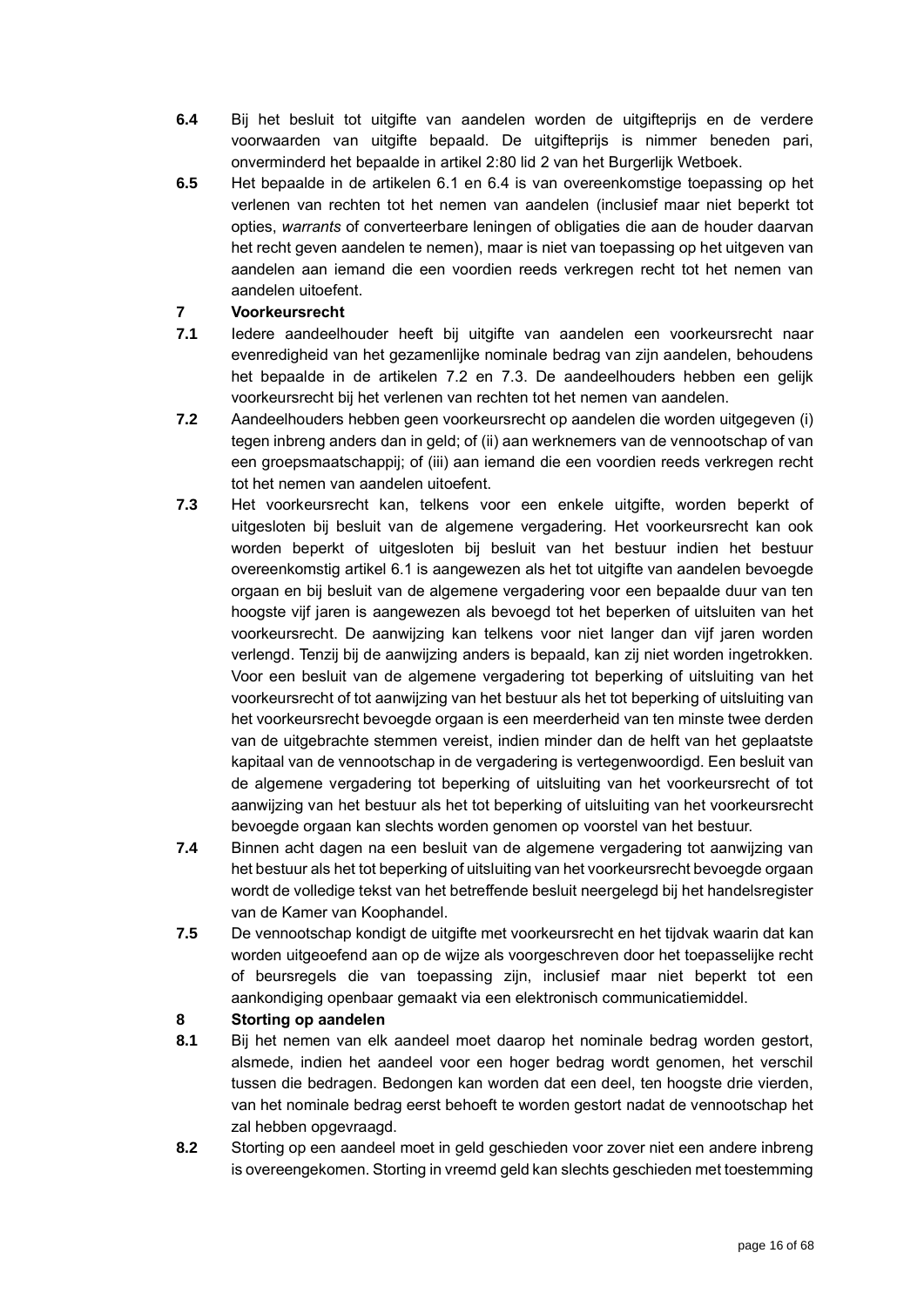van de vennootschap en met inachtneming van het bepaalde in de artikelen 2: 80a lid 3 en 2:93a van het Burgerlijk Wetboek.

- **8.3** Storting op aandelen door inbreng anders dan in geld geschiedt met inachtneming van het bepaalde in artikel 2:94b van het Burgerlijk Wetboek.
- **8.4** Het bestuur is bevoegd tot het aangaan van rechtshandelingen betreffende inbreng op aandelen anders dan in geld en van de andere rechtshandelingen genoemd in artikel 2:94 van het Burgerlijk Wetboek, zonder voorafgaande goedkeuring van de algemene vergadering.

## **HOOFDSTUK V**

## **EIGEN AANDELEN; VERMINDERING VAN HET GEPLAATSTE KAPITAAL**

## <span id="page-16-2"></span>**9 Eigen aandelen**

- **9.1** De vennootschap kan bij uitgifte van aandelen geen eigen aandelen nemen.
- <span id="page-16-1"></span>**9.2** De vennootschap mag volgestorte eigen aandelen of certificaten daarvan verkrijgen, maar alleen om niet of indien:
	- (a) het uitkeerbare eigen vermogen ten minste gelijk is aan de verkrijgingsprijs; en
	- (b) het gezamenlijke nominale bedrag van de aandelen of certificaten daarvan die de vennootschap verkrijgt, houdt of in pand houdt of die worden gehouden door een dochtermaatschappij niet meer dan de helft van het geplaatste kapitaal van de vennootschap bedraagt; en
	- (c) de algemene vergadering het bestuur daartoe heeft gemachtigd. Deze machtiging geldt voor ten hoogste achttien maanden. De algemene vergadering bepaalt in de machtiging hoeveel aandelen mogen worden verkregen, hoe zij mogen worden verkregen en tussen welke grenzen de prijs moet liggen.
- **9.3** Voor de geldigheid van de verkrijging is bepalend de grootte van het eigen vermogen volgens de laatst vastgestelde balans, verminderd met de verkrijgingsprijs voor aandelen of certificaten daarvan, het bedrag van leningen als bedoeld in artikel [10.2](#page-16-0) en uitkeringen uit winst of reserves aan anderen, die de vennootschap en haar dochtermaatschappijen na de balansdatum verschuldigd werden. Is een boekjaar meer dan zes (6) maanden verstreken zonder dat de jaarrekening is vastgesteld, dan is verkrijging overeenkomstig artikel [9.2](#page-16-1) niet toegestaan.
- **9.4** De machtiging bedoeld in artikel 9.2(c) is niet vereist voor zover de vennootschap eigen aandelen of certificaten daarvan die zijn opgenomen in de prijscourant van een beurs verkrijgt om deze over te dragen aan werknemers van de vennootschap of van een groepsmaatschappij krachtens een voor die werknemers geldende regeling.
- **9.5** De voorgaande bepalingen van dit artikel [9](#page-16-2) gelden niet voor aandelen of certificaten daarvan die de vennootschap onder algemene titel verkrijgt.
- **9.6** Op verkrijging van aandelen of certificaten daarvan door een dochtermaatschappij is het bepaalde in artikel 2:98d van het Burgerlijk Wetboek van toepassing.
- **9.7** Het bestuur is bevoegd door de vennootschap gehouden eigen aandelen of certificaten daarvan te vervreemden.

## **10 Financiële steunverlening**

- <span id="page-16-3"></span>**10.1** De vennootschap mag niet, met het oog op het nemen of verkrijgen door anderen van aandelen of certificaten daarvan, zekerheid stellen, een koersgarantie geven, zich op andere wijze sterk maken of zich hoofdelijk of anderszins naast of voor anderen verbinden. Dit verbod geldt ook voor dochtermaatschappijen.
- <span id="page-16-0"></span>**10.2** De vennootschap en haar dochtermaatschappijen mogen niet, met het oog op het nemen of verkrijgen door anderen van aandelen of certificaten daarvan, leningen verstrekken, tenzij met inachtneming van het bepaalde in artikel 2:98c van het Burgerlijk Wetboek.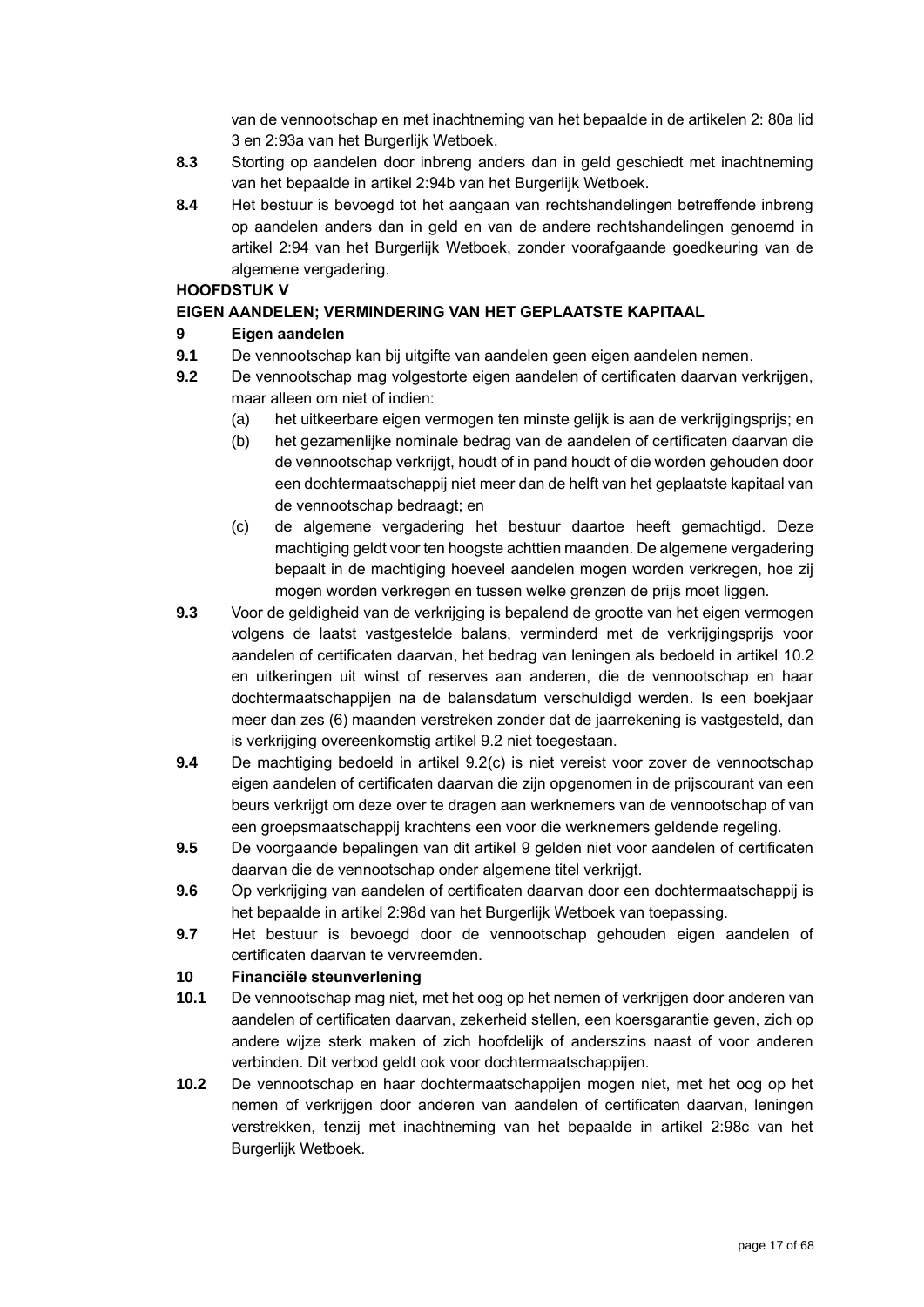**10.3** Het bepaalde in artikel [10.1](#page-16-3) en artikel [10.2](#page-16-0) geldt niet indien aandelen of certificaten daarvan worden genomen of verkregen door of voor werknemers van de vennootschap of van een groepsmaatschappij.

## **11 Vermindering van het geplaatste kapitaal**

- **11.1** De algemene vergadering kan, maar slechts op voorstel van het bestuur, besluiten tot vermindering van het geplaatste kapitaal van de vennootschap. Voor een besluit van de algemene vergadering tot vermindering van het geplaatste kapitaal van de vennootschap is een meerderheid van ten minste twee derden van de uitgebrachte stemmen vereist, indien minder dan de helft van het geplaatste kapitaal van de vennootschap in de vergadering is vertegenwoordigd.
- **11.2** Een vermindering van het geplaatste kapitaal van de vennootschap kan geschieden:
	- (a) door intrekking van aandelen die de vennootschap zelf houdt of waarvan zij de certificaten houdt; of
	- (b) door het nominale bedrag van aandelen bij statutenwijziging te verminderen.
- **11.3** Vermindering van het nominale bedrag van aandelen zonder terugbetaling moet naar evenredigheid op alle aandelen geschieden. Van het vereiste van evenredigheid mag worden afgeweken met instemming van alle betrokken aandeelhouders.
- 11.4 De oproeping tot de algemene vergadering waarin een voorstel kapitaalvermindering wordt gedaan, vermeldt het doel van de kapitaalvermindering en de wijze van uitvoering. Hetgeen in deze statuten is bepaald terzake van een voorstel tot statutenwijziging is van overeenkomstige toepassing.
- **11.5** Op een vermindering van het geplaatste kapitaal van de vennootschap zijn voorts van toepassing de bepalingen van de artikelen 2:99 en 2:100 van het Burgerlijk Wetboek.

## **HOOFDSTUK VI**

## **LEVERING VAN AANDELEN**

## **12 Levering van aandelen**

- **12.1** De levering van rechten die een aandeelhouder heeft met betrekking tot aandelen die zijn opgenomen in het wettelijk giraal systeem, geschiedt overeenkomstig het bepaalde in de Wet giraal effectenverkeer.
- **12.2** Voor een levering waarbij in het wettelijk giraal systeem opgenomen aandelen buiten dat systeem worden gebracht, gelden beperkingen op grond van de Wet giraal effectenverkeer en is tevens de goedkeuring van het bestuur vereist.

## **HOOFDSTUK VII**

## **PANDRECHT EN VRUCHTGEBRUIK OP AANDELEN; CERTIFICATEN VAN AANDELEN**

## <span id="page-17-0"></span>**13 Pandrecht en vruchtgebruik op aandelen**

- **13.1** Bij de vestiging van een pandrecht op een aandeel en bij de vestiging of levering van een vruchtgebruik op een aandeel kan het stemrecht aan de pandhouder of vruchtgebruiker worden toegekend, met inachtneming van hetgeen terzake in de wet is bepaald.
- **13.2** Zowel de aandeelhouder die geen stemrecht heeft als de pandhouder of de vruchtgebruiker die wel stemrecht heeft, heeft de vergaderrechten. Aan de pandhouder of de vruchtgebruiker die geen stemrecht heeft, komen de vergaderrechten niet toe.

## **14 Certificaten van aandelen**

De vennootschap verleent geen medewerking aan de uitgifte van certificaten van aandelen. Aan houders van certificaten van aandelen komen derhalve geen vergaderrechten toe.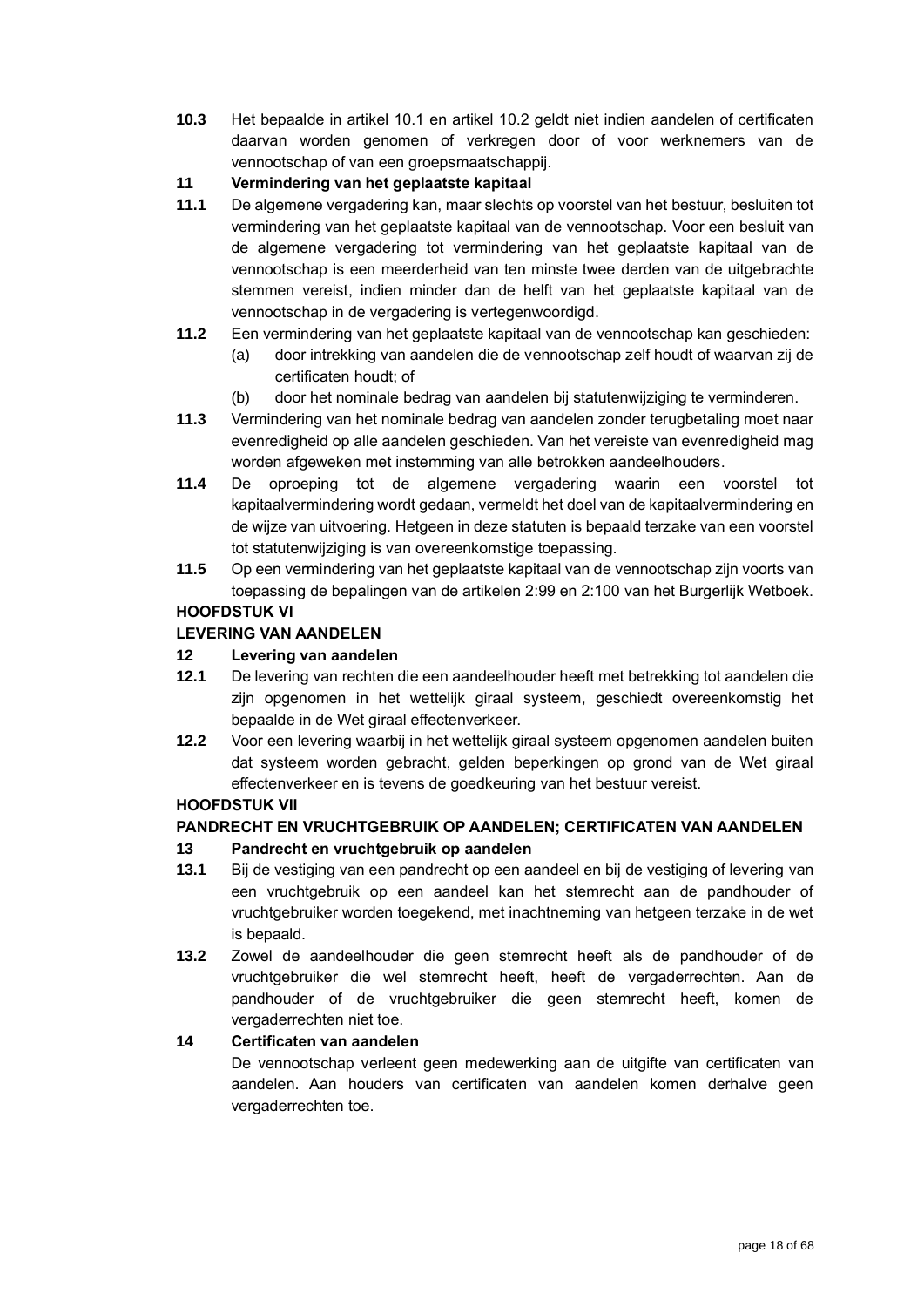### **HOOFDSTUK VIII**

### **HET BESTUUR**

### **15 Bestuurders**

- <span id="page-18-1"></span>**15.1** Het bestuur bestaat uit één of meer uitvoerende bestuurders en één of meer nietuitvoerende bestuurders. Het aantal niet-uitvoerende bestuurders moet het aantal uitvoerende bestuurders altijd overtreffen. Alleen natuurlijke personen kunnen bestuurder zijn.
- **15.2** Bestuurders worden benoemd door de algemene vergadering als uitvoerende bestuurder of niet-uitvoerende bestuurder. Met inachtneming van het bepaalde in artikel [15.1](#page-18-1) wordt het aantal uitvoerende en niet-uitvoerende bestuurders door het bestuur vastgesteld.
- <span id="page-18-0"></span>**15.3** Het bestuur kent aan één van de uitvoerende bestuurders de titel Chief Executive Officer (de "**CEO**") toe en kan aan één van de uitvoerende bestuurders (waaronder begrepen de CEO die alsdan twee titels zal hebben) de titel Chief Financial Officer (de "**CFO**") toekennen. Het bestuur zal één van de niet-uitvoerende bestuurders benoemen tot voorzitter van het bestuur.
- **15.4** Indien een bestuurder benoemd dient te worden, maakt het bestuur een bindende voordracht op. De algemene vergadering kan aan deze voordracht steeds het bindend karakter ontnemen bij een besluit dat wordt genomen met een meerderheid van ten minste twee derden van de uitgebrachte stemmen, welke meerderheid meer dan de helft van het geplaatste kapitaal van de vennootschap vertegenwoordigt. Een tweede algemene vergadering als bedoeld in artikel 2:120 lid 3 van het Burgerlijk Wetboek kan niet worden bijeengeroepen. Indien de algemene vergadering het bindend karakter aan een voordracht ontneemt, maakt het bestuur een nieuwe bindende voordracht op. De voordracht wordt opgenomen in de oproeping tot de algemene vergadering waarin de benoeming aan de orde wordt gesteld. De uitvoerende bestuurders zullen niet deelnemen aan de beraadslaging en besluitvorming door het bestuur omtrent voordrachten voor de benoeming van bestuurders.
- **15.5** Indien geen voordracht voor de benoeming van een bestuurder is opgemaakt, wordt daarvan in de oproeping voor de algemene vergadering waarin de benoeming aan de orde wordt gesteld mededeling gedaan en is de algemene vergadering vrij naar eigen inzicht een bestuurder te benoemen. Een besluit tot benoeming van een bestuurder die niet door het bestuur is voorgedragen kan slechts worden genomen met een meerderheid van ten minste twee derden van de uitgebrachte stemmen, welke meerderheid meer dan de helft van het geplaatste kapitaal van de vennootschap vertegenwoordigt. Een tweede algemene vergadering als bedoeld in artikel 2:120 lid 3 van het Burgerlijk Wetboek kan niet worden bijeengeroepen.
- **15.6** Uitvoerende bestuurders worden benoemd voor een periode van maximaal vier jaar en kunnen telkens worden herbenoemd voor een periode van maximaal vier jaar.
- **15.7** Niet-uitvoerende bestuurders worden benoemd voor een periode van vier jaar en kunnen daarna eenmalig worden herbenoemd voor een periode van vier jaar en vervolgens voor een periode van twee jaar, welke periode met maximaal twee jaar kan worden verlengd.
- **15.8** Iedere bestuurder kan te allen tijde door de algemene vergadering worden geschorst of ontslagen. Een besluit tot schorsing of ontslag van een bestuurder vereist een meerderheid van ten minste twee derden van de uitgebrachte stemmen, welke meerderheid meer dan de helft van het geplaatste kapitaal van de vennootschap vertegenwoordigt, tenzij het voorstel tot schorsing of ontslag van de betreffende bestuurder werd gedaan door het bestuur, in welk geval het besluit kan worden genomen met een volstrekte meerderheid van de uitgebrachte stemmen. Een tweede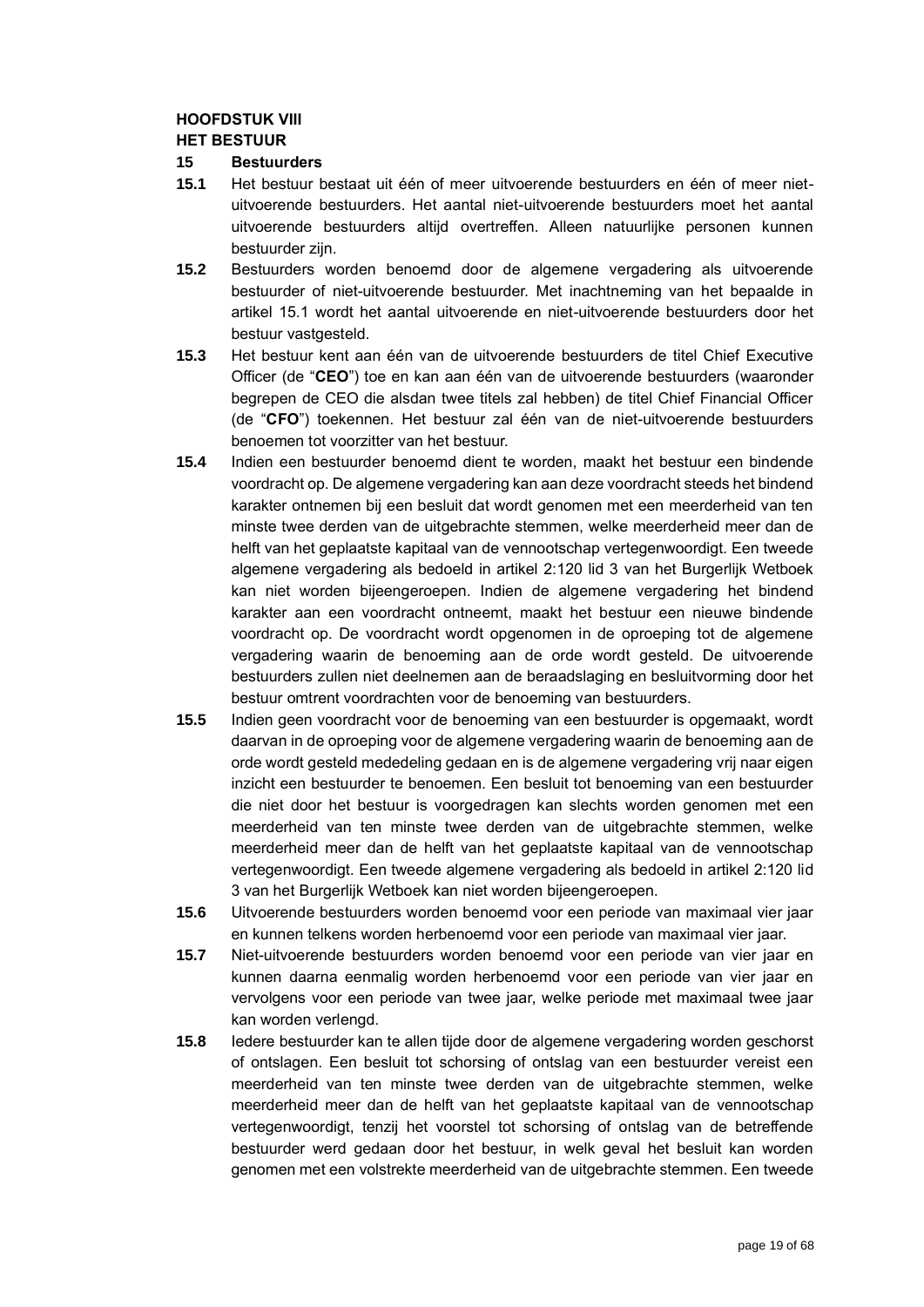algemene vergadering als bedoeld in artikel 2:120 lid 3 van het Burgerlijk Wetboek kan niet worden bijeengeroepen.

- **15.9** Een uitvoerende bestuurder kan ook door het bestuur worden geschorst. Een schorsing door het bestuur kan te allen tijde door de algemene vergadering worden opgeheven.
- **15.10** Een schorsing kan één of meer malen worden verlengd, maar kan in totaal niet langer duren dan drie maanden. Is na verloop van die tijd geen beslissing genomen omtrent de opheffing van de schorsing of ontslag, dan eindigt de schorsing.

## **16 Bezoldiging**

- <span id="page-19-0"></span>**16.1** De vennootschap heeft een beleid op het terrein van bezoldiging van het bestuur. Het beleid wordt vastgesteld door de algemene vergadering op voorstel van het bestuur. In het bezoldigingsbeleid komen ten minste de in artikel 2:135a lid 6 van het Burgerlijk Wetboek omschreven onderwerpen aan de orde. Een besluit van de algemene vergadering tot vaststelling van het bezoldigingsbeleid wordt genomen bij volstrekte meerderheid van de uitgebrachte stemmen, zonder dat een quorum is vereist.
- **16.2** Met inachtneming van het beleid bedoeld in artikel [16.1](#page-19-0) komt de bevoegdheid tot vaststelling van een bezoldiging en verdere arbeidsvoorwaarden voor uitvoerende bestuurders toe aan het bestuur. De uitvoerende bestuurders nemen niet deel aan de beraadslaging en besluitvorming door het bestuur over het vaststellen van de bezoldiging en verdere arbeidsvoorwaarden van uitvoerende bestuurders.
- **16.3** Met inachtneming van het beleid bedoeld in artikel [16.1](#page-19-0) komt de bevoegdheid tot vaststelling van een bezoldiging en verdere arbeidsvoorwaarden voor nietuitvoerende bestuurders toe aan de algemene vergadering.
- **16.4** Het bestuur legt een voorstel ten aanzien van bezoldiging in de vorm van aandelen of rechten tot het nemen van aandelen ter goedkeuring voor aan de algemene vergadering. In het voorstel moet ten minste zijn bepaald hoeveel aandelen of rechten tot het nemen van aandelen aan het bestuur mogen worden toegekend en welke criteria gelden voor toekenning of wijziging.

## **17 Taak en werkwijze van het bestuur**

- **17.1** Het bestuur is belast met het besturen van de vennootschap. Bij de vervulling van hun taak richten de bestuurders zich naar het belang van de vennootschap en de met haar verbonden onderneming.
- <span id="page-19-1"></span>**17.2** Het bestuur kan regels vaststellen omtrent de werkwijze van en de besluitvorming door het bestuur. In dat kader kan het bestuur onder meer bepalen met welke taak een bestuurder meer in het bijzonder zal zijn belast, wat mede kan inhouden het delegeren van de bevoegdheid van het bestuur tot het nemen van besluiten, met dien verstande dat de uitvoerende bestuurders belast zijn met de dagelijkse leiding van de vennootschap en dat het toezicht houden op de dagelijkse leiding door de uitvoerende bestuurders niet kan worden ontnomen aan de niet-uitvoerende bestuurders. Deze regels en taakverdeling worden schriftelijk vastgelegd.
- **17.3** Het bestuur kan commissies benoemen die het noodzakelijk acht, welke commissies kunnen bestaan uit één of meer niet-uitvoerende bestuurders. Het bestuur benoemt de leden van elke commissie en bepaalt de taken van elke commissie. Het bestuur kan op elk moment de taken en de samenstelling van elke commissie veranderen. Het bestuur kan regels vaststellen omtrent de werkwijze van en de besluitvorming door elke commissie. Deze regels en taakverdeling worden schriftelijk vastgelegd.

## **18 Besluitvorming door het bestuur; tegenstrijdig belang**

- **18.1** Het bestuur vergadert zo dikwijls een bestuurder of het bestuur dat nodig acht.
- **18.2** De vergaderingen van het bestuur worden geleid door zijn voorzitter of diens plaatsvervanger. De voorzitter van de vergadering wijst voor de vergadering een notulist aan.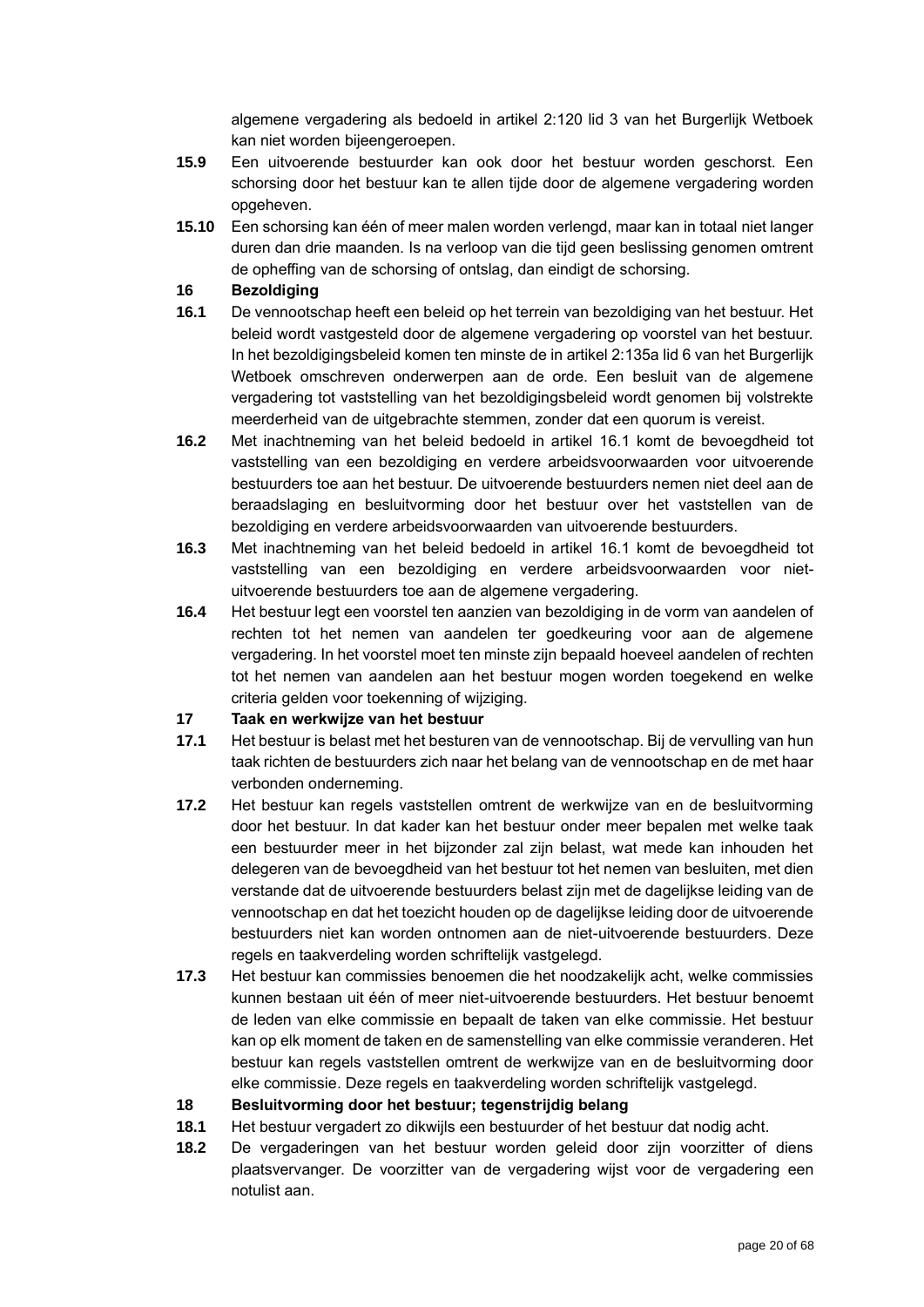- **18.3** Van het verhandelde in een vergadering van het bestuur worden notulen gehouden door de notulist van de vergadering. De notulen worden vastgesteld door het bestuur in dezelfde of in de eerstvolgende vergadering. Ten blijke van vaststelling worden de notulen ondertekend door de voorzitter en de notulist van de vergadering waarin zij worden vastgesteld.
- **18.4** Vergaderingen van het bestuur kunnen worden gehouden door het bijeenkomen van bestuurders of door middel van telefoongesprekken, "video conference" of via andere communicatiemiddelen, waarbij alle deelnemende bestuurders in staat zijn gelijktijdig met elkaar te kunnen communiceren. Deelname aan een op deze wijze gehouden vergadering geldt als het ter vergadering aanwezig zijn.
- **18.5** In het bestuur heeft iedere bestuurder één stem. Staken de stemmen, dan is het voorstel verworpen.
- **18.6** Besluiten van het bestuur worden genomen bij volstrekte meerderheid van de uitgebrachte stemmen. Het bestuur is echter bevoegd besluiten van het bestuur aan te wijzen die slechts genomen kunnen worden met instemming van ten minste een meerderheid van de niet-uitvoerende bestuurders. Deze besluiten dienen duidelijk te worden omschreven en op schrift te worden gesteld.
- **18.7** Het bestuur kan in een vergadering alleen geldige besluiten nemen, indien de meerderheid van de in functie zijnde bestuurders ter vergadering aanwezig of vertegenwoordigd is. Het bestuur is echter bevoegd besluiten van het bestuur aan te wijzen waarvoor een afwijkende regeling geldt. Deze besluiten en de aard van de afwijking dienen duidelijk te worden omschreven en op schrift te worden gesteld. Een bestuurder kan zich ter vergadering doen vertegenwoordigen door een schriftelijk gevolmachtigde andere bestuurder.
- **18.8** Besluiten van het bestuur kunnen te allen tijde schriftelijk worden genomen, mits het desbetreffende voorstel aan alle in functie zijnde bestuurders ten aanzien van wie geen tegenstrijdig belang als bedoeld in artikel [18.9](#page-20-0) bestaat is voorgelegd en geen van hen zich tegen deze wijze van besluitvorming verzet, waarvan blijkt uit schriftelijke verklaringen van alle betreffende in functie zijnde bestuurders.
- <span id="page-20-0"></span>**18.9** Een bestuurder neemt niet deel aan de beraadslaging en besluitvorming door het bestuur indien hij daarbij een direct of indirect persoonlijk belang heeft dat tegenstrijdig is met het belang van de vennootschap of de met haar verbonden onderneming. Het in de vorige volzin bepaalde blijft echter buiten toepassing wanneer daardoor geen besluit kan worden genomen.
- **18.10** Bij de vaststelling in hoeverre bestuurders stemmen, aanwezig of vertegenwoordigd zijn, wordt geen rekening gehouden met bestuurders waarvan de wet, deze statuten of schriftelijke regels als bedoeld in artikel [17.2](#page-19-1) bepalen dat deze niet mogen deelnemen aan de beraadslaging en besluitvorming door het bestuur.

## **19 Vertegenwoordiging**

- **19.1** Het bestuur is bevoegd de vennootschap te vertegenwoordigen. De bevoegdheid tot vertegenwoordiging komt mede toe aan de CEO afzonderlijk handelend en aan twee uitvoerende bestuurders gezamenlijk handelend.
- **19.2** Het bestuur kan functionarissen met algemene of beperkte vertegenwoordigingsbevoegdheid aanstellen. Ieder van hen vertegenwoordigt de vennootschap met inachtneming van de begrenzing aan zijn bevoegdheid gesteld. De titulatuur van deze functionarissen wordt door het bestuur bepaald.

## **20 Goedkeuring van bestuursbesluiten**

<span id="page-20-1"></span>**20.1** Aan de goedkeuring van de algemene vergadering zijn onderworpen de besluiten van het bestuur omtrent een belangrijke verandering van de identiteit of het karakter van de vennootschap of de met haar verbonden onderneming, waaronder in ieder geval: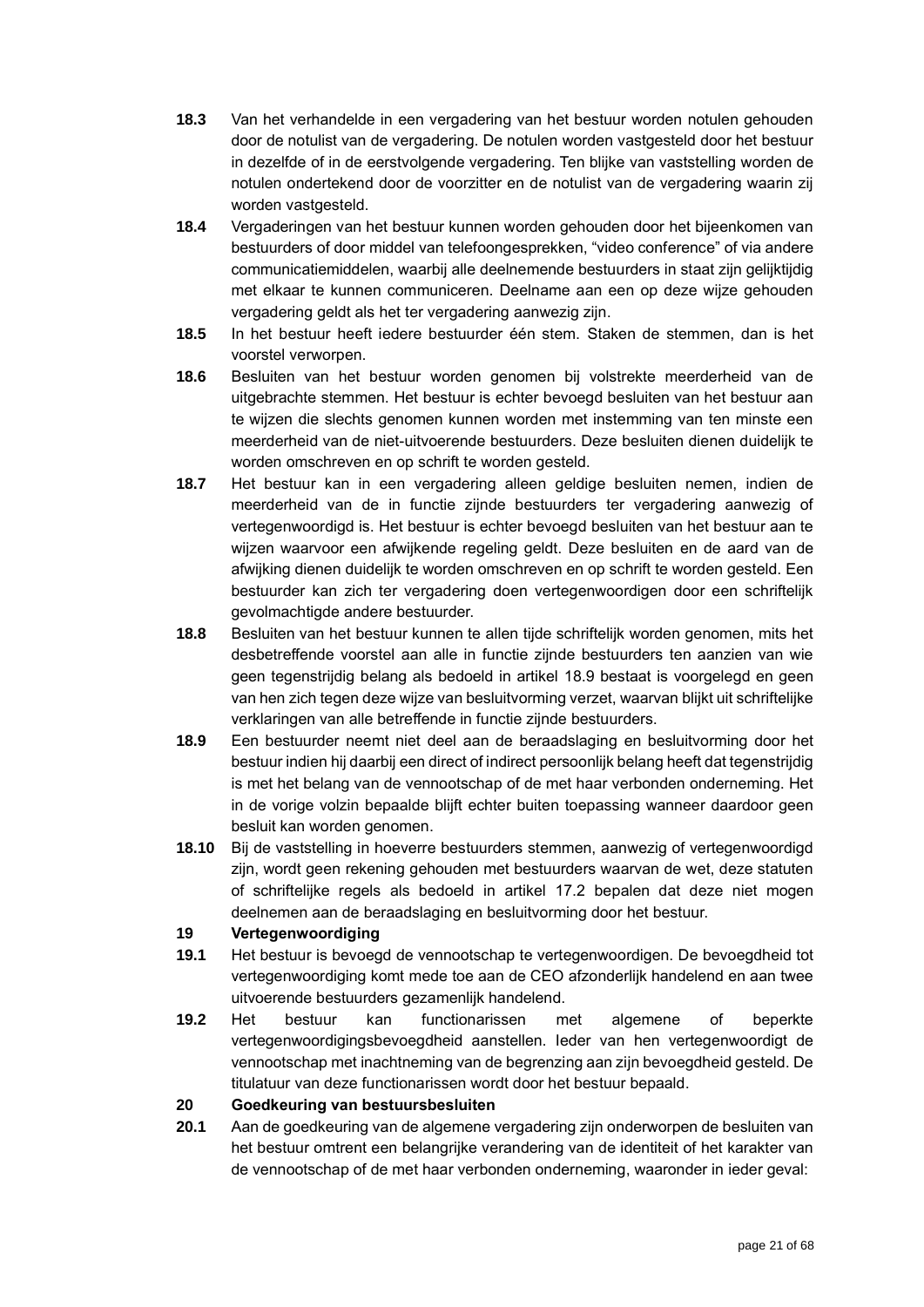- (a) overdracht van de onderneming of vrijwel de gehele onderneming aan een derde;
- <span id="page-21-1"></span>(b) het aangaan of verbreken van duurzame samenwerking van de vennootschap of een dochtermaatschappij met een andere rechtspersoon of vennootschap dan wel als volledig aansprakelijke vennote in een commanditaire vennootschap of vennootschap onder firma, indien deze samenwerking of verbreking van ingrijpende betekenis is voor de vennootschap;
- (c) het door de vennootschap of een dochtermaatschappij nemen of afstoten van een deelneming in het kapitaal van een vennootschap ter waarde van ten minste één derde van het bedrag van de activa volgens de balans met toelichting of, indien de vennootschap een geconsolideerde balans opstelt, volgens de geconsolideerde balans met toelichting volgens de laatst vastgestelde jaarrekening van de vennootschap.

Besluiten van het bestuur met betrekking tot het aangaan of de beëindiging door de vennootschap of een dochtermaatschappij van een licentieovereenkomst ten aanzien van medicijnen die zijn ontwikkeld door de vennootschap of een dochtermaatschappij zullen echter niet (geacht worden te) zijn onderworpen aan de goedkeuring van de algemene vergadering op grond van het in [20.1](#page-20-1)[\(b\)](#page-21-1) bepaalde, aangezien het aangaan of de beëindiging van een dergelijke licentieovereenkomst geen belangrijke verandering van de identiteit of het karakter van de vennootschap of de met haar verbonden onderneming met zich brengt.

**20.2** Het ontbreken van goedkeuring van de algemene vergadering op een besluit als bedoeld in artikel [20.1](#page-20-1) tast de vertegenwoordigingsbevoegdheid van het bestuur of de uitvoerende bestuurders niet aan.

## **21 Ontstentenis of belet**

In geval van ontstentenis of belet van één of meer bestuurders zijn de overblijvende bestuurders of is de overblijvende bestuurder tijdelijk belast met het besturen van de vennootschap, onverminderd het recht van het bestuur om een persoon aan te wijzen om de betreffende bestuurder(s) tijdelijk te vervangen. In geval van ontstentenis of belet van alle bestuurders of van alle uitvoerende bestuurders of van alle nietuitvoerende bestuurders is de persoon of zijn de personen die daartoe door de algemene vergadering wordt of worden aangewezen tijdelijk belast met het besturen van de vennootschap.

## <span id="page-21-0"></span>**22 Secretaris**

Het bestuur kan, maar is daartoe niet verplicht, een secretaris van de vennootschap benoemen en is in dat geval te allen tijde bevoegd deze te vervangen. De secretaris heeft de taken en bevoegdheden die bij deze statuten en bij besluit van het bestuur aan hem zijn opgedragen. Bij afwezigheid van de secretaris worden zijn taken en bevoegdheden waargenomen door een plaatsvervanger, aan te wijzen door het bestuur.

## **HOOFDSTUK IX**

## **VRIJWARING**

## <span id="page-21-2"></span>**23 Vrijwaring van bestuurders en verzekering**

- <span id="page-21-3"></span>**23.1** Voor zover uit de wet niet anders voortvloeit, worden huidige en voormalige bestuurders schadeloos gesteld, gevrijwaard van en worden aan hen vergoed door de vennootschap:
	- (a) redelijke kosten van het voeren van verdediging tegen aanspraken (daaronder begrepen onderzoek naar mogelijke aanspraken) wegens een handelen of nalaten in de uitoefening van hun functie of van een andere functie die zij op verzoek van de vennootschap vervullen of hebben vervuld;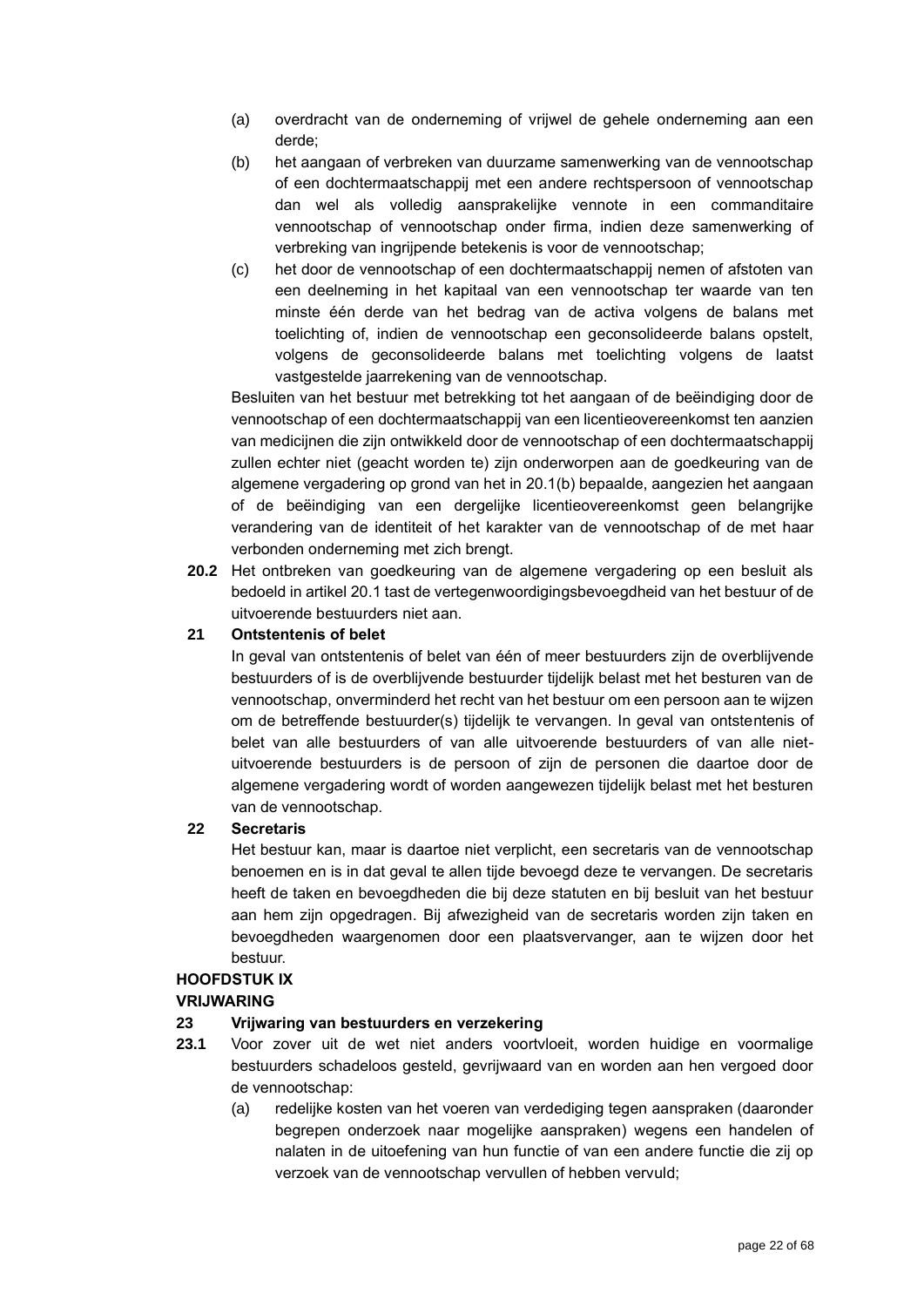- (b) eventuele kosten, financiële verliezen, schade, schadevergoedingen of boetes die zij verschuldigd zijn wegens een handelen of nalaten als bedoeld onder (a);
- (c) eventuele bedragen die zij verschuldigd zijn door schikkingen die zij in redelijkheid zijn aangegaan in verband met een handelen of nalaten als bedoeld onder (a);
- (d) de redelijke kosten van het optreden in andere rechtsgedingen of onderzoeken waarin zij als (voormalig) bestuurder zijn betrokken, met uitzondering van de gedingen waarin zij hoofdzakelijk een eigen vordering geldend maken; en
- (e) belastingschade vanwege vergoedingen in overeenstemming met dit artikel [23.](#page-21-2)
- **23.2** Een gevrijwaarde persoon heeft geen aanspraak op de vrijwaring en vergoeding als bedoeld in artikel [23.1](#page-21-3) indien en voor zover:
	- (a) door de Nederlandse rechter of, in het geval van arbitrage, door een arbiter, bij kracht van gewijsde is vastgesteld dat (i) het handelen of nalaten van de betreffende (voormalige) bestuurder kan worden gekenschetst als opzettelijk, bewust roekeloos of ernstig verwijtbaar, tenzij uit de wet anders voortvloeit of zulks in de gegeven omstandigheden naar maatstaven van redelijkheid en billijkheid onaanvaardbaar zou zijn; of
	- (b) de kosten, financiële verliezen, schade, schadevergoedingen of boetes verschuldigd door de gevrijwaarde persoon zijn gedekt door een verzekering en de verzekeraar deze kosten, financiële verliezen, schade, schadevergoedingen of boetes heeft uitbetaald.

Indien en voor zover door de Nederlandse rechter of, in het geval van arbitrage, door een arbiter, bij kracht van gewijsde is vastgesteld dat de betreffende (voormalige) bestuurder geen aanspraak heeft op de vergoeding als bedoeld in artikel [23.1,](#page-21-3) is hij gehouden de door de vennootschap vergoede bedragen terstond terug te betalen.

**23.3** De vennootschap kan ten behoeve van de gevrijwaarde personen verzekeringen tegen aansprakelijkheid afsluiten.

## **HOOFDSTUK X**

## **BOEKJAAR EN JAARREKENING; WINST EN UITKERINGEN**

## **24 Boekjaar en jaarrekening**

- **24.1** Het boekjaar van de vennootschap valt samen met het kalenderjaar.
- **24.2** Jaarlijks binnen vier maanden na afloop van het boekjaar, maakt het bestuur een jaarrekening op en legt deze voor de aandeelhouders en de personen met vergaderrechten ter inzage ten kantore van de vennootschap.
- **24.3** Binnen deze termijn legt het bestuur ook het bestuursverslag ter inzage voor de aandeelhouders en de personen met vergaderrechten.
- **24.4** De jaarrekening wordt ondertekend door de bestuurders. Ontbreekt de handtekening van één of meer van hen, dan wordt daarvan onder opgave van reden melding gemaakt.
- **24.5** De jaarrekening en het bestuursverslag zullen in het Engels worden opgemaakt.
- **24.6** De vennootschap zal aan een organisatie, waarin registeraccountants samenwerken als bedoeld in artikel 2:393 lid 1 van het Burgerlijk Wetboek, opdracht verlenen tot onderzoek van de jaarrekening. Tot het verlenen van de opdracht is de algemene vergadering bevoegd, op voorstel van het bestuur. Gaat de algemene vergadering daartoe niet over dan zal het bestuur de opdracht verlenen. De opdracht kan worden ingetrokken door de algemene vergadering alsmede door het bestuur als die de opdracht heeft verleend. De opdracht kan enkel worden ingetrokken om gegronde redenen; daartoe behoort niet een meningsverschil over methoden van verslaggeving of controlewerkzaamheden. De uitvoerende bestuurders zullen niet deelnemen aan de beraadslaging en besluitvorming door het bestuur over de verlening van de opdracht tot onderzoek van de jaarrekening aan een organisatie waarin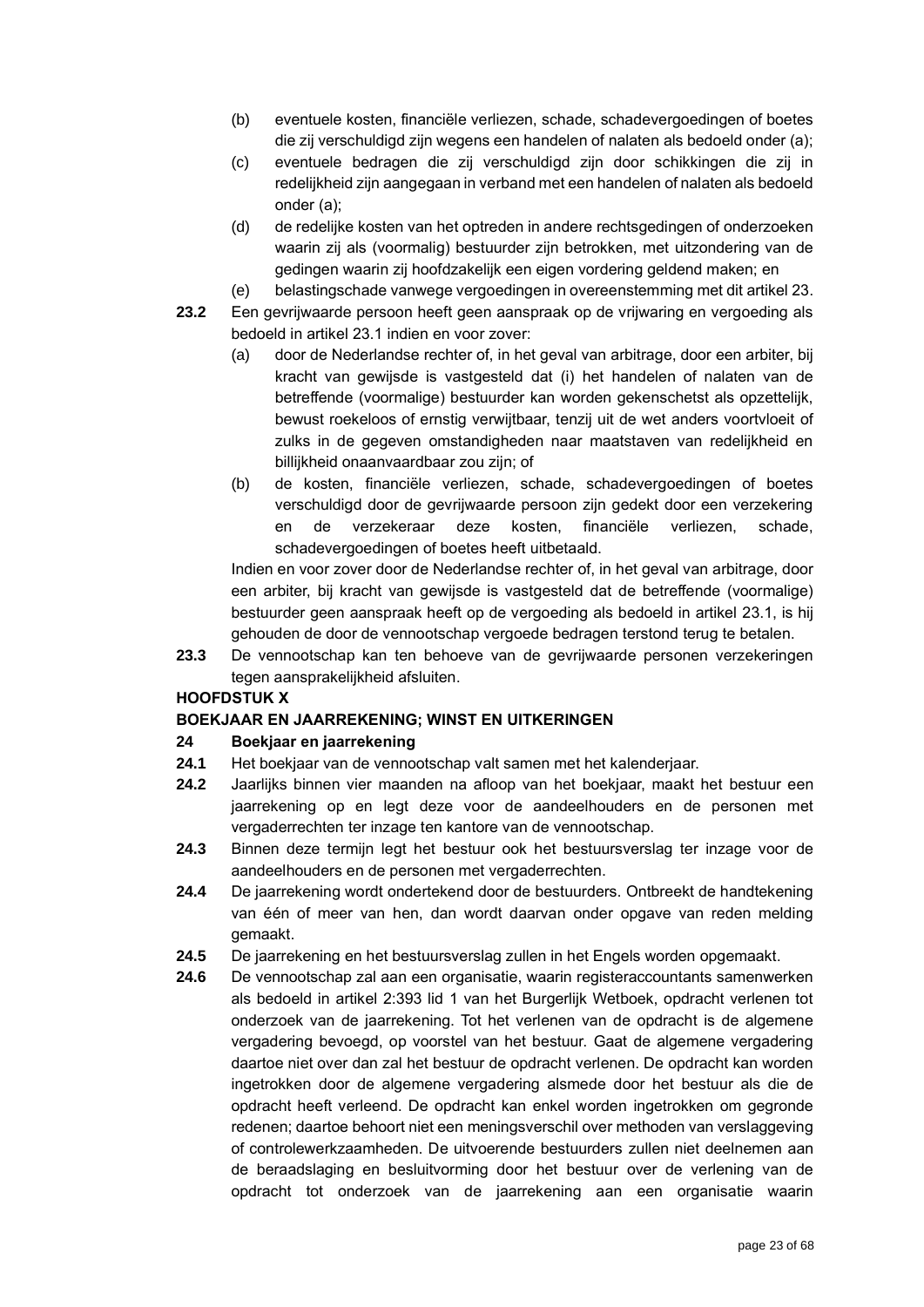registeraccountants samenwerken als bedoeld in artikel 2:393 lid 1 van het Burgerlijk Wetboek indien de algemene vergadering niet tot opdrachtverlening is overgegaan.

- **24.7** De vennootschap zorgt dat de opgemaakte jaarrekening, het bestuursverslag en de krachtens de wet toe te voegen gegevens vanaf de oproeping tot de algemene vergadering waarin de jaarrekening en het bestuursverslag zullen worden besproken en waarin over vaststelling van de jaarrekening zal worden besloten te haren kantore aanwezig zijn. Aandeelhouders en personen met vergaderrechten kunnen de stukken aldaar inzien en er kosteloos een afschrift van verkrijgen.
- **24.8** Op de jaarrekening, het bestuursverslag, de krachtens de wet toe te voegen gegevens en de accountantscontrole, alsmede op nederlegging van stukken bij het handelsregister van de Kamer van Koophandel, zijn voorts van toepassing de bepalingen van Boek 2, Titel 9 van het Burgerlijk Wetboek.

## **25 Vaststelling van de jaarrekening en kwijting**

- **25.1** De algemene vergadering stelt de jaarrekening vast.
- **25.2** In de algemene vergadering waarin tot vaststelling van de jaarrekening wordt besloten, wordt afzonderlijk aan de orde gesteld een voorstel tot het verlenen van kwijting aan de bestuurders voor de uitoefening van hun taak, voor zover van hun taakuitoefening blijkt uit de jaarrekening of uit informatie die anderszins voorafgaand aan de vaststelling van de jaarrekening aan de algemene vergadering is verstrekt.

### **26 Winst en uitkeringen**

- **26.1** Het bestuur bepaalt welk gedeelte van de winst die in een boekjaar is behaald, zal worden gereserveerd.
- **26.2** De resterende winst staat ter beschikking van de algemene vergadering. Het bestuur doet daartoe een voorstel.
- **26.3** Uitkering van winst geschiedt na de vaststelling van de jaarrekening waaruit blijkt dat zij geoorloofd is.
- **26.4** Het bestuur kan besluiten tot het doen van tussentijdse uitkeringen en/of tot het doen van uitkeringen ten laste van een reserve van de vennootschap.
- **26.5** In geld betaalbaar gestelde uitkeringen op aandelen worden betaald in euro, tenzij het bestuur besluit dat betaling in vreemd geld geschiedt.
- **26.6** Het bestuur is bevoegd om te bepalen dat een uitkering op aandelen niet in geld, maar in de vorm van aandelen zal geschieden of te bepalen dat aan aandeelhouders de keuze wordt gelaten om de uitkering in geld en/of in de vorm van aandelen te nemen, een en ander uit de winst en/of uit een reserve en een en ander voor zover het bestuur door de algemene vergadering is aangewezen als het bevoegde vennootschapsorgaan om te besluiten tot uitgifte van aandelen en tot beperking of uitsluiting van het voorkeursrecht. Het bestuur stelt de voorwaarden vast waaronder een dergelijke keuze kan worden gedaan.
- **26.7** Uitkeringen op aandelen kunnen slechts plaats hebben tot ten hoogste het bedrag van het uitkeerbare eigen vermogen. Indien het een tussentijdse uitkering betreft moet aan dit vereiste zijn voldaan blijkens een tussentijdse vermogensopstelling als bedoeld in artikel 2:105 lid 4 van het Burgerlijk Wetboek. De vennootschap legt de vermogensopstelling ten kantore van het handelsregister van de Kamer van Koophandel neer binnen acht dagen na de dag waarop het besluit tot uitkering wordt bekend gemaakt.
- **26.8** De datum van betaalbaarstelling van een uitkering op aandelen wordt bepaald door het bestuur. De vordering van een aandeelhouder tot een uitkering op aandelen verjaart door een tijdsverloop van vijf jaren.
- **26.9** Terzake van uitkeringen op aandelen die zijn opgenomen in het wettelijk giraal systeem is de vennootschap tegenover de betrokken aandeelhouders gekweten door die uitkering ter beschikking te stellen aan, of overeenkomstig de toepasselijke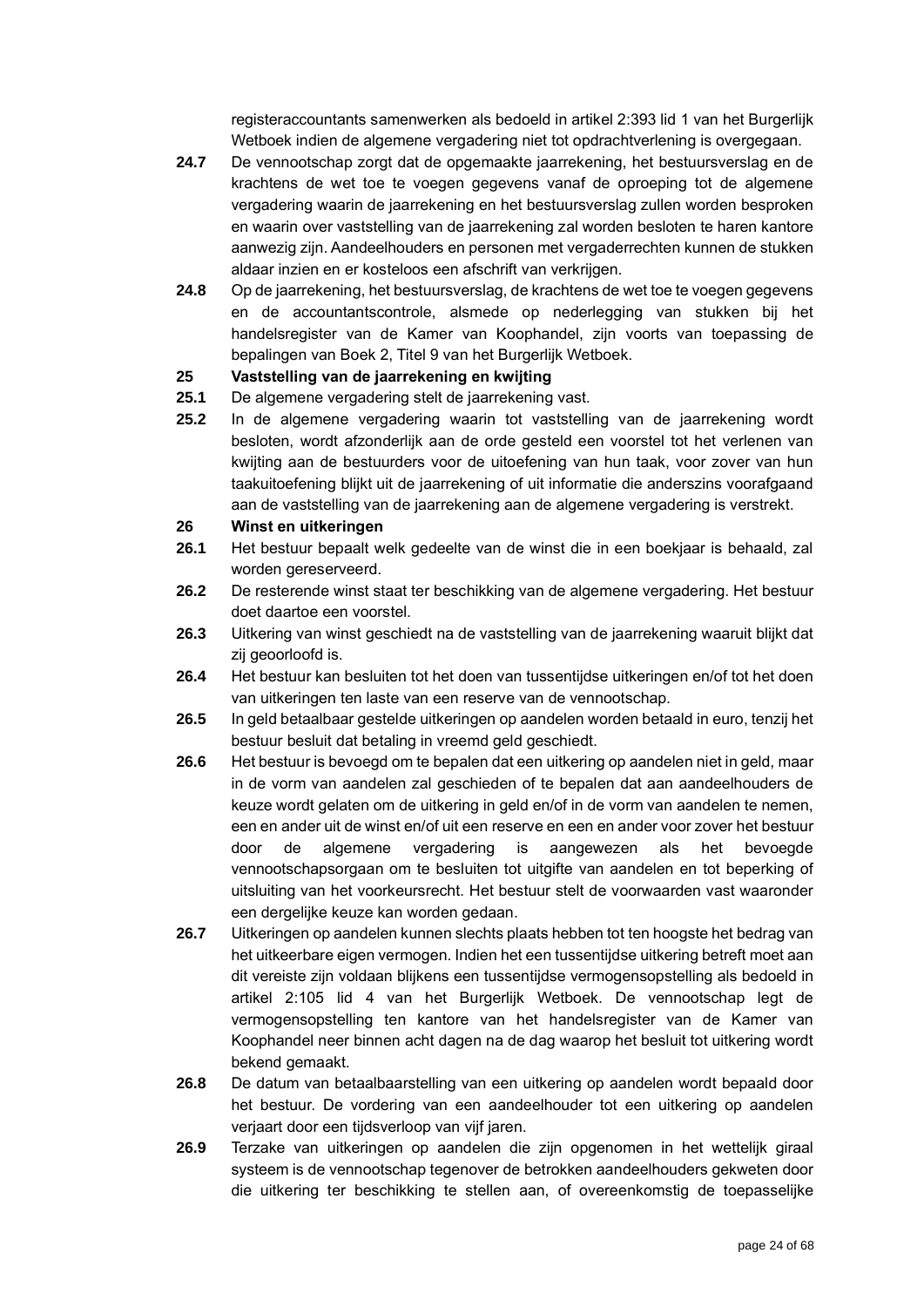reglementen van, Euroclear Nederland of zodanige andere centrale effecten bewaarinstelling als het geval zal zijn.

<span id="page-24-0"></span>**26.10** Op aandelen die de vennootschap in haar kapitaal houdt vindt geen uitkering plaats, tenzij een pandrecht of vruchtgebruik op die aandelen is gevestigd en de bevoegdheid tot inning van een uitkering respectievelijk het recht op uitkering toekomt aan de pandhouder respectievelijk de vruchtgebruiker. Bij de berekening van uitkeringen tellen de aandelen waarop ingevolge dit artikel [26.10](#page-24-0) geen uitkering plaatsvindt, niet mee.

## **HOOFDSTUK XI**

## **DE ALGEMENE VERGADERING**

## **27 Jaarvergadering**

- **27.1** De jaarlijkse algemene vergadering wordt gehouden binnen zes maanden na afloop van het boekjaar.
- **27.2** De agenda van deze jaarvergadering vermeldt in elk geval de volgende onderwerpen:
	- (a) bespreking van het bestuursverslag;
	- (b) bespreking van en adviserende stem ten aanzien van het bezoldigingsverslag als bedoeld in artikel 2:135b van het Burgerlijk Wetboek;
	- (c) bespreking en vaststelling van de jaarrekening;
	- (d) bespreking van het reserverings- en dividendbeleid;
	- (e) bestemming van de winst; en
	- (f) het verlenen van kwijting aan bestuurders.

De agenda vermeldt voorts andere onderwerpen door het bestuur dan wel aandeelhouders en/of personen met vergaderrechten aan de orde gesteld met inachtneming van het in de statuten bepaalde en aangekondigd met inachtneming van het bepaalde in artikel [29.](#page-24-1)

## <span id="page-24-2"></span>**28 Andere algemene vergaderingen**

- **28.1** Andere algemene vergaderingen worden bijeengeroepen door het bestuur zo dikwijls het bestuur dat nodig acht.
- **28.2** Aandeelhouders en/of personen met vergaderrechten die alleen of gezamenlijk ten minste één tiende gedeelte van het geplaatste kapitaal van de vennootschap vertegenwoordigen, hebben het recht schriftelijk aan het bestuur te verzoeken een algemene vergadering bijeen te roepen, onder nauwkeurige opgave van de te behandelen onderwerpen. Indien het bestuur niet binnen twee weken tot oproeping is overgegaan, zodanig dat de vergadering binnen acht weken na ontvangst van het verzoek kan worden gehouden, kunnen de verzoekers op hun verzoek door de voorzieningenrechter van de rechtbank worden gemachtigd tot de bijeenroeping van de algemene vergadering.
- **28.3** Binnen drie maanden nadat het voor het bestuur aannemelijk is dat het eigen vermogen van de vennootschap is gedaald tot een bedrag gelijk aan of lager dan de helft van het gestorte en opgevraagde deel van het kapitaal, wordt een algemene vergadering gehouden ter bespreking van zo nodig te nemen maatregelen.

## <span id="page-24-1"></span>**29 Oproeping, agenda en plaats van vergaderingen**

- **29.1** De oproeping van algemene vergaderingen wordt gedaan door degene die ingevolge artikel [28](#page-24-2) een algemene vergadering bijeenroept.
- **29.2** De oproeping geschiedt niet later dan op de tweeënveertigste dag voor die van de vergadering, of een andere wettelijk voorgeschreven dag.
- **29.3** Bij de oproeping zal in ieder geval worden vermeld:
	- (a) de te behandelen onderwerpen;
	- (b) de plaats, de datum en het tijdstip van de vergadering;
	- (c) de procedure voor deelname aan de algemene vergadering bij schriftelijk gevolmachtigde;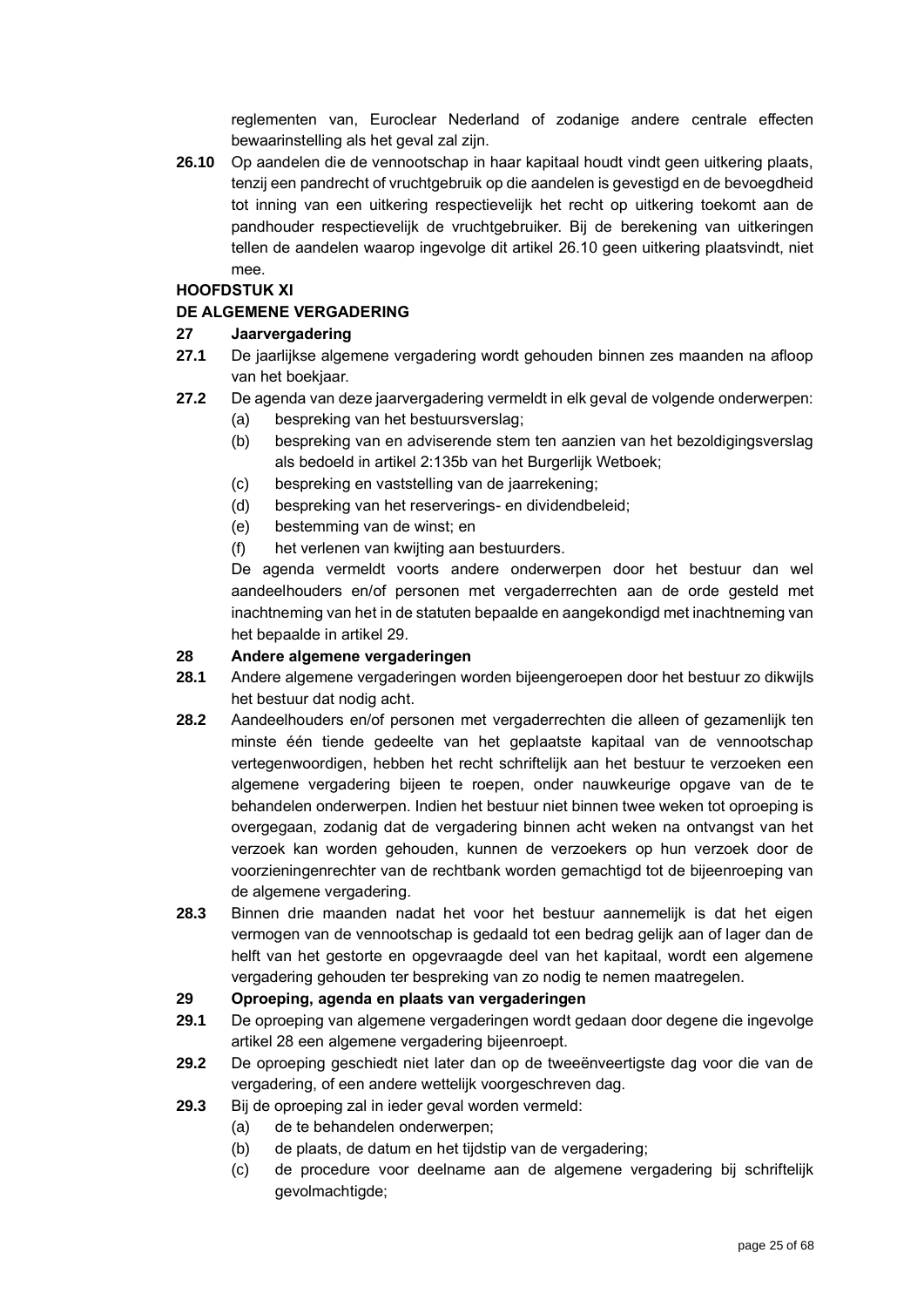- (d) de registratiedatum, alsmede de wijze waarop personen met vergaderrechten zich kunnen laten registreren en de wijze waarop zij hun rechten kunnen uitoefenen;
- (e) de procedure voor deelname aan de algemene vergadering en het uitoefenen van het stemrecht door middel van een elektronisch communicatiemiddel, indien dit recht overeenkomstig artikel [30.5](#page-25-0) kan worden uitgeoefend; en
- (f) het adres van de website van de vennootschap,

alsmede overige door de wet voorgeschreven informatie.

- **29.4** Een onderwerp, waarvan de behandeling schriftelijk is verzocht door één of meer aandeelhouders en/of personen met vergaderrechten die alleen of gezamenlijk ten minste drie honderdste gedeelte van het geplaatste kapitaal van de vennootschap vertegenwoordigen, wordt opgenomen in de oproeping of op dezelfde wijze aangekondigd indien de vennootschap het met redenen omklede verzoek of een voorstel voor een besluit niet later dan op de zestigste dag voor die van de vergadering heeft ontvangen.
- **29.5** Een algemene vergadering zal worden opgeroepen door een langs elektronische weg openbaar gemaakte aankondiging welke rechtstreeks en permanent toegankelijk is tot aan de vergadering en voorts op de wijze als voorgeschreven ten einde te voldoen aan de regels gesteld door een beurs waar aandelen of certificaten van aandelen zijn genoteerd.
- **29.6** Algemene vergaderingen worden gehouden in de gemeente waar de vennootschap volgens deze statuten gevestigd is of te luchthaven Schiphol (gemeente Haarlemmermeer). Algemene vergaderingen kunnen ook elders worden gehouden, maar dan kunnen geldige besluiten van de algemene vergadering alleen worden genomen, indien het gehele geplaatste kapitaal van de vennootschap en alle personen met vergaderrechten aanwezig of vertegenwoordigd zijn.

## **30 Toegang en vergaderrechten**

- <span id="page-25-1"></span>**30.1** Iedere aandeelhouder en iedere persoon met vergaderrechten is bevoegd de algemene vergaderingen bij te wonen, daarin het woord te voeren en, voor zover hem het stemrecht toekomt, het stemrecht uit te oefenen, mits het bestuur schriftelijk in kennis is gesteld van het voornemen de vergadering bij te wonen. Deze kennisgeving moet uiterlijk op de bij de oproeping te vermelden dag door het bestuur zijn ontvangen.
- <span id="page-25-2"></span>**30.2** De in artikel [30.1](#page-25-1) bedoelde vergaderrechten kunnen bij schriftelijk gevolmachtigde worden uitgeoefend, mits de volmacht uiterlijk op de bij de oproeping te vermelden dag door het bestuur is ontvangen. Aan het vereiste dat de volmacht schriftelijk dient te zijn, is voldaan indien de volmacht langs elektronische weg is vastgelegd op de manier en wijze als door het bestuur bepaald. De volmacht kan aan het bestuur worden verstrekt door middel van een elektronisch communicatiemiddel.
- <span id="page-25-3"></span>**30.3** Indien het stemrecht op een aandeel aan de vruchtgebruiker of de pandhouder toekomt in plaats van aan de aandeelhouder, is de aandeelhouder eveneens bevoegd de algemene vergadering bij te wonen en daarin het woord te voeren, mits het bestuur in kennis is gesteld van het voornemen de algemene vergadering bij te wonen met inachtneming van het bepaalde in artikel [30.1.](#page-25-1) Het bepaalde in artikel [30.2](#page-25-2) is van overeenkomstige toepassing.
- **30.4** Voor de toepassing van de artikelen [30.1,](#page-25-1) [30.2,](#page-25-2) [30.3](#page-25-3) en [30.5](#page-25-0) hebben als personen aan wie het stemrecht op aandelen of de vergaderrechten toekomen te gelden zij die op de registratiedatum die rechten hebben en als zodanig zijn ingeschreven in een door het bestuur daartoe aangewezen register, ongeacht wie ten tijde van de algemene vergadering de rechthebbenden op de aandelen zijn.
- <span id="page-25-0"></span>**30.5** Het bestuur kan bepalen dat de in artikel [30.1](#page-25-1) bedoelde vergaderrechten, in persoon of bij schriftelijk gevolmachtigde, kunnen worden uitgeoefend door middel van een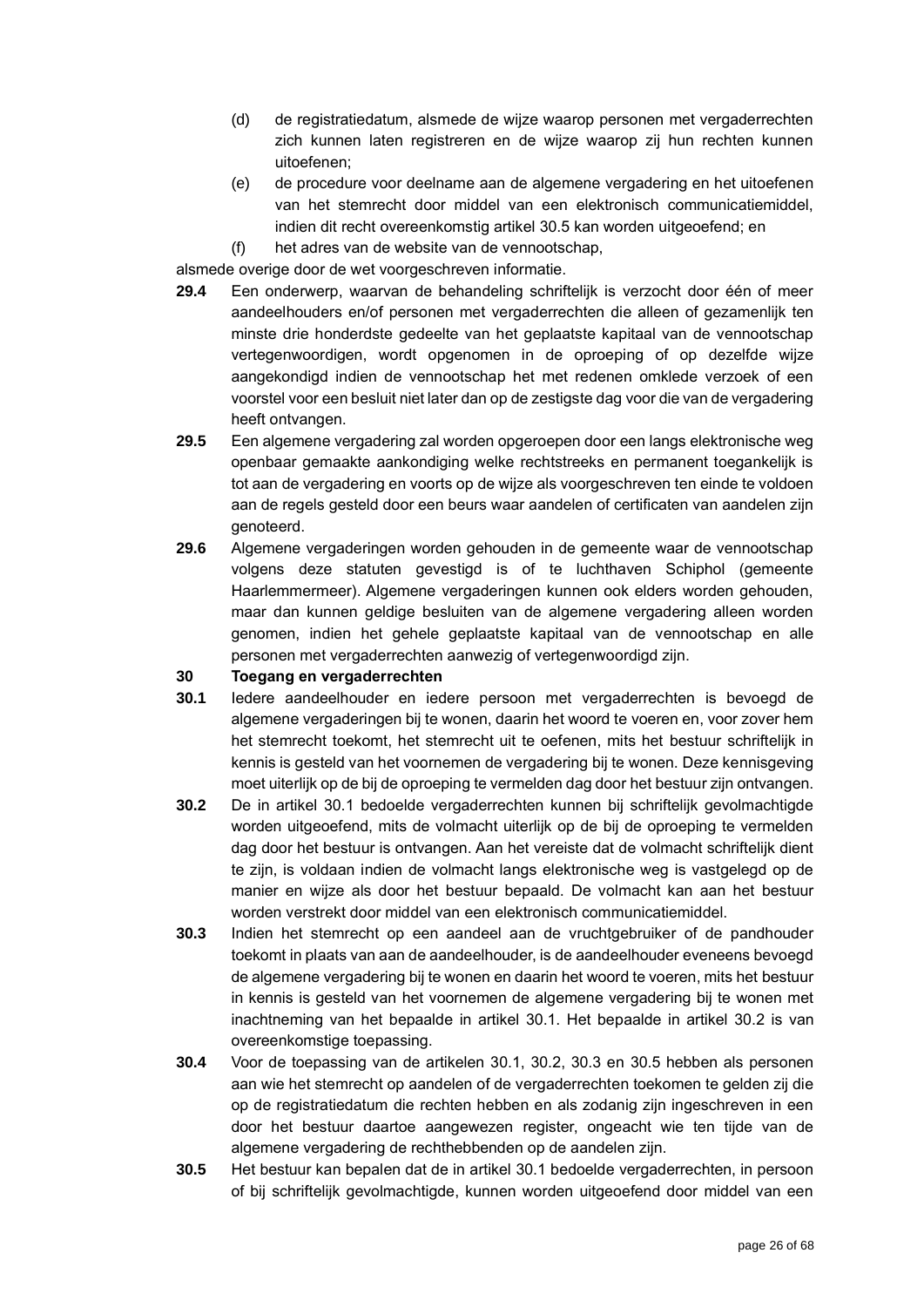elektronisch communicatiemiddel. Daartoe is vereist dat een persoon met vergaderrechten, of diens schriftelijk gevolmachtigde, via het elektronisch communicatiemiddel kan worden geïdentificeerd, rechtstreeks kan kennisnemen van de verhandelingen ter vergadering en, voor zover hem het stemrecht toekomt, het stemrecht kan uitoefenen. Het bestuur kan daarbij bepalen dat bovendien vereist is dat iedere persoon met vergaderrechten, of zijn schriftelijk gevolmachtigde, via het elektronisch communicatiemiddel kan deelnemen aan de beraadslaging. Het bestuur kan verdere voorwaarden stellen aan het gebruik van het elektronisch communicatiemiddel, mits deze voorwaarden redelijk en noodzakelijk zijn voor de identificatie van personen met vergaderrechten en de betrouwbaarheid en veiligheid van de communicatie. Deze voorwaarden worden bij de oproeping bekendgemaakt.

- **30.6** Iedere stemgerechtigde die ter vergadering aanwezig is of diens schriftelijk gevolmachtigde, moet de presentielijst tekenen. De voorzitter van de vergadering kan bepalen dat de presentielijst ook moet worden getekend door andere personen die ter vergadering aanwezig zijn. Aan de presentielijst worden toegevoegd de namen van de personen die ingevolge artikel [30.5,](#page-25-0) deelnemen aan de vergadering of hun stem hebben uitgebracht op de wijze zoals bedoeld in artikel [34.3.](#page-27-0)
- **30.7** De bestuurders hebben als zodanig in de algemene vergaderingen een raadgevende stem.
- **30.8** Omtrent toelating van andere personen tot de vergadering beslist de voorzitter van de vergadering.

### **31 Voorzitter en notulist van de vergadering**

- <span id="page-26-0"></span>**31.1** De algemene vergaderingen worden geleid door de voorzitter van het bestuur of diens plaatsvervanger. Bij hun afwezigheid wijzen de ter vergadering aanwezige nietuitvoerende bestuurders uit hun midden een voorzitter voor de vergadering aan. Het bestuur kan voor een algemene vergadering een andere voorzitter aanwijzen.
- **31.2** Indien niet volgens artikel [31.1](#page-26-0) in het voorzitterschap van een vergadering is voorzien, wordt de voorzitter van de vergadering aangewezen door de ter vergadering aanwezige of vertegenwoordigde stemgerechtigden, bij volstrekte meerderheid van de uitgebrachte stemmen. Tot het moment waarop dat is gebeurd, treedt een bestuurder als voorzitter op, dan wel, indien geen bestuurder ter vergadering aanwezig is, de in leeftijd oudste ter vergadering aanwezige persoon.
- **31.3** De voorzitter van de vergadering wijst voor de vergadering een notulist aan.
- **32 Vergaderorde; notulen; aantekening van aandeelhoudersbesluiten**
- **32.1** De voorzitter van de vergadering stelt de vergaderorde vast met inachtneming van de agenda en is bevoegd de toegewezen spreektijd te beperken of andere maatregelen te nemen om een ordelijk verloop van de vergadering te waarborgen.
- **32.2** Alle kwesties welke verband houden met de gang van zaken tijdens de vergadering, worden beslist door de voorzitter.
- **32.3** Algemene vergaderingen worden in het Engels gehouden, tenzij de voorzitter van de vergadering anders beslist.
- **32.4** Van het verhandelde in een algemene vergadering worden notulen gehouden door de notulist van de vergadering. De notulen worden vastgesteld door de voorzitter en de notulist van de vergadering en ten blijke daarvan door hen ondertekend.
- **32.5** De voorzitter van de algemene vergadering kan bepalen dat van het verhandelde een notarieel proces-verbaal wordt opgemaakt. Het notarieel proces-verbaal wordt medeondertekend door de voorzitter van de vergadering.
- **32.6** Een certificaat, door de voorzitter en de secretaris van de vergadering getekend, inhoudende de bevestiging dat de algemene vergadering een bepaald besluit heeft genomen, geldt als bewijs van een dergelijk besluit tegenover derden.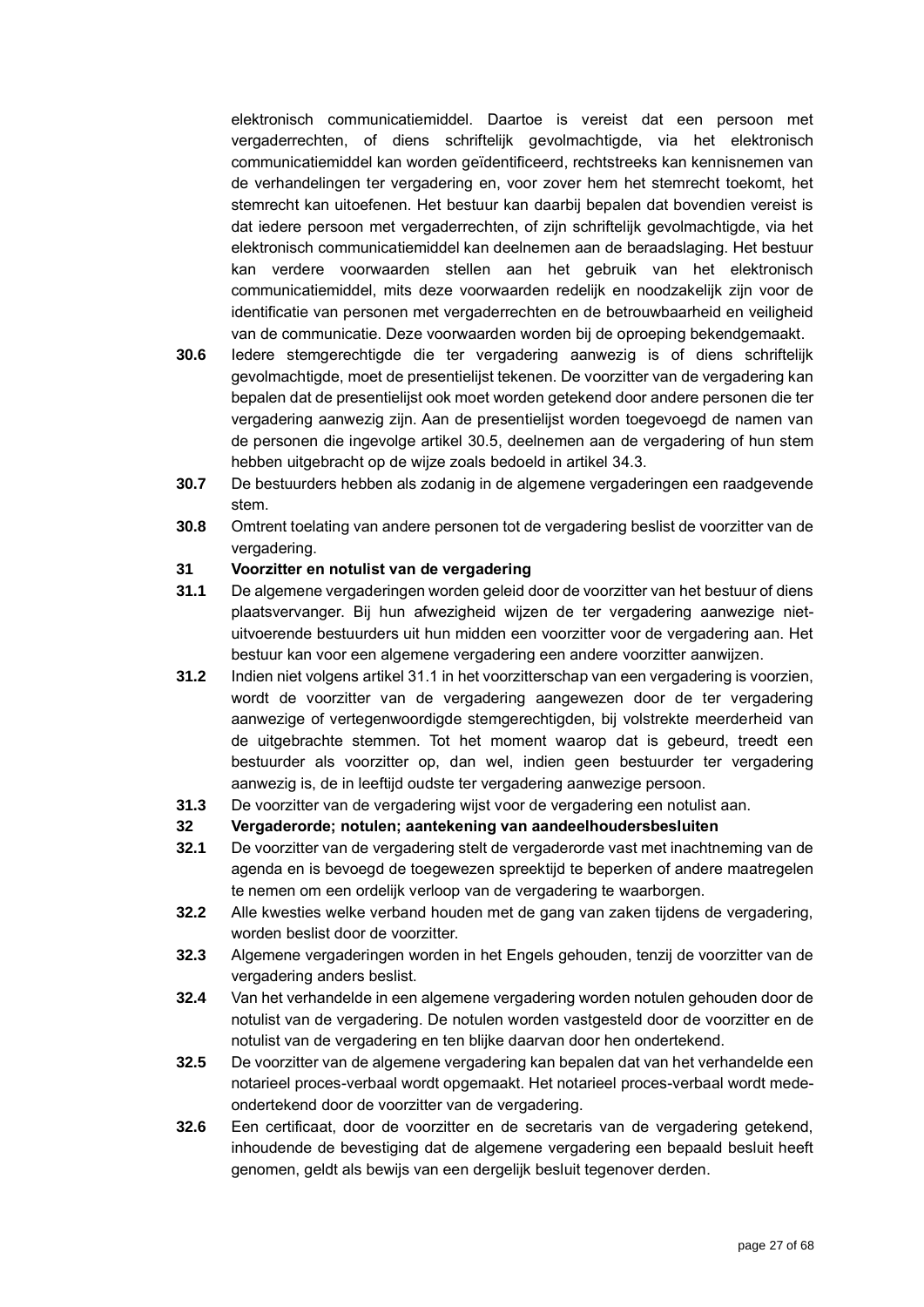## **33 Besluitvorming in vergadering**

- **33.1** Elk aandeel geeft recht op één stem.
- **33.2** Voor aandelen die toebehoren aan de vennootschap of een dochtermaatschappij en voor aandelen waarvan de vennootschap of een dochtermaatschappij de certificaten houdt, kan in de algemene vergadering geen stem worden uitgebracht. Pandhouders en vruchtgebruikers van aandelen die aan de vennootschap of een dochtermaatschappij toebehoren, zijn evenwel niet van het stemrecht uitgesloten, indien het pandrecht of het vruchtgebruik was gevestigd voordat het aandeel aan de vennootschap of die dochtermaatschappij toebehoorde. De vennootschap of een dochtermaatschappij kan geen stem uitbrengen voor een aandeel waarop zij een pandrecht of een vruchtgebruik heeft.
- **33.3** Voor zover de wet of deze statuten niet anders bepalen, worden alle besluiten van de algemene vergadering genomen bij volstrekte meerderheid van de uitgebrachte stemmen, zonder dat een quorum is vereist.
- **33.4** Staken de stemmen, dan is het voorstel verworpen, onverminderd het bepaalde in artikel [34.5.](#page-27-1)
- **33.5** Indien de door de wet of deze statuten gegeven voorschriften voor het oproepen en houden van algemene vergaderingen niet in acht zijn genomen, kunnen ter vergadering alleen geldige besluiten van de algemene vergadering worden genomen, indien het gehele geplaatste kapitaal van de vennootschap en alle personen met vergaderrechten aanwezig of vertegenwoordigd zijn en met algemene stemmen.
- **33.6** Bij de vaststelling in hoeverre aandeelhouders stemmen, aanwezig of vertegenwoordigd zijn, of in hoeverre het geplaatste kapitaal van de vennootschap vertegenwoordigd is, wordt geen rekening gehouden met aandelen waarvan de wet of deze statuten bepalen dat daarvoor geen stem kan worden uitgebracht.

### **34 Stemmingen**

- **34.1** Alle stemmingen geschieden mondeling. De voorzitter van de vergadering kan echter bepalen dat de stemmen schriftelijk worden uitgebracht. Schriftelijke stemming geschiedt bij gesloten, ongetekende stembriefjes.
- **34.2** In een algemene vergadering kan een stemming over een persoon slechts geschieden indien ten tijde van de oproeping voor de vergadering de naam van die persoon in de agenda voor die vergadering is opgenomen.
- <span id="page-27-0"></span>**34.3** Het bestuur kan bepalen dat stemmen die voorafgaand aan de algemene vergadering via een elektronisch communicatiemiddel worden uitgebracht, gelijk worden gesteld met stemmen die ter vergadering worden uitgebracht. Deze stemmen kunnen echter niet eerder worden uitgebracht dan op de registratiedatum.
- **34.4** Blanco stemmen en ongeldige stemmen gelden als niet uitgebracht.
- <span id="page-27-1"></span>**34.5** Indien bij een verkiezing van personen niemand de meerderheid van de uitgebrachte stemmen heeft verkregen, heeft een tweede vrije stemming plaats. Heeft alsdan weer niemand de meerderheid verkregen, dan vinden herstemmingen plaats, totdat hetzij één persoon de meerderheid van de uitgebrachte stemmen heeft verkregen, hetzij tussen twee personen is gestemd en de stemmen staken. Bij gemelde herstemmingen (waaronder niet begrepen de tweede vrije stemming) wordt telkens gestemd tussen de personen op wie bij de voorafgaande stemming is gestemd, uitgezonderd de persoon op wie bij de voorafgaande stemming het geringste aantal stemmen is uitgebracht. Is bij de voorafgaande stemming het geringste aantal stemmen op meer dan één persoon uitgebracht, dan wordt door loting uitgemaakt op wie van die personen bij de nieuwe stemming geen stemmen meer kunnen worden uitgebracht. Ingeval bij een stemming tussen twee personen de stemmen staken, beslist het lot wie van beiden is gekozen.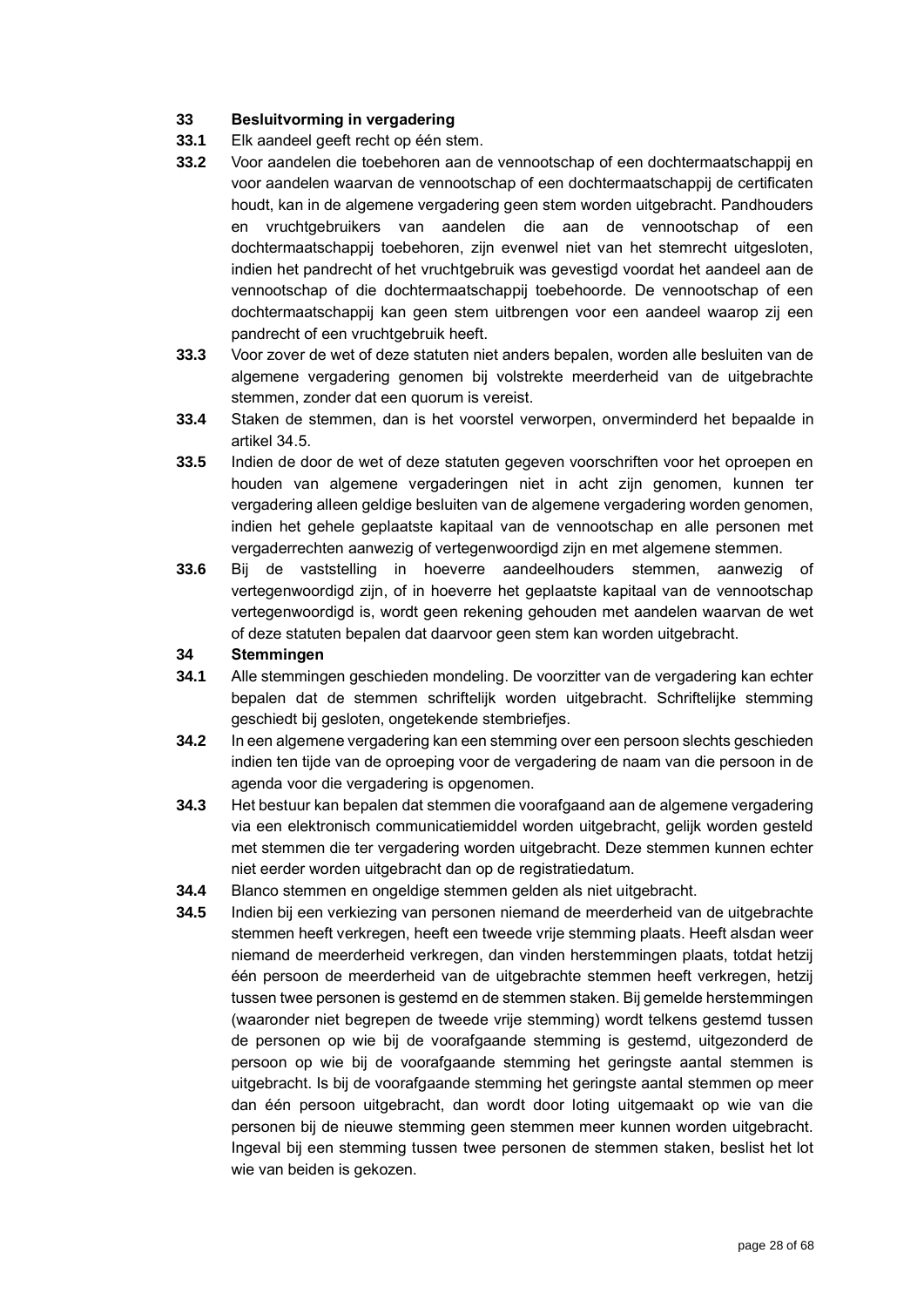- **34.6** Besluiten kunnen bij acclamatie worden genomen, indien geen van de ter vergadering aanwezige of vertegenwoordigde stemgerechtigden zich daartegen verzet.
- **34.7** Het ter vergadering uitgesproken oordeel van de voorzitter van de vergadering omtrent de uitslag van een stemming is beslissend. Hetzelfde geldt voor de inhoud van een genomen besluit voor zover gestemd werd over een niet schriftelijk vastgelegd voorstel. Wordt echter onmiddellijk na het uitspreken van dat oordeel de juistheid daarvan betwist, dan vindt een nieuwe stemming plaats wanneer de meerderheid van de ter vergadering aanwezige of vertegenwoordigde stemgerechtigden of, indien de oorspronkelijke stemming niet hoofdelijk of schriftelijk geschiedde, een ter vergadering aanwezige of vertegenwoordigde stemgerechtigde dit verlangt. Door deze nieuwe stemming vervallen de rechtsgevolgen van de oorspronkelijke stemming.

### **HOOFDSTUK XII**

## **STATUTENWIJZIGING; OMZETTING; JURIDISCHE FUSIE EN JURIDISCHE SPLITSING; ONTBINDING EN VEREFFENING**

## **35 Statutenwijziging**

De algemene vergadering is bevoegd deze statuten te wijzigen op voorstel van het bestuur. Wanneer aan de algemene vergadering een voorstel tot statutenwijziging zal worden gedaan, moet dat steeds bij de oproeping tot de algemene vergadering worden vermeld. Tegelijkertijd moet een afschrift van het voorstel, waarin de voorgedragen wijziging woordelijk is opgenomen, ten kantore van de vennootschap ter inzage worden gelegd voor de aandeelhouders en de personen met vergaderrechten tot de afloop van de vergadering. Vanaf de dag van de nederlegging tot de dag van de vergadering wordt aan een aandeelhouder of een persoon met vergaderrechten, op diens verzoek, kosteloos een afschrift van het voorstel verstrekt. Van een wijziging van deze statuten wordt een notariële akte opgemaakt.

## **36 Omzetting**

De vennootschap kan zich, op voorstel van het bestuur, omzetten in een andere rechtsvorm. Voor omzetting is vereist een besluit tot omzetting, genomen door de algemene vergadering, alsmede een besluit tot statutenwijziging. Op een omzetting zijn voorts van toepassing de desbetreffende bepalingen van Boek 2 van het Burgerlijk Wetboek. Omzetting beëindigt het bestaan van de rechtspersoon niet.

## **37 Juridische fusie en juridische splitsing**

- **37.1** De vennootschap kan een juridische fusie aangaan met één of meer andere rechtspersonen. Een besluit tot fusie kan slechts worden genomen op basis van een voorstel tot fusie, opgesteld door de besturen van de fuserende rechtspersonen. In de vennootschap wordt het besluit tot fusie genomen door de algemene vergadering. Echter, in de gevallen bedoeld in artikel 2:331 van het Burgerlijk Wetboek, kan het besluit tot fusie worden genomen door het bestuur.
- **37.2** De vennootschap kan partij zijn bij een juridische splitsing. Onder juridische splitsing wordt zowel verstaan zuivere splitsing als afsplitsing. Een besluit tot splitsing kan slechts worden genomen op basis van een voorstel tot splitsing, opgesteld door de besturen van de partijen bij de splitsing. In de vennootschap wordt het besluit tot splitsing genomen door de algemene vergadering. Echter, in de gevallen bedoeld in artikel 2:334ff van het Burgerlijk Wetboek kan het besluit tot splitsing worden genomen door het bestuur.
- **37.3** Op juridische fusies en juridische splitsingen zijn voorts van toepassing de desbetreffende bepalingen van Boek 2, Titel 7 van het Burgerlijk Wetboek.

## **38 Ontbinding en vereffening**

**38.1** De vennootschap kan worden ontbonden door een daartoe strekkend besluit van de algemene vergadering, op voorstel van het bestuur. Wanneer aan de algemene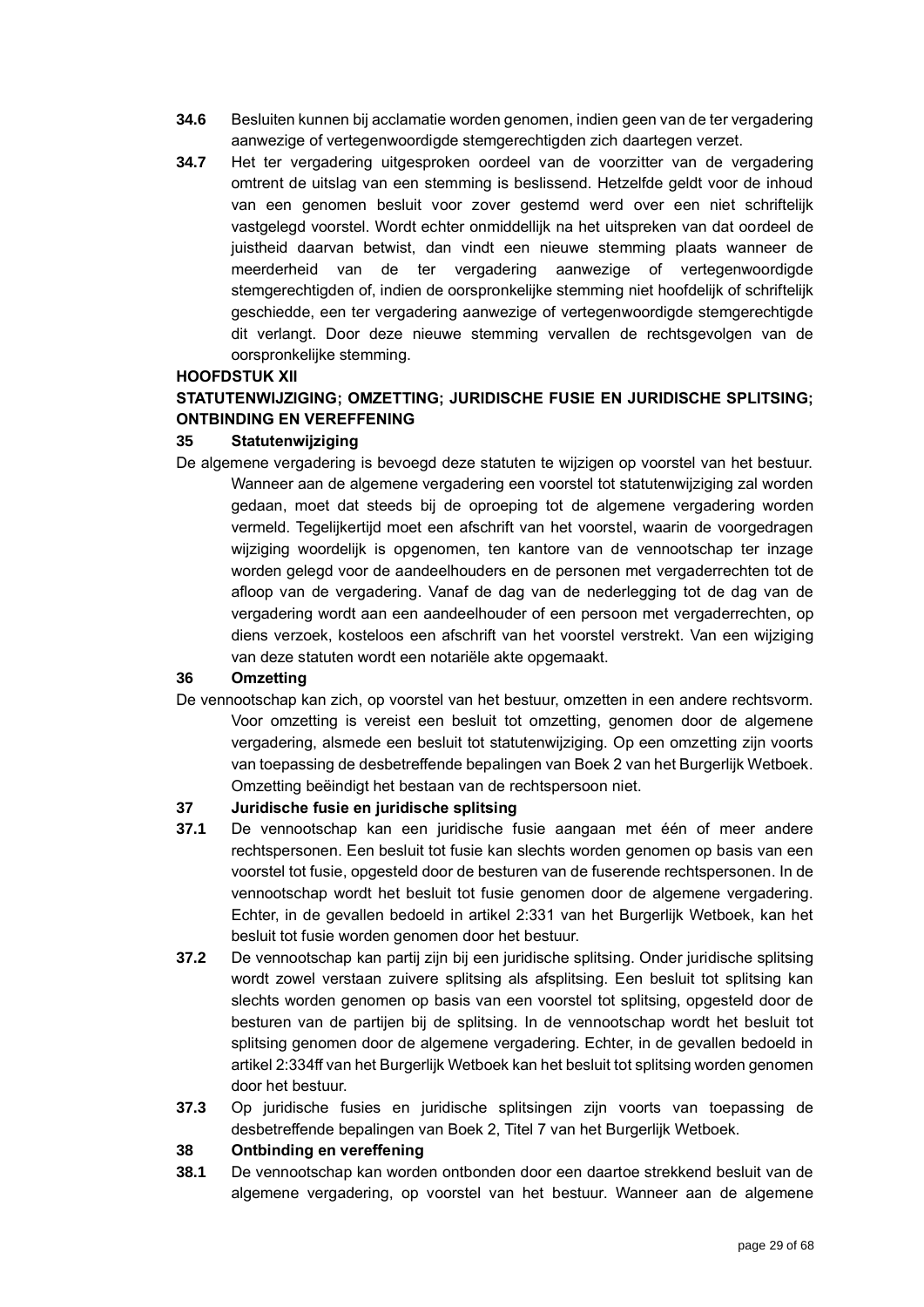vergadering een voorstel tot ontbinding van de vennootschap zal worden gedaan, moet dat bij de oproeping tot de algemene vergadering worden vermeld.

- **38.2** In geval van ontbinding van de vennootschap krachtens besluit van de algemene vergadering worden de bestuurders vereffenaars van het vermogen van de ontbonden vennootschap, tenzij de algemene vergadering besluit één of meer andere personen tot vereffenaar te benoemen.
- **38.3** Gedurende de vereffening blijven de bepalingen van deze statuten zo veel mogelijk van kracht.
- **38.4** Hetgeen na voldoening van de schulden van de ontbonden vennootschap is overgebleven, wordt overgedragen aan de aandeelhouders, naar evenredigheid van het gezamenlijke nominale bedrag van ieders aandelen.
- **38.5** Na afloop van de vereffening blijven de boeken, bescheiden en andere gegevensdragers van de ontbonden vennootschap gedurende de bij de wet voorgeschreven termijn berusten onder een daartoe door de algemene vergadering en bij gebreke daaraan door de vereffenaars aan te wijzen persoon.
- **38.6** Op de vereffening zijn voorts van toepassing de desbetreffende bepalingen van Boek 2, Titel 1 van het Burgerlijk Wetboek.

## **HOOFDSTUK XIII**

### **39 Overgangsbepaling**

- **39.1** In afwijking van het bepaalde in de artikelen [6](#page-14-1) en [7,](#page-15-3) is het bestuur hierbij aangewezen als het orgaan van de vennootschap dat bevoegd is om (i) aandelen uit te geven en rechten te verlenen tot het nemen van aandelen (inclusief maar niet beperkt tot opties, *warrants* of converteerbare leningen of obligaties die aan de houder daarvan het recht geven aandelen in het kapitaal te nemen), in overeenstemming met het bepaalde in artikel 6, en (ii) het voorkeursrecht bij de uitgifte van aandelen te beperken of uit te sluiten, in overeenstemming met het bepaalde in artikel [7](#page-15-3) en voorts met inachtneming van het volgende:
	- (a) de aanwijzing is geldig voor een periode van vijf jaar en zal eindigen op *[opnemen datum vijf jaar na de datum van statutenwijziging, invullen]*;
	- (b) de aanwijzing mag door de algemene vergadering worden verlengd, iedere keer voor een periode van ten hoogste vijf jaar; en
	- (c) de aanwijzing betreft honderd procent van de aandelen van het maatschappelijk kapitaal van de vennootschap, zoals dat van tijd tot tijd luidt.
- **39.2** Dit hoofdstuk XIII vervalt op *[opnemen datum vijf jaar na de datum van statutenwijziging, invullen]*.

#### **Ten slotte heeft de comparant verklaard:**

#### **Ingangsdatum van de Zetelverplaatsing, Omzetting en Statutenwijziging**

De Zetelverplaatsing, Omzetting en Statutenwijziging worden van kracht met ingang van de dag na die waarop deze akte is verleden, derhalve op ● tweeduizend twintig.

### **Bestaande rechten tot het nemen van aandelen**

De Zetelverplaatsing, Omzetting en Statutenwijziging hebben geen invloed op de rechten tot het nemen van aandelen in het kapitaal van de Vennootschap (inclusief maar niet beperkt tot opties, *warrants* of converteerbare leningen of obligaties die aan de houder daarvan het recht geven aandelen in het kapitaal van de Vennootschap te nemen), die zijn toegekend door of namens de Vennootschap voorafgaand aan het van kracht worden van de Zetelverplaatsing, Omzetting en Statutenwijziging. Indien en voor zover noodzakelijk zal het bestuur van de Vennootschap als het bevoegde orgaan dat aangewezen is ingevolge artikel 39 van de statuten van de Vennootschap (zoals ze met het van kracht worden van de Zetelverplaatsing Omzetting en Statutenwijziging zullen luiden), op of rond de datum van het van kracht worden van de Zetelverplaatsing, de Omzetting en de Statutenwijziging dergelijke hiervoor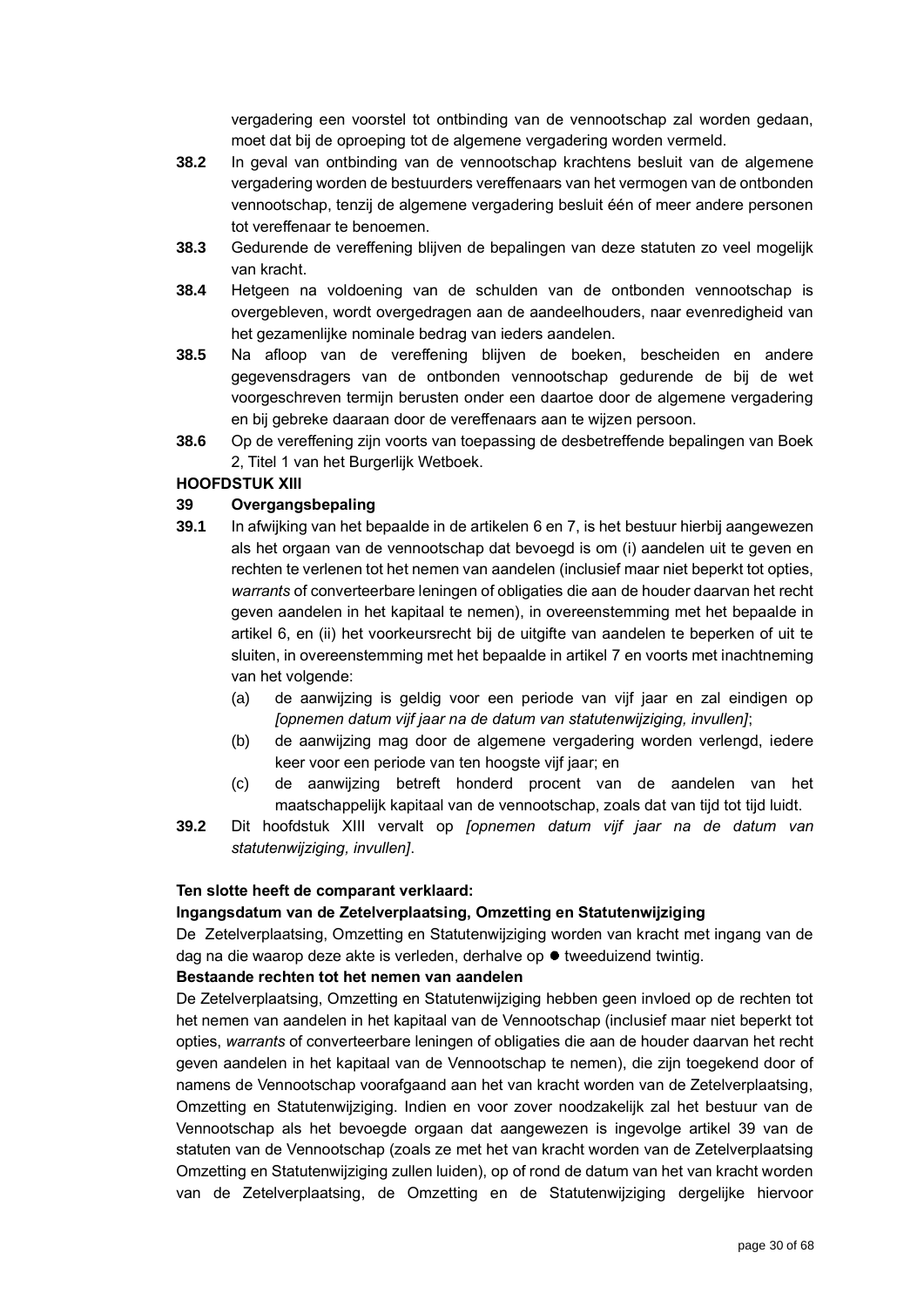toegekende rechten tot het nemen van aandelen in het kapitaal van de Vennootschap bevestigen en, indien en voor zover noodzakelijk, bekrachtigen.

### **De periode waarvoor de leden van het bestuur van de Vennootschap zijn benoemd**

Met het van kracht worden van de Zetelverplaatsing, Omzetting en Statutenwijziging, worden de zittende leden van het bestuur en de raad van commissarissen van de Vennootschap, leden van het bestuur van de Vennootschap in de hoedanigheid van uitvoerende bestuurder respectievelijk niet-uitvoerende bestuurder.

De Zetelverplaatsing, Omzetting en Statutenwijziging hebben geen invloed op de periode waarvoor de leden van het bestuur zijn benoemd en die periode zal van toepassing blijven. Om die reden zullen de volgende perioden waarvoor de hiernavolgende personen in hun hieronder genoemde hoedanigheid zijn benoemd van toepassing blijven:

- 1. de heer Ulrich Dauer, uitvoerende bestuurder: tot dertig april tweeduizend éénentwintig;
- 2. de heer Michael Schaeffer, uitvoerende bestuurder: tot dertig september tweeduizend éénentwintig;
- 3. mevrouw Charlotte Lohman, niet-uitvoerende bestuurder: tot het eind van de jaarlijkse algemene vergadering van de Vennootschap waarbij kwijting aan niet-uitvoerende bestuurders wordt verleend voor de uitvoering van hun taken over het boekjaar tweeduizend éénentwintig;
- 4. de heer Erich Platzer, niet-uitvoerende bestuurder: tot het eind van de jaarlijkse algemene vergadering van de Vennootschap waarbij kwijting aan niet-uitvoerende bestuurders wordt verleend voor de uitvoering van hun taken over het boekjaar tweeduizend éénentwintig;
- 5. de heer Dinnies Johannes von der Osten, niet-uitvoerende bestuurder: tot het eind van de jaarlijkse algemene vergadering van de Vennootschap waarbij kwijting aan niet-uitvoerende bestuurders wordt verleend voor de uitvoering van hun taken over het boekjaar tweeduizend éénentwintig;
- 6. de heer Jörg Neermann, niet-uitvoerende bestuurder: tot het eind van de jaarlijkse algemene vergadering van de Vennootschap waarbij kwijting aan niet-uitvoerende bestuurders wordt verleend voor de uitvoering van hun taken over het boekjaar tweeduizend éénentwintig.

#### **Het beloningsbeleid**

Het beleid van de Vennootschap ten aanzien van de beloning van het bestuur zal ter vaststelling door de algemene vergadering van de Vennootschap op voorstel van het bestuur worden geagendeerd in de eerste jaarlijkse algemene vergadering van de Vennootschap die na het van kracht worden van de Zetelverplaatsing, Omzetting en Statutenwijziging gehouden wordt.

## **Geplaatst kapitaal**

Met het van kracht worden van de Zetelverplaatsing, Omzetting en Statutenwijziging bedraagt het geplaatste en volgestorte kapitaal van de Vennootschap [negentien miljoen negenhonderd vijfenzeventig duizend vierhonderd tweeëntachtig euro (EUR 19.975.482)], verdeeld in [negentien miljoen negenhonderd vijfenzeventig duizend vierhonderd tweeëntachtig (19.975.482)] aandelen op naam, met een nominaal bedrag van één euro (EUR 1) elk.

#### **Accountantsverklaring**

[Endymion Amsterdam Coöperatieve U.A.], accountants te Amsterdam, heeft terzake van het eigen vermogen van de Vennootschap de verklaring als bedoeld in artikel 2:72 lid 2 onder a van het Burgerlijk Wetboek afgegeven, welke verklaring aan deze akte is gehecht (Bijlage). **Slot**

De comparant is mij, notaris, bekend.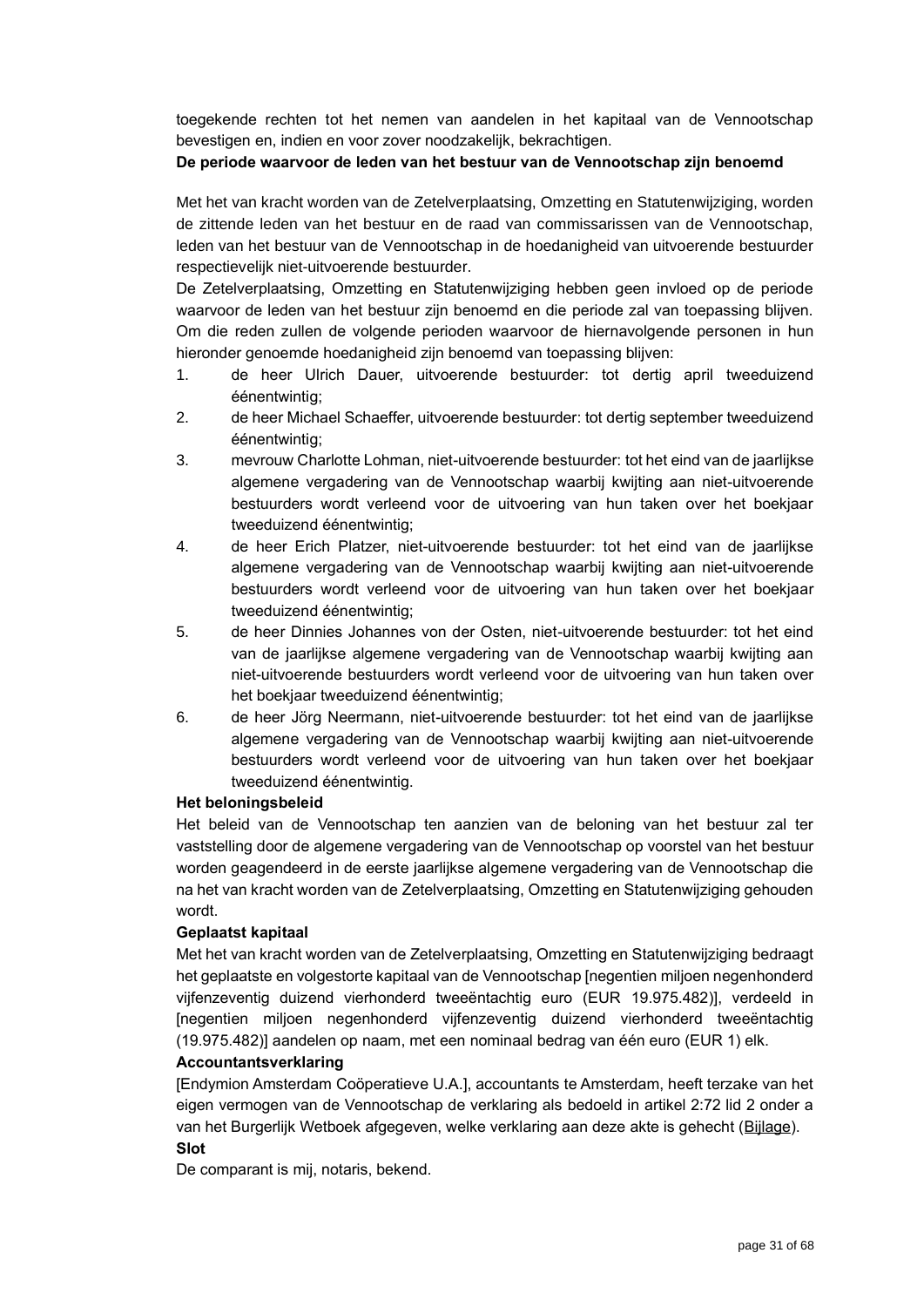Waarvan akte, verleden te Amsterdam op de datum in het hoofd van deze akte vermeld. Alvorens tot voorlezing is overgegaan is de inhoud van deze akte zakelijk aan de comparant opgegeven en toegelicht. De comparant heeft daarna verklaard van de inhoud van deze akte te hebben kennisgenomen, daarmee in te stemmen en op volledige voorlezing daarvan geen prijs te stellen. Onmiddellijk na beperkte voorlezing van deze akte is zij door de comparant en mij, notaris, ondertekend.

\* \* \* \* \*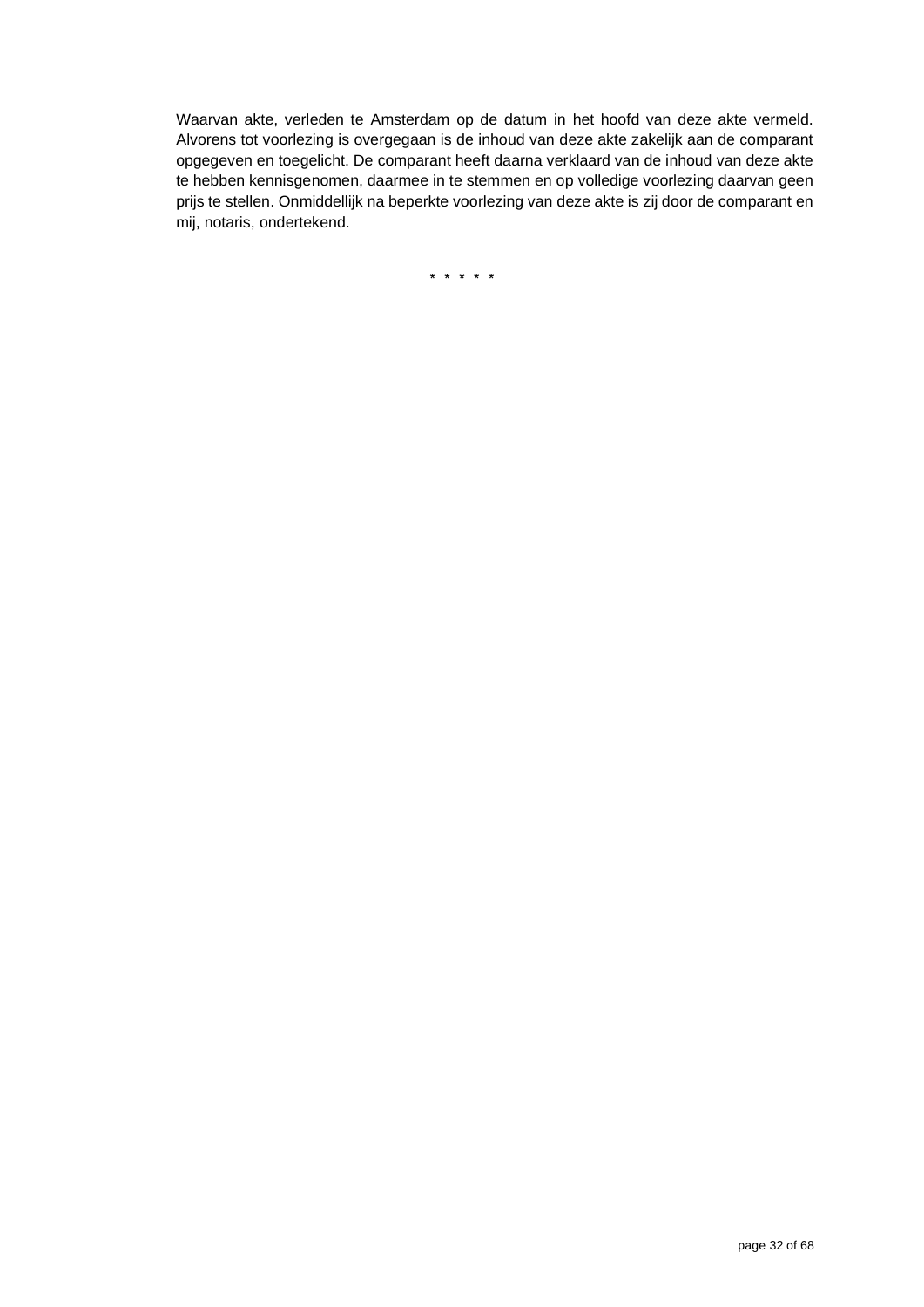## **DEED OF TRANSFER OF OFFICIAL SEAT, CONVERSION AND AMENDMENT OF ARTICLES OF ASSOCIATION**

### *(Vivoryon Therapeutics AG)*

*(new name: Vivoryon Therapeutics N.V.)*

This  $\bullet$  day of  $\bullet$  two thousand and twenty, there appeared before me,  $\bullet$ , civil law notary in Amsterdam, the Netherlands:

 $\bullet$ .

The person appearing declared the following:

- (A) pursuant to case law of the European Court of Justice of the European Union and more in particular:
	- (i) its ruling of the sixteenth day of December two thousand and eight in file C-210/06 (Cartesio Oktató es Szolgáltató);
	- (ii) its ruling of the twelfth day of July two thousand and twelve in file C-378/10 (VALE Építési kft); and
	- (iii) its ruling of the twenty-fifth day of October two thousand and seventeen in file C-106/16 (Polbud – Wykonawstwo sp. z o.o.),

a company under the laws of a member state of the European Union may transfer its official seat to another member state of the European Union, provided that:

- (i) such transfer of official seat must be combined with a change of the applicable national law by a conversion into, and adoption of the legal form of, a company under the laws of the member state to which the official seat of that company is transferred; and
- (ii) the laws of the member state to which the official seat of that company is transferred, allow the conversion of a legal entity under its laws into another type of legal entity under its laws, without any dissolution or liquidation of the converting entity and/or incorporation of such other type of legal entity being required;
- (B) pursuant to the laws of the Netherlands, a legal entity under the laws of the Netherlands may convert itself into a public company incorporated under the laws of the Netherlands (naamloze vennootschap), without any dissolution or liquidation of the converting legal entity and/or incorporation of such public company being required;
- (C) at the ordinary general meeting of **Vivoryon Therapeutics AG**, a public company incorporated under the laws of Germany (*Aktiengesellschaft*), having its official seat (*Sitz)* in Halle (Saale), Germany, and its office at Weinbergweg 22, 06120 Halle/Saale, Germany, registered with the commercial register of the Local Court in Stendal, Germany under number HRB 213719 (the "**Company**"), held on the thirtieth day of September two thousand and twenty, it was *inter alia* resolved to:
	- (i) transfer the official seat of the Company from Halle (Saale), Germany, to Amsterdam, the Netherlands (the "**Transfer of Seat**");
	- (ii) convert the Company into a public company incorporated under the laws of the Netherlands (*naamloze vennootschap*) (the "**Conversion**");
	- (iii) amend and completely readopt the articles of association of the Company (the "**Amendment**"); and
	- (iv) authorise the person appearing to have this deed executed;

the adoption of such resolutions is evidenced by a copy of the minutes of the aforementioned meeting attached to this deed (Annex);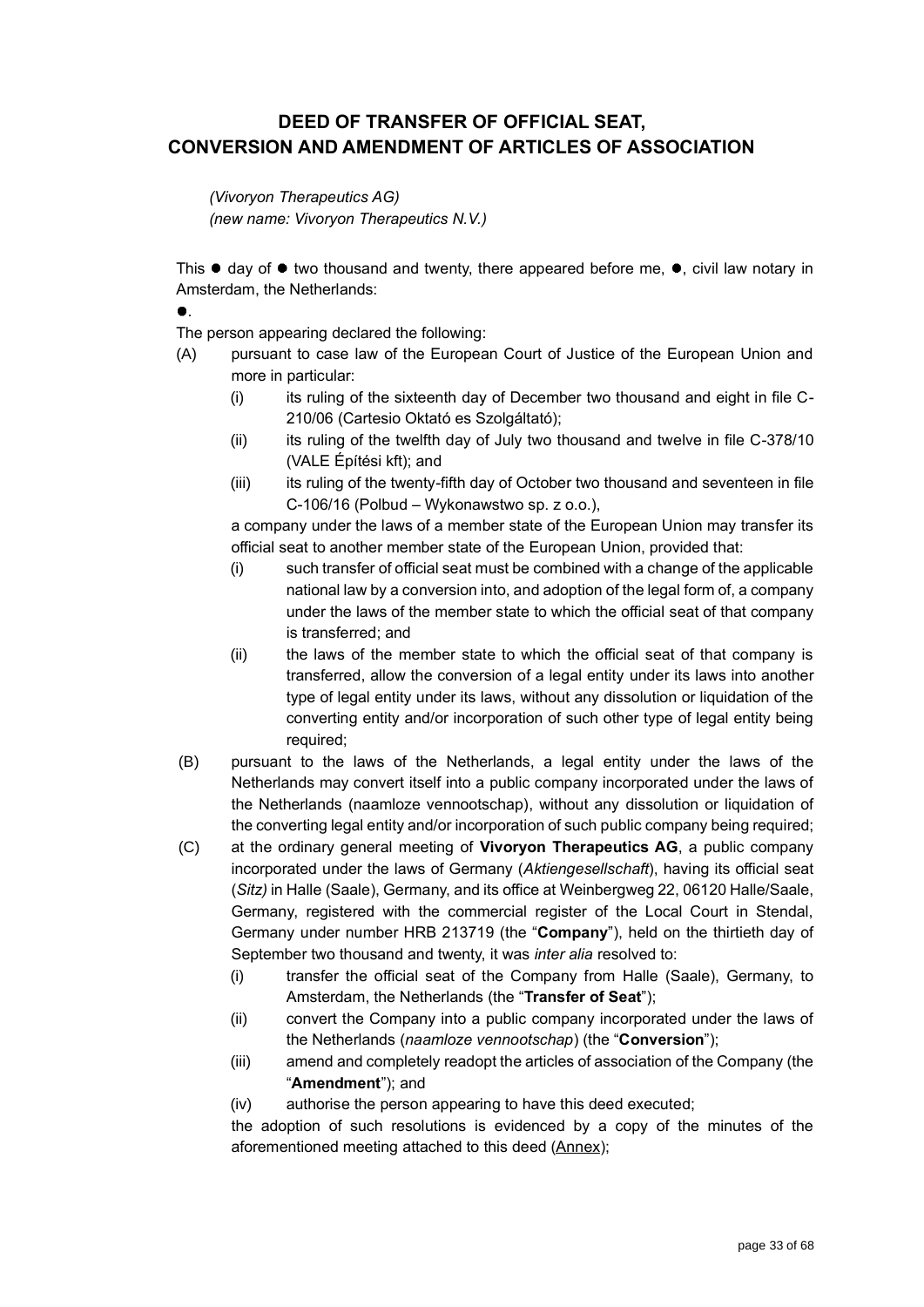- (D) the articles of association of the Company were last amended by a deed, executed on the twenty-fourth day of October two thousand and nineteen before Dr. Walz, notary public in Munich, Germany;
- (E) the Company has not been subjected to any or more of the insolvency and winding up proceedings in Annex A to Regulation (EU) 2015/848 of the European Parliament and of the Council of the twentieth day of May two thousand and fifteen on insolvency proceedings (recast), in any jurisdiction within the European Union;
- (F) based on Annex II of the Council Regulation (EC) number 2157/2001 of the eighth day of October two thousand and one on the Statute for a European Company (SE), a public company incorporated under the laws of Germany (Aktiengesellschaft) is the German equivalent of a public company incorporated under the laws of the Netherlands (naamloze vennootschap);
- (G) on the  $\bullet$  day of  $\bullet$  two thousand and twenty, the registration court of the Local Court in Stendal, Germany, issued a certificate, in which it states that it has been sufficiently shown that all relevant conditions and that all procedures and formalities which are required to be complied with or completed, respectively, under the laws of Germany and the articles of association of the Company prior to the Transfer of Seat and the Conversion have been complied with or properly completed, respectively, a copy of which statement is attached to this deed (Annex);
- (H) in implementing the aforementioned resolutions, the official seat of the Company is hereby transferred from Halle (Saale), Germany, to Amsterdam, the Netherlands, the Company is hereby converted into a public company incorporated under the laws of the Netherlands (naamloze vennootschap) and the articles of association of the Company are hereby amended and completely readopted as follows.

## **Articles of association:**

## **CHAPTER I**

## **1 Definitions and interpretation**

**1.1** In these articles of association, the following terms shall have the following meanings: "**Board**" means the board of directors of the Company.

"**CEO**" has the meaning attributed thereto in article [15.3.](#page-38-0)

"**CFO**" has the meaning attributed thereto in article [15.3.](#page-38-0)

"**Company**" means the company the internal organisation of which is governed by these articles of association.

"**Company Secretary**" means the person appointed to that position as referred to in article [22.](#page-41-0)

"**Director**" means a member of the Board. Unless the contrary is apparent, this shall include each Executive Director and each Non-Executive Director.

"**Distributable Equity**" means the part of the Company's equity which exceeds the aggregate of the paid in and called up issued capital and the reserves which must be maintained pursuant to the laws of the Netherlands.

"**Euroclear Netherlands**" means Nederlands Centraal Instituut voor Giraal Effectenverkeer B.V., trading under the name Euroclear Nederland, being the central securities depositary as referred to in the Dutch Securities Giro Act (*Wet giraal effectenverkeer*).

"**Executive Director**" means an executive Director.

"**General Meeting**" means the body of the Company consisting of the person or persons to whom, as a Shareholder or otherwise, voting rights attached to Shares accrue, or (as the case may be) a meeting of such persons (or their representatives) and other persons with Meeting Rights.

"**Group Company**" means a group company of the Company as referred to in Section 2:24b of the Dutch Civil Code.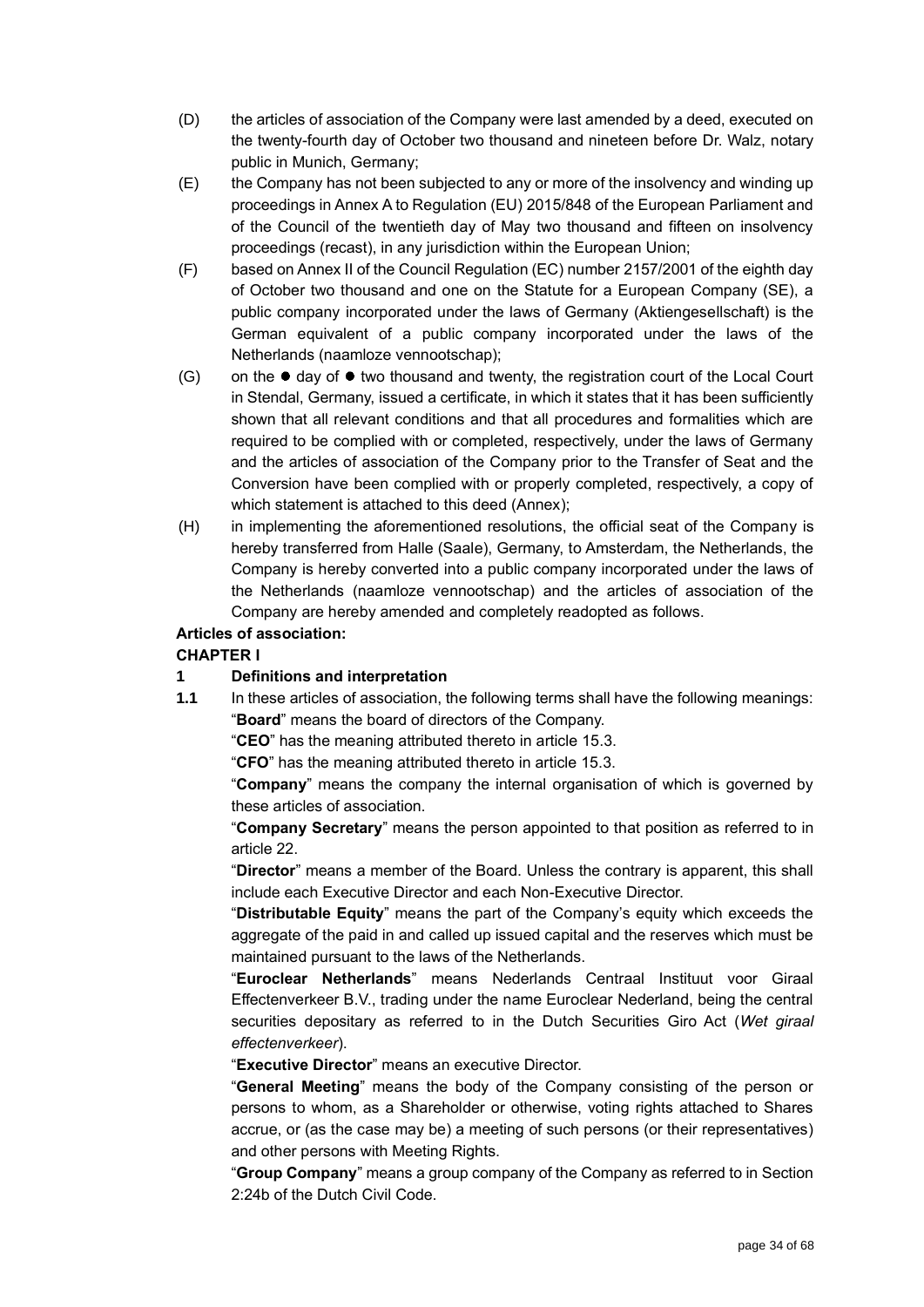"**in writing**" means transmitted by letter, telecopier or e-mail, or any other electronic means of communication, provided the relevant message is legible and reproducible. "**Meeting Rights**" means the right to, as a Shareholder or as a person to whom these rights have been attributed in accordance with article [13,](#page-38-1) be invited to and to attend General Meetings in person or by a proxy authorised in writing and to speak at such meetings and the other rights conferred by the laws of the Netherlands upon holders of depositary receipts issued with a company's cooperation for shares in its capital.

"**Non-Executive Director**" means a non-executive Director.

"**Record Date**" means the twenty-eighth day prior to the day of a General Meeting, or such other day as prescribed by the laws of the Netherlands.

"**Share**" means a share in the capital of the Company.

"**Shareholder**" means a holder of one or more Shares. Shareholders shall in any event be deemed to include (i) any person holding co-ownership rights with respect to Shares as included in the Statutory Giro System, and (ii) any person who is a shareholder under any applicable law pursuant to Book 10, Title 8, of the Dutch Civil Code.

"**Statutory Giro System**" means the giro system as referred to in the Dutch Securities Giro Act.

"**Subsidiary**" means a subsidiary of the Company as referred to in Section 2:24a of the Dutch Civil Code.

- **1.2** References to "articles" refer to articles that are part of these articles of association, except where expressly indicated otherwise.
- **1.3** References to one gender include all genders and references to the singular include the plural and vice versa.

### **CHAPTER II**

### **NAME, OFFICIAL SEAT AND OBJECTS**

#### **2 Name and official seat**

**2.1** The Company's name is:

## **Vivoryon Therapeutics N.V.**

**2.2** The Company has its official seat in Amsterdam, the Netherlands.

## **3 Objects**

The objects of the Company are:

- (a) to research and develop and to test both pre-clinically and clinically, as well as to exploit and trade in, medical drugs;
- (b) to incorporate, to participate in any way whatsoever in, to manage, to supervise businesses and companies;
- (c) to finance businesses and companies;
- (d) to borrow, to lend and to raise funds, including the issue of bonds, debt instruments or other securities or evidence of indebtedness as well as to enter into agreements in connection with aforementioned activities;
- (e) to render advice and services to businesses and companies with which the Company forms a group and to third parties;
- (f) to grant guarantees, to bind the Company and to pledge its assets for obligations of businesses and companies with which it forms a group and on behalf of third parties;
- (g) to acquire, alienate, encumber, manage and exploit registered property and items of property in general;
- (h) to trade in currencies, securities and items of property in general;
- (i) to exploit and trade in patents, trade marks, licenses, knowhow, copyrights, data base rights and other intellectual property rights;
- (j) to perform any and all activities of an industrial, financial or commercial nature,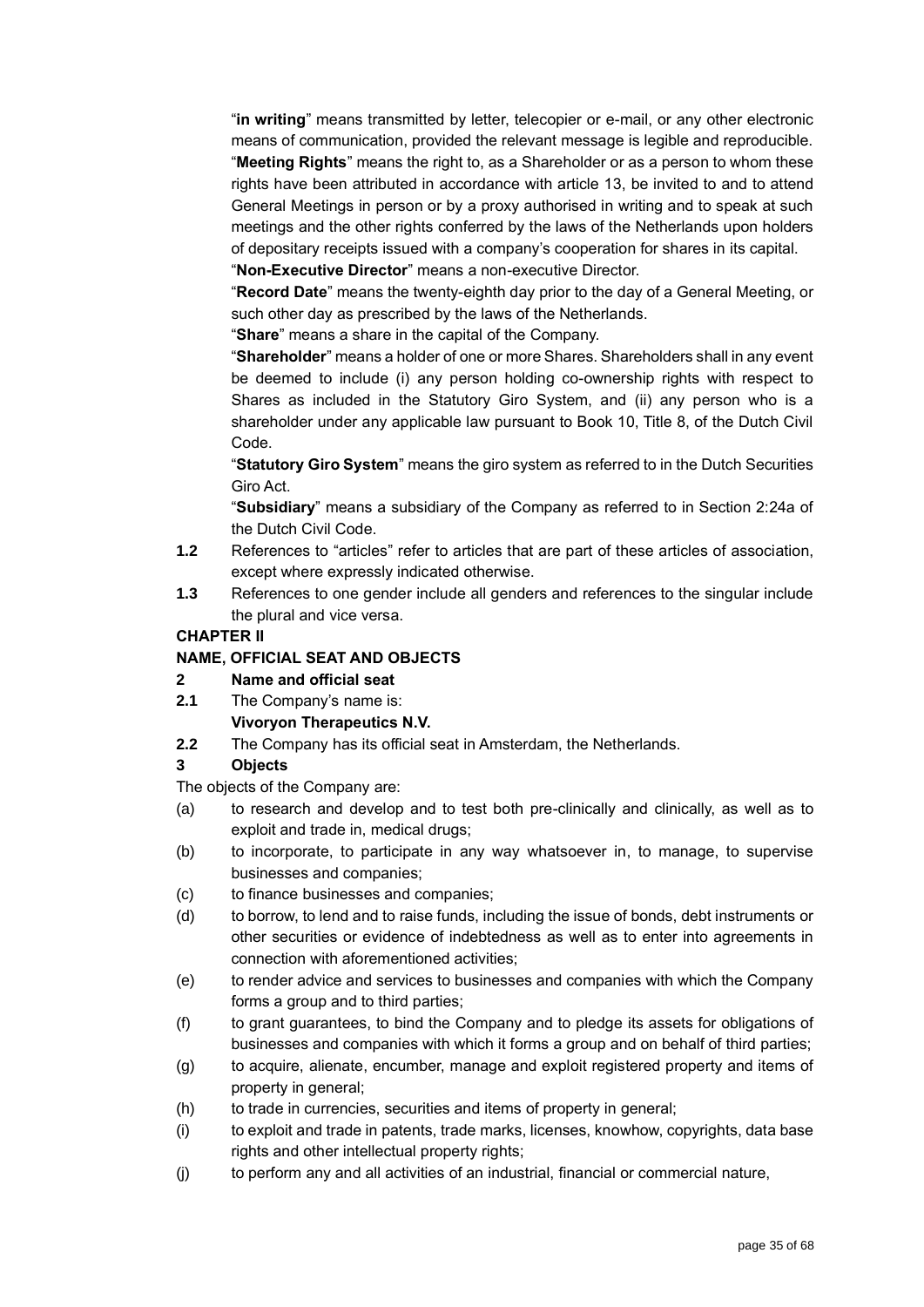and to do all that is connected therewith or may be conducive thereto, all to be interpreted in the broadest sense.

## **CHAPTER III**

## **AUTHORISED CAPITAL; REGISTER OF SHAREHOLDERS**

## **4 Authorised capital**

- **4.1** The authorised capital (*maatschappelijk kapitaal*) of the Company is sixty million euro (EUR 60,000,000).
- **4.2** The authorised capital of the Company is divided into sixty million (60,000,000) Shares, with a nominal value of one euro (EUR 1) each, numbered 1 through 60,000,000.

## **5 Bearer Shares, global Share certificate**

- **5.1** All Shares shall be bearer shares.
- **5.2** All bearer Shares are embodied in one (1) global Share certificate. This global Share certificate shall be given into the custody of Euroclear Netherlands or an intermediary (an *intermediair* as defined in the Dutch Securities Giro Act) or such other central securities depositary as may be the case. Euroclear Netherlands or the relevant intermediary or the relevant other central securities depositary, as applicable, shall (i) keep the global Share certificate for and on behalf of the title holders in a collective deposit, (ii) be irrevocably entrusted with the administration of the (global) Share certificate, and (iii) be irrevocably authorised to, on behalf of the Company, – in case of issuance of Shares - add any Shares to and – in case of cancellation of Shares delete any Shares from the global Share certificate.

## **CHAPTER IV**

## **ISSUANCE OF SHARES**

## <span id="page-35-2"></span>**6 Resolution to issue and notarial deed**

- <span id="page-35-0"></span>**6.1** Shares may be issued pursuant to a resolution of the General Meeting or of the Board if and insofar as the Board has been designated for that purpose pursuant to a resolution of the General Meeting for a fixed period, not exceeding five years. On such designation the number of Shares which may be issued must be specified. The designation may be extended, each time for a period not exceeding five years. Unless the designation provides otherwise, it may not be withdrawn. A resolution of the General Meeting to issue Shares or to designate the Board as the competent body to issue Shares can only be adopted at a proposal by the Board.
- **6.2** Within eight days after each resolution of the General Meeting to issue Shares or to designate the Board as the competent body to issue Shares, the full wording of the relevant resolution shall be deposited at the Dutch Trade Register of the Chamber of Commerce.
- **6.3** Within eight days after the end of each calendar quarter, each issuance of Shares in such calendar quarter shall be notified to the Dutch Trade Register of the Chamber of Commerce, stating the number of Shares issued.
- <span id="page-35-1"></span>**6.4** A resolution to issue Shares shall stipulate the issue price and the other conditions of issue. The issue price shall not be less than par, without prejudice to the provisions laid down in Section 2:80, subsection 2, of the Dutch Civil Code.
- **6.5** The provisions of articles [6.1](#page-35-0) and [6.4](#page-35-1) shall apply by analogy to the granting of rights to subscribe for Shares (including but not limited to any options, warrants, or convertible loans or bonds entitling the holder thereof to subscribe for Shares) but do not apply to the issuance of Shares to a person exercising a right to subscribe for Shares previously granted.

## <span id="page-35-3"></span>**7 Pre-emptive rights**

**7.1** Upon issuance of Shares, each Shareholder shall have a pre-emptive right in proportion to the aggregate nominal value of his Shares, subject to the provisions of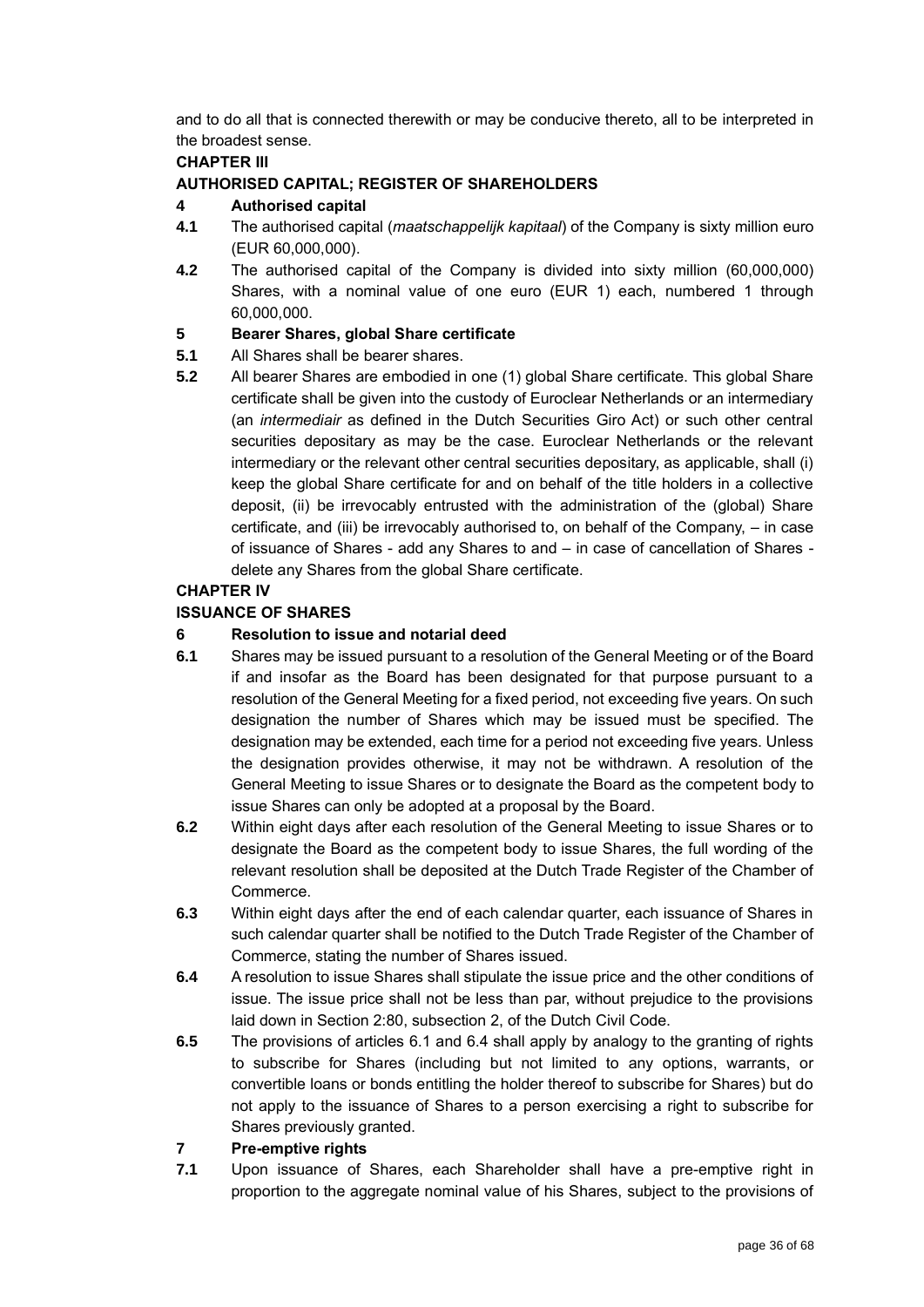articles [7.2](#page-36-0) and [7.3.](#page-36-1) Shareholders shall have a similar pre-emptive right if rights are granted to subscribe for Shares.

- <span id="page-36-0"></span>**7.2** Shareholders shall have no pre-emptive right in respect of Shares which are issued (i) against non-cash contributions; or (ii) to employees of the Company or of a Group Company; or (iii) to a person exercising a right to subscribe for Shares previously granted.
- <span id="page-36-1"></span>**7.3** Prior to each single issuance of Shares, the pre-emptive right may be limited or excluded pursuant to a resolution of the General Meeting. The pre-emptive right may also be limited or excluded pursuant to a resolution of the Board if the Board has been designated as the competent body to issue Shares pursuant to article [6.1](#page-35-0) and if, pursuant to a resolution of the General Meeting, it was designated for a fixed period, not exceeding five years, as authorised to limit or exclude such pre-emptive right. The designation may be extended, each time for a period not exceeding five years. Unless the designation provides otherwise, it may not be withdrawn. A resolution of the General Meeting to limit or exclude the pre-emptive right or to designate the Board as the competent body to limit or exclude such pre-emptive right can only be adopted by a majority of at least two-thirds of the votes cast if less than one-half of the Company's issued capital is represented at the meeting. A resolution of the General Meeting to limit or exclude the pre-emptive right or to designate the Board as the competent body to limit or exclude such pre-emptive right can only be adopted at a proposal by the Board.
- **7.4** Within eight days after each resolution of the General Meeting to designate the Board as the competent body to limit or exclude the pre-emptive right, the full wording of the relevant resolution shall be deposited at the Dutch Trade Register of the Chamber of Commerce.
- **7.5** The Company shall announce any issuance of Shares with pre-emptive rights and the period of time within which such pre-emptive rights may be exercised in such manner as shall be prescribed by applicable law and applicable stock exchange regulations, including but not limited to an announcement published by electronic means.

## **8 Payment for Shares**

- **8.1** The nominal value of each Share must be paid upon subscription and, in addition, if the Share is subscribed for at a higher amount, the difference between such amounts. It can be stipulated that part of the nominal value, not exceeding three-quarters thereof, will only have to be paid after the Company has requested that such payment be made.
- **8.2** Payment for a Share must be made in cash insofar as no non-cash contribution has been agreed upon. Payment in a currency other than euro may only be made with the consent of the Company and with due observance of the provisions of Sections 2:80a, subsection 3, and 2:93a of the Dutch Civil Code.
- **8.3** Non-cash contributions on Shares are subject to the provisions of Section 2:94b of the Dutch Civil Code.
- **8.4** The Board shall be authorised to perform legal acts relating to non-cash contributions on Shares and other legal acts as referred to in Section 2:94 of the Dutch Civil Code, without prior approval of the General Meeting.

## **CHAPTER V**

## **OWN SHARES; REDUCTION OF THE ISSUED CAPITAL**

## <span id="page-36-3"></span>**9 Own Shares**

- **9.1** When issuing Shares, the Company may not subscribe for its own Shares.
- <span id="page-36-2"></span>**9.2** The Company may acquire fully paid up Shares or depositary receipts thereof, provided either no valuable consideration is given, or:
	- (a) the Distributable Equity is at least equal to the purchase price; and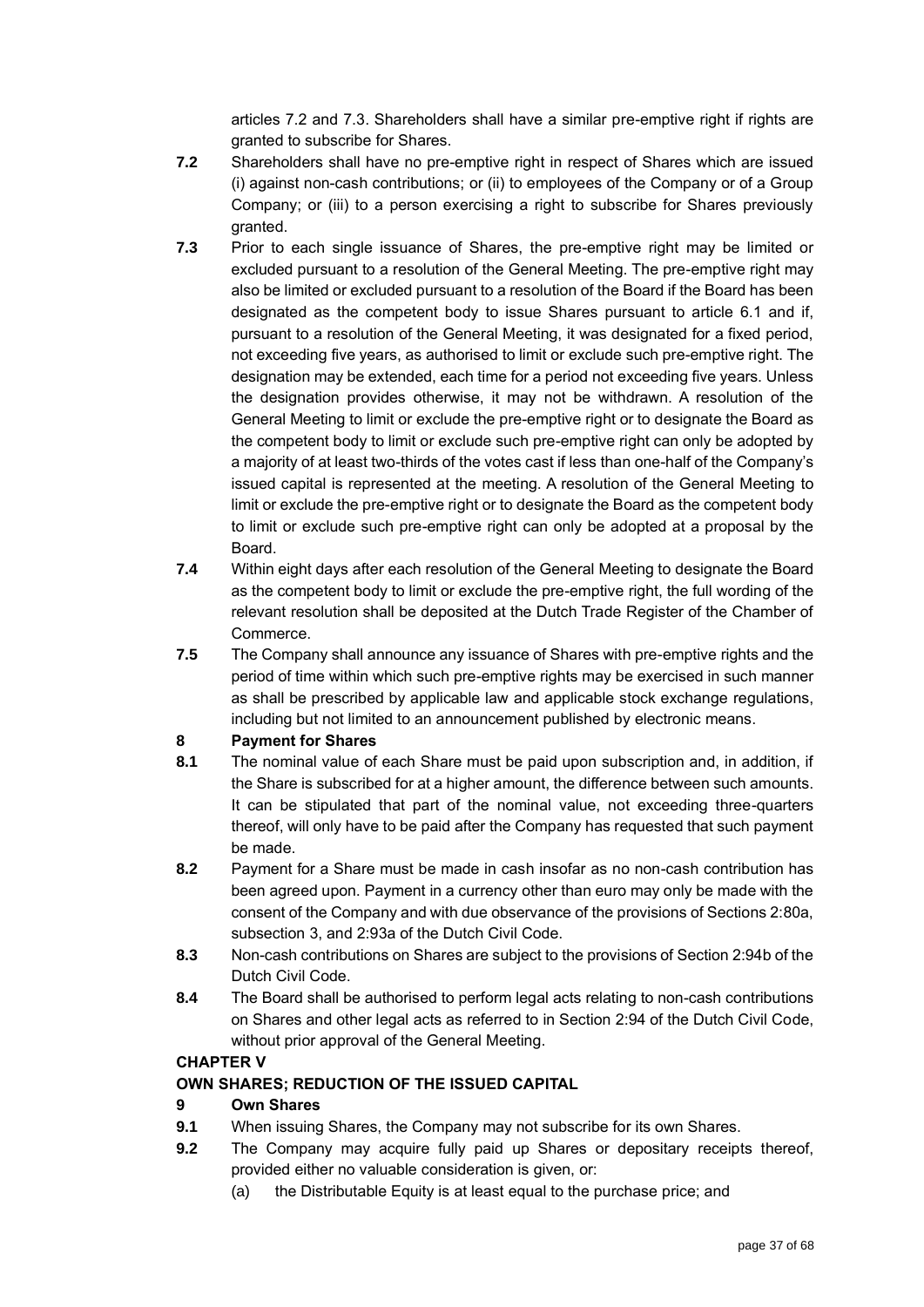- (b) the nominal value of the Shares or depositary receipts thereof which the Company acquires, holds or keeps in pledge or which are held by a Subsidiary does not exceed one half of the Company's issued capital; and
- <span id="page-37-1"></span>(c) the Board has been authorised by the General Meeting thereto. Such authorisation shall be valid for not more than eighteen months. The General Meeting must specify in the authorisation the number of Shares which may be acquired, the manner in which they may be acquired and the limits within which the price must be set.
- **9.3** The validity of the acquisition shall be decided on the basis of the amount of equity appearing from the last adopted balance sheet, less the aggregate of the purchase price for Shares or depositary receipts thereof, the amount of loans as referred to in article [10.2](#page-37-0) and any distribution of profits or at the expense of reserves to others which have become due by the Company and its Subsidiaries after the balance sheet date. An acquisition in accordance with article [9.2](#page-36-2) shall not be permitted, if more than six (6) months have elapsed after the end of a financial year without the annual accounts having been adopted.
- **9.4** The authorisation as referred to in article [9.2](#page-36-2)[\(c\)](#page-37-1) is not required to the extent the Company acquires Shares or depositary receipts thereof which are quoted in the listing of any stock exchange in order to transfer them to employees of the Company or of a Group Company pursuant to a scheme applicable to such employees.
- **9.5** The foregoing provisions of this article [9](#page-36-3) shall not apply to Shares or depositary receipts thereof which the Company acquires by universal succession of title.
- **9.6** The acquisition of Shares or depositary receipts thereof by a Subsidiary shall be subject to the provisions of Section 2:98d of the Dutch Civil Code.
- **9.7** The Board is authorised to alienate Shares or depositary receipts thereof held by the Company.

## **10 Financial assistance**

- <span id="page-37-2"></span>**10.1** The Company may not give security, guarantee the price, in any other way warrant performance by third parties or bind itself, either severally or jointly, in addition to or on behalf of third parties, with a view to a subscription for or an acquisition of Shares or depositary receipts thereof by others. This prohibition also applies to Subsidiaries.
- <span id="page-37-0"></span>**10.2** The Company and its Subsidiaries may not grant loans with a view to a subscription for or an acquisition of Shares or depositary receipts thereof by others, unless so in compliance with Section 2:98c of the Dutch Civil Code.
- **10.3** The provisions of article [10.1](#page-37-2) and article [10.2](#page-37-0) shall not apply to Shares or depositary receipts thereof subscribed or acquired by or for employees of the Company or of a Group Company.

## **11 Reduction of the issued capital**

- **11.1** The General Meeting may, but only at the proposal of the Board, resolve to reduce the Company's issued capital. A resolution of the General Meeting to reduce the Company's issued capital can only be adopted by a majority of at least two-thirds of the votes cast, if less than half of the Company's issued capital is present or represented at the meeting.
- **11.2** A reduction of the Company's issued capital may be effected:
	- (a) by cancellation of Shares held by the Company or for which the Company holds the depositary receipts; or
	- (b) by reducing the nominal value of Shares, to be effected by an amendment of these articles of association.
- **11.3** A reduction of the nominal value of Shares without repayment must be effected in proportion to all Shares. This principle may be deviated from with the consent of all Shareholders concerned.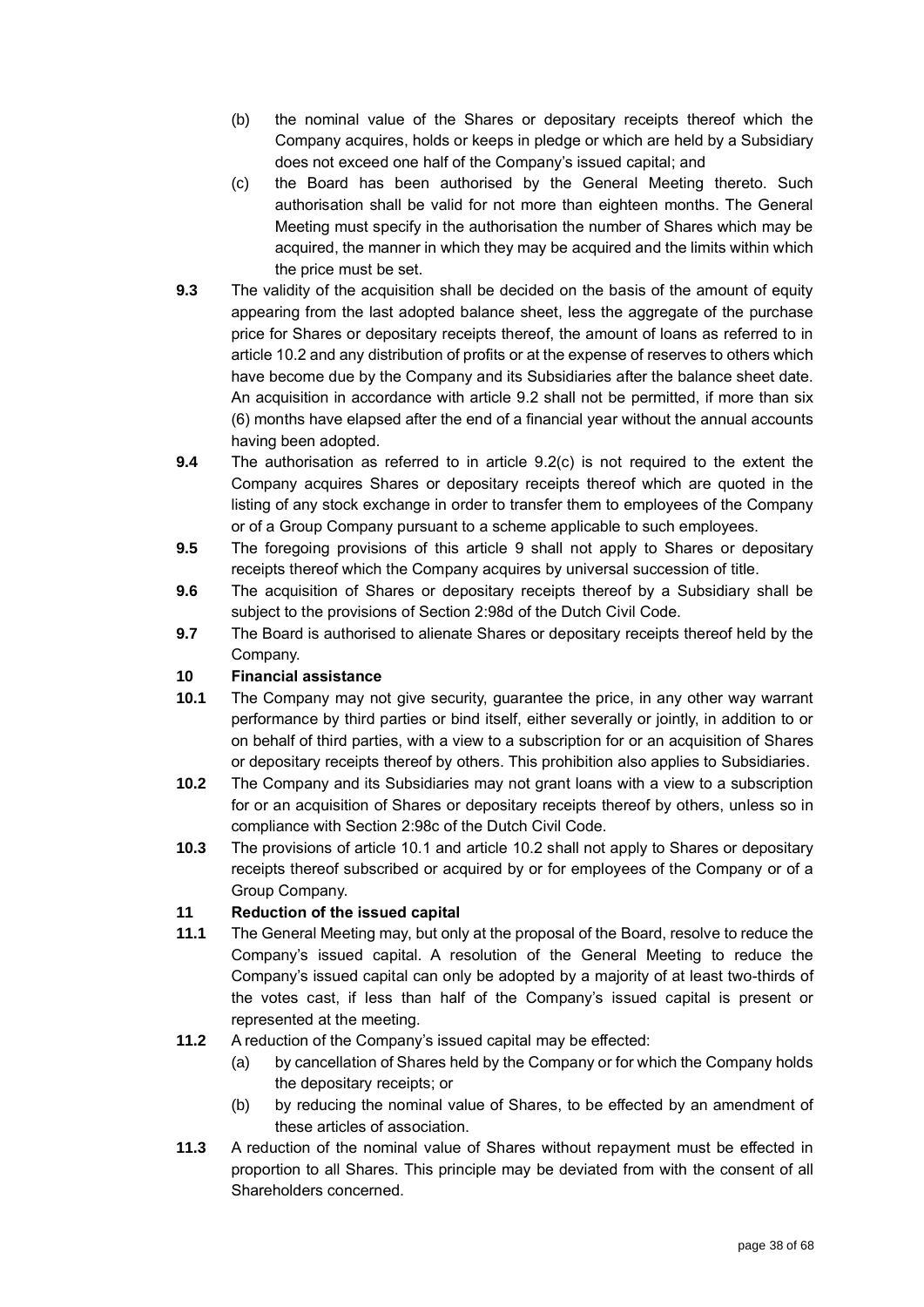- **11.4** The notice convening a General Meeting at which a proposal to reduce the Company's issued capital will be made, shall state the purpose of the capital reduction and the manner in which it is to be achieved. The provisions in these articles of association relevant to a proposal to amend the articles of association shall apply by analogy.
- **11.5** A reduction of the Company's issued capital shall furthermore be subject to the provisions of Sections 2:99 and 2:100 of the Dutch Civil Code.

## **CHAPTER VI**

## **TRANSFER OF SHARES**

## **12 Transfer of Shares**

- **12.1** The transfer of rights a Shareholder holds with regard to Shares included in the Statutory Giro System must take place in accordance with the provisions of the Dutch Securities Giro Act.
- **12.2** A transfer of Shares from the Statutory Giro System is subject to restrictions of the Dutch Securities Giro Act and is subject to approval of the Board.

## **CHAPTER VII**

## **PLEDGING OF SHARES AND USUFRUCT ON SHARES; DEPOSITARY RECEIPTS FOR SHARES**

## <span id="page-38-1"></span>**13 Pledging of Shares and usufruct on Shares**

- **13.1** Upon the creation of a right of pledge on a Share and upon the creation or transfer of a usufruct on a Share, the voting rights attached to such Share may be assigned to the pledgee or the usufructuary, with due observance of the relevant provisions of the laws of the Netherlands.
- **13.2** Both the Shareholder without voting rights and the pledgee or the usufructuary with voting rights shall have the Meeting Rights. The pledgee or the usufructuary without voting rights shall not have the Meeting Rights.

## **14 Depositary receipts for Shares**

The Company shall not cooperate in the issuance of depositary receipts for Shares. Accordingly, holders of depositary receipts for Shares do not have the Meeting Rights.

## **CHAPTER VIII**

## **THE BOARD**

## **15 Directors**

- <span id="page-38-2"></span>**15.1** The Board shall consist of one or more Executive Directors and one or more Non-Executive Directors. The number of Non-Executive Directors must always exceed the number of Executive Directors. Only individuals can be Directors.
- **15.2** Directors are appointed by the General Meeting as an Executive Director or a Non-Executive Director. Subject to article [15.1](#page-38-2) the number of Executive Directors and Non-Executive Directors is determined by the Board.
- <span id="page-38-0"></span>**15.3** The Board shall grant one of the Executive Directors the title of Chief Executive Officer ("**CEO**") and may grant one of the Executive Directors (including the CEO who shall then have two titles) the title of Chief Financial Officer ("**CFO**"). The Board shall appoint one of the Non-Executive Directors as chairman of the Board.
- **15.4** If a Director is to be appointed, the Board shall make a binding nomination. The General Meeting may at all times set aside such binding nomination by a resolution adopted by a majority of at least two-thirds of the votes cast, such majority representing more than one-half of the issued capital of the Company. A second meeting as referred to in Section 2:120, subsection 3, of the Dutch Civil Code cannot be convened. If the General Meeting sets aside the binding nomination, the Board shall make a new binding nomination. The nomination shall be included in the notice of the General Meeting at which the appointment shall be considered. The Executive Directors shall not take part in the discussions and decision-making by the Board in relation to nominations for the appointment of Directors.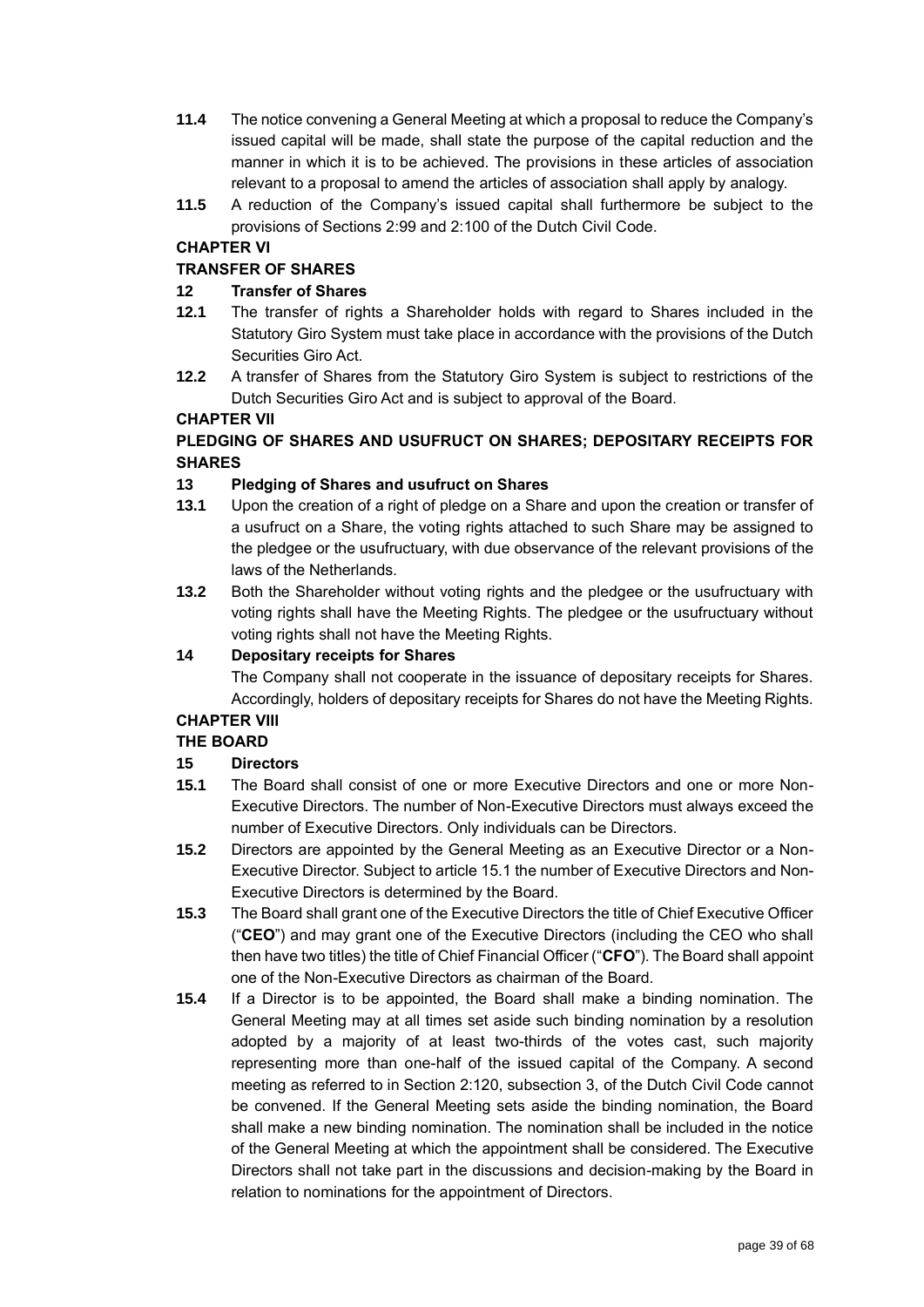- **15.5** If no nomination has been made for the appointment of a Director, this shall be stated in the notice of the General Meeting at which the appointment shall be considered and the General Meeting shall then be free to appoint a Director at its discretion. A resolution to appoint a Director that was not nominated by the Board can only be adopted by a majority of at least two-thirds of the votes cast, such majority representing more than one-half of the issued capital of the Company. A second meeting as referred to in Section 2:120, subsection 3, of the Dutch Civil Code cannot be convened.
- **15.6** Executive Directors will be appointed for a maximum term of four years and can be reappointed for a maximum term of four years each time.
- **15.7** Non-Executive Directors will be appointed for a term of four years and may be reappointed for one additional term of four years and subsequently for a term of two years, which term of two years may be extended by at most two years.
- **15.8** A Director may be suspended or removed by the General Meeting at any time. A resolution to suspend or remove a Director can only be adopted by a majority of at least two-thirds of the votes cast, such majority representing more than one-half of the issued capital of the Company, unless the proposal to suspend or remove the relevant Director was made by the Board, in which case the resolution can be adopted by a simple majority of the votes cast. A second meeting as referred to in Section 2:120, subsection 3, of the Dutch Civil Code cannot be convened.
- **15.9** An Executive Director may also be suspended by the Board. A suspension by the Board may at any time be discontinued by the General Meeting.
- **15.10** Any suspension may be extended one or more times, but may not last longer than three months in the aggregate. If, at the end of that period, no decision has been taken on termination of the suspension or on removal, the suspension shall end.

## **16 Remuneration**

- <span id="page-39-0"></span>**16.1** The Company has a policy on the remuneration of the Board. The policy shall be adopted by the General Meeting at the proposal of the Board. The policy on remuneration shall in any case include the subjects referred to in Section 2:135a, subsection 6, of the Dutch Civil Code. A resolution by the General Meeting to adopt the remuneration policy shall be adopted by a simple majority of the votes cast, without a quorum being required.
- **16.2** With due observance of the policy referred to in article [16.1](#page-39-0) the authority to establish remuneration and other conditions of employment for Executive Directors is vested in the Board. The Executive Directors shall not take part in the discussions and decisionmaking by the Board in relation to the establishment of the remuneration and other conditions of employment of the Executive Directors.
- **16.3** With due observance of the policy referred to in article [16.1](#page-39-0) the authority to establish remuneration and other conditions of employment for Non-Executive Directors is vested in the General Meeting.
- **16.4** A proposal concerning remuneration in the form of Share awards or Share options shall be submitted by the Board to the General Meeting for approval. Such proposal must, at a minimum, state the number of Shares or Share options that may be granted to the Board and the criteria that apply to the making or amending of such grant of Shares or Share options.

## **17 Duties and working methods of the Board**

- **17.1** The Board shall be entrusted with the management of the Company. In performing their duties, the Directors shall act in accordance with the interests of the Company and the business connected with it.
- <span id="page-39-1"></span>**17.2** The Board may establish rules regarding its working methods and decision-making process. In this context the Board may also determine the duties which a Director shall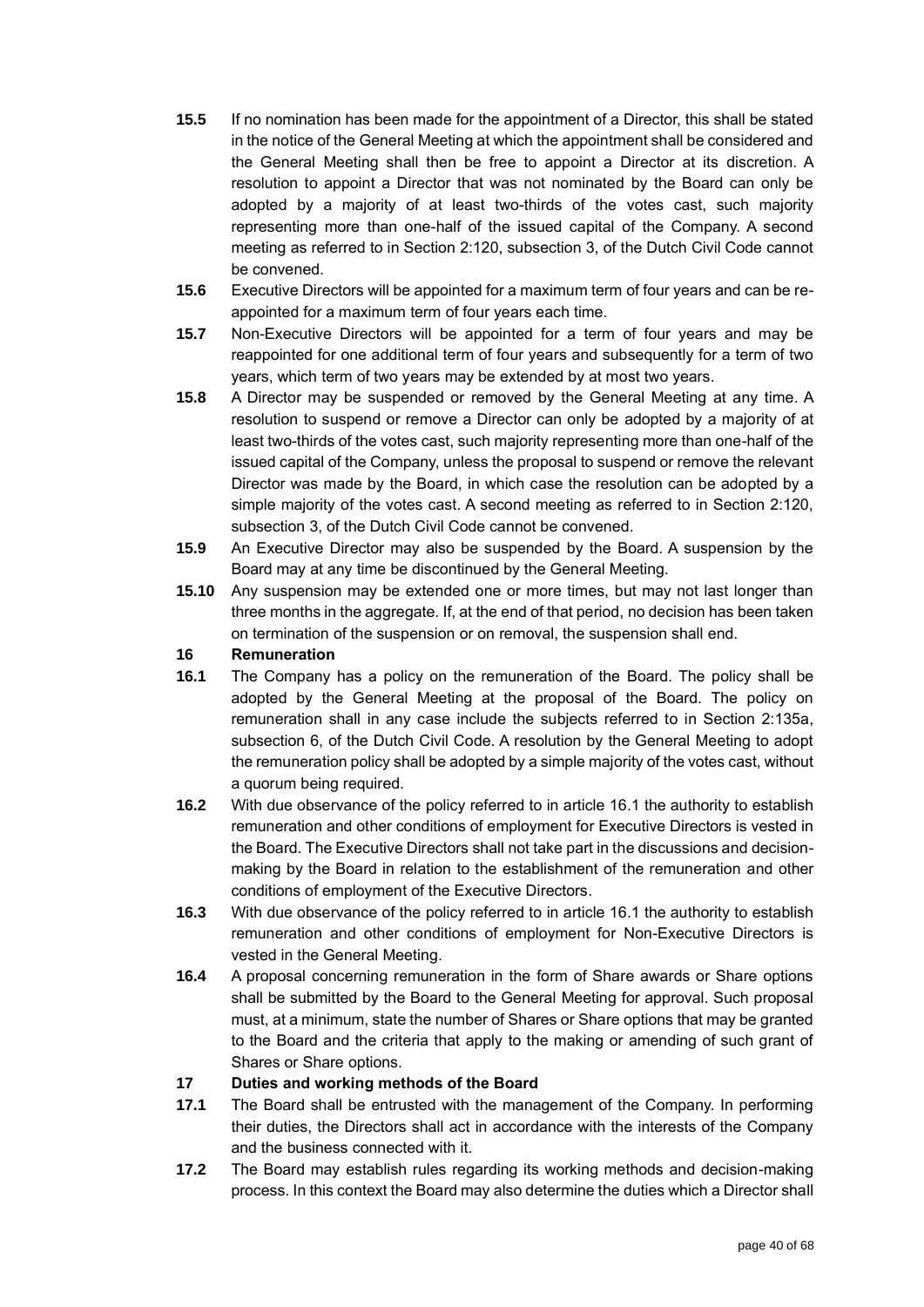be particularly responsible for, which may also include a delegation of resolutionmaking power of the Board, provided that the Executive Directors shall conduct the day-to-day business of the Company and that the supervision of conducting the dayto-day business by the Executive Directors may not be taken away from the Non-Executive Directors. Such rules and allocation of duties shall be put in writing.

- **17.3** The Board may establish such committees as it may deem necessary, which committees may consist of one or more Non-Executive Directors. The Board appoints the members of each committee and determines the tasks of each committee. The Board may, at any time, change the duties and the composition of each committee. The Board may establish rules regarding the working methods and decision-making process of each committee. Such rules and allocation of duties shall be put in writing.
- **18 Decision-making process of the Board; conflict of interest**
- **18.1** Meetings of the Board shall be held as often as a Director or the Board deems necessary.
- **18.2** The meetings of the Board shall be presided over by its chairman or his deputy. The chairman of the meeting shall appoint a secretary for the meeting.
- **18.3** The secretary of a meeting of the Board shall keep minutes of the proceedings at the meeting. The minutes shall be adopted by the Board, in the same meeting or the next. Evidencing their adoption, the minutes shall be signed by the chairman and the secretary of the meeting in which the minutes are adopted.
- **18.4** Meetings of the Board may be held by means of an assembly of the Directors in person at a formal meeting or by conference call, video conference or by any other means of communication, provided that all Directors participating in such meeting are able to communicate with each other simultaneously. Participation in a meeting held in any of the above ways shall constitute presence at such meeting.
- **18.5** In the Board, each Director may cast one vote. If there is a tie in voting, the proposal shall be deemed to have been rejected.
- **18.6** All resolutions of the Board shall be adopted by a simple majority of the votes cast. However, the Board may determine that certain resolutions of the Board require the consenting vote of a majority of the Non-Executive Directors. Such resolutions must be clearly specified and laid down in writing.
- **18.7** The Board can only adopt valid resolutions in a meeting where the majority of the Directors then in office is present or represented. However, the Board may designate resolutions of the Board which are subject to a different requirement. Such resolutions and the nature of the difference must be clearly specified and laid down in writing. A Director may be represented in a meeting by another Director authorised in writing.
- **18.8** Board resolutions may at all times be adopted in writing, provided the proposal concerned is submitted to all Directors then in office in respect of whom no conflict of interest within the meaning of article [18.9](#page-40-0) exists and none of them objects to this manner of adopting resolutions, evidenced by written statements from all relevant Directors then in office.
- <span id="page-40-0"></span>**18.9** A Director shall not take part in the discussions and decision-making by the Board if he has a direct or indirect personal interest therein that conflicts with the interests of the Company or the business connected with it. The provision of the first full sentence shall not apply if as a result no resolution can be adopted.
- **18.10** When determining how many votes are cast by Directors or how many Directors are present or represented, no account shall be taken of Directors that are not allowed to take part in the discussions and decision-making by the Board pursuant to the laws of the Netherlands, these articles of association or written rules as referred to in article [17.2.](#page-39-1)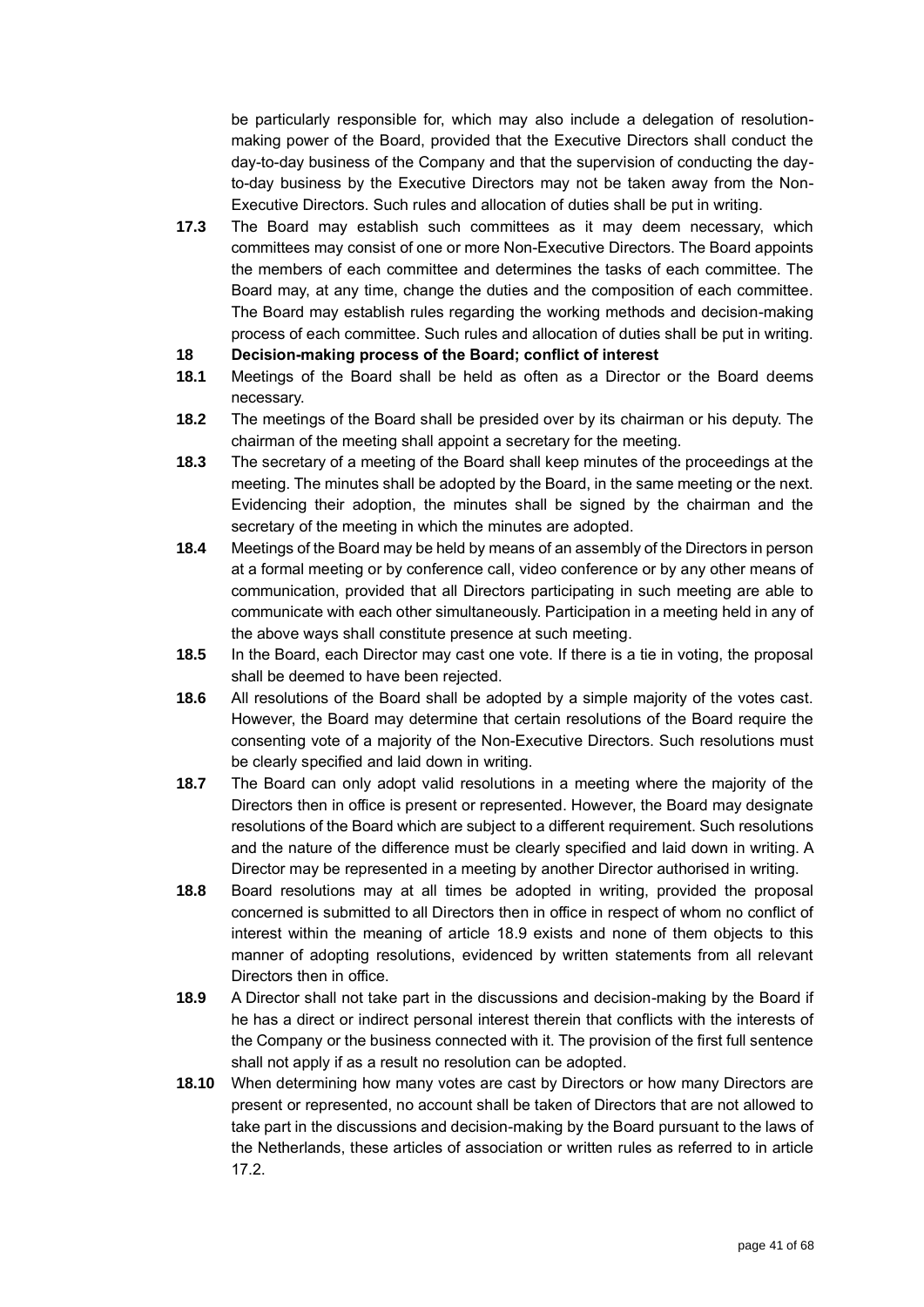## **19 Representation**

- **19.1** The Company shall be represented by the Board. The CEO acting individually, as well as any two Executive Directors acting jointly, shall also be authorised to represent the Company.
- **19.2** The Board may appoint officers with general or limited power to represent the Company. Each officer shall be competent to represent the Company, subject to the restrictions imposed on him. The Board shall determine each officer's title.

## **20 Approval of Board resolutions**

- <span id="page-41-2"></span><span id="page-41-1"></span>**20.1** Resolutions of the Board entailing a significant change in the identity or character of the Company or its business are subject to the approval of the General Meeting, including in any case:
	- (a) the transfer of (nearly) the entire business of the Company to a third party;
	- (b) entering into or terminating long-term co-operations of the Company or a Subsidiary with an other legal entity or company or as fully liable partner in a limited partnership or general partnership, if this co-operation or termination is of major significance for the Company;
	- (c) acquiring or disposing by the Company or a Subsidiary of participating interests in the capital of a company, with a value equal to at least one-third of the sum of the assets of the Company as shown on its balance sheet with explanatory notes or, if the Company prepares a consolidated balance sheet, its consolidated balance sheet with explanatory notes according to the last adopted annual accounts of the Company.

Resolutions of the Board regarding the entering into or termination by the Company or a Subsidiary of any license agreement in respect of any medicals drugs developed by the Company or a Subsidiary will however not (be deemed to) be subject to approval of the General Meeting pursuant to article [20.1](#page-41-1)[\(b\),](#page-41-2) as the entering into or termination of such license agreement will not entail a significant change in the identity or character of the Company or its the business.

**20.2** The absence of approval of the General Meeting of a resolution as referred to in article [20.1](#page-41-1) shall not affect the authority of the Board or the Executive Directors to represent the Company.

## **21 Vacancy or inability to act**

If a seat on the Board is vacant or one or more Directors are unable to perform their duties, the remaining Directors or Director shall be temporarily entrusted with the management of the Company, without prejudice to the right of the Board to appoint a person to temporarily replace the Director(s) concerned. If all seats on the Board are vacant or all Executive Directors or all Non-Executive Directors, as the case may be, are unable to perform their duties, one or more persons to be designated for that purpose by the General Meeting shall be temporarily entrusted with the exercise of the duties and authorities of the Board.

## <span id="page-41-0"></span>**22 Company Secretary**

The Board may, but is not required to, appoint a Company Secretary and will in such case be authorised to replace the Company Secretary at any time. The Company Secretary will have the powers afforded to the Company Secretary pursuant to these articles of association or a resolution of the Board. In the absence of the Company Secretary the duties and powers of the Company Secretary will be exercised by a deputy, to be designated by the Board.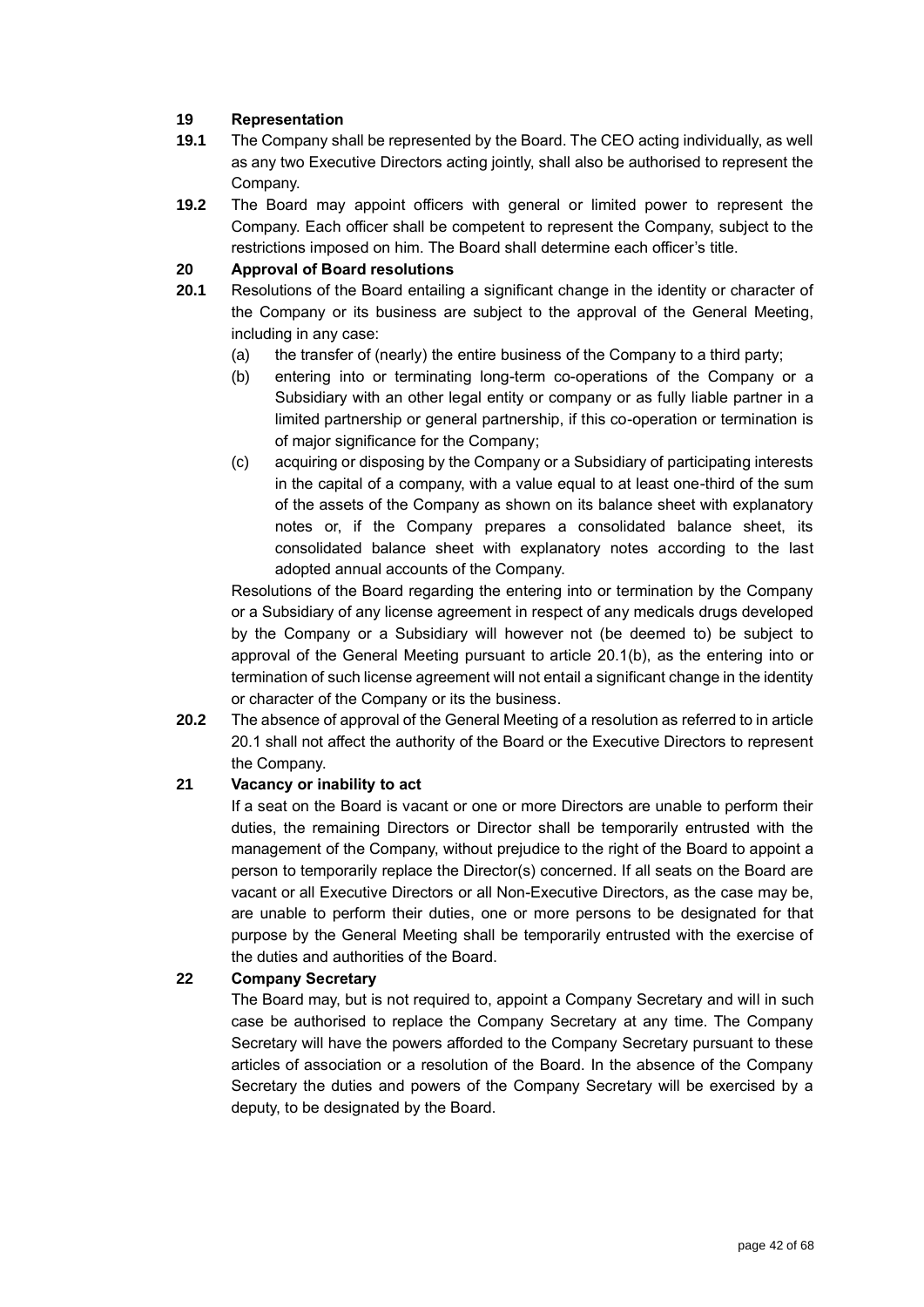## **CHAPTER IX**

## **INDEMNITY**

## <span id="page-42-1"></span>**23 Indemnification of Directors and insurance**

- <span id="page-42-2"></span><span id="page-42-0"></span>**23.1** Unless otherwise provided by the laws of the Netherlands, current and former Directors are indemnified, held harmless and reimbursed by the Company for:
	- (a) reasonable costs of conducting a defence against claims (including investigations of potential claims) based on acts or failures to act in the exercise of their duties or any other duties currently or previously performed by them at the request of the Company;
	- (b) any costs, financial losses, damages, compensation or financial penalties payable by them as a result of an act or failure to act as referred to under [\(a\);](#page-42-0)
	- (c) any amounts payable by them under settlements they have reasonably entered into in connection with an act or failure to act as referred to under [\(a\);](#page-42-0)
	- (d) reasonable costs of appearing in other legal proceedings or investigations in which they are involved as current or former Directors, with the exception of proceedings primarily aimed at pursuing a claim on their own behalf; and
	- (e) tax damage due to reimbursements in accordance with this article [23.](#page-42-1)
- **23.2** An indemnified person is not entitled to the indemnification and reimbursement referred to in article [23.1](#page-42-2) if and to the extent that:
	- (a) a Dutch court or, in the event of arbitration, an arbitrator has established in a final and conclusive decision that (i) the act or failure to act of the relevant current or former Director may be characterised as wilful (*opzettelijk*), intentionally reckless (*bewust roekeloos*) or seriously culpable (*ernstig verwijtbaar*) conduct, unless the laws of the Netherlands provide otherwise or this would, in view of the circumstances of the case, be unacceptable according to standards of reasonableness and fairness; or
	- (b) the costs, financial losses, damages, compensation or financial penalties payable by the indemnified person are covered by insurance and the insurer has paid out these costs, financial losses, damages, compensation or financial penalties.

If and to the extent that it has been established by a Dutch court or, in the event of arbitration, an arbitrator in a final and conclusive decision that the relevant current or former Director is not entitled to reimbursement as referred to under article [23.1,](#page-42-2) he shall immediately repay the amount reimbursed by the Company.

**23.3** The Company may take out liability insurance for the benefit of the indemnified persons.

## **CHAPTER X**

## **FINANCIAL YEAR AND ANNUAL ACCOUNTS; PROFITS AND DISTRIBUTIONS**

## **24 Financial year and annual accounts**

- **24.1** The Company's financial year shall be the calendar year.
- **24.2** Annually, not later than four months after the end of the financial year, the Board shall prepare annual accounts, and shall deposit the same for inspection by the Shareholders and the persons with Meeting Rights at the Company's office.
- **24.3** Within the same period, the Board shall also deposit the management report for inspection by the Shareholders and the persons with Meeting Rights.
- **24.4** The annual accounts shall be signed by the Directors. If the signature of one or more of them is missing, this shall be stated and reasons for this omission shall be given.
- **24.5** The annual accounts and the management report shall be prepared in the English language.
- **24.6** The Company shall appoint an organisation in which certified public accountants cooperate, as referred to in Section 2:393, subsection 1, of the Dutch Civil Code, to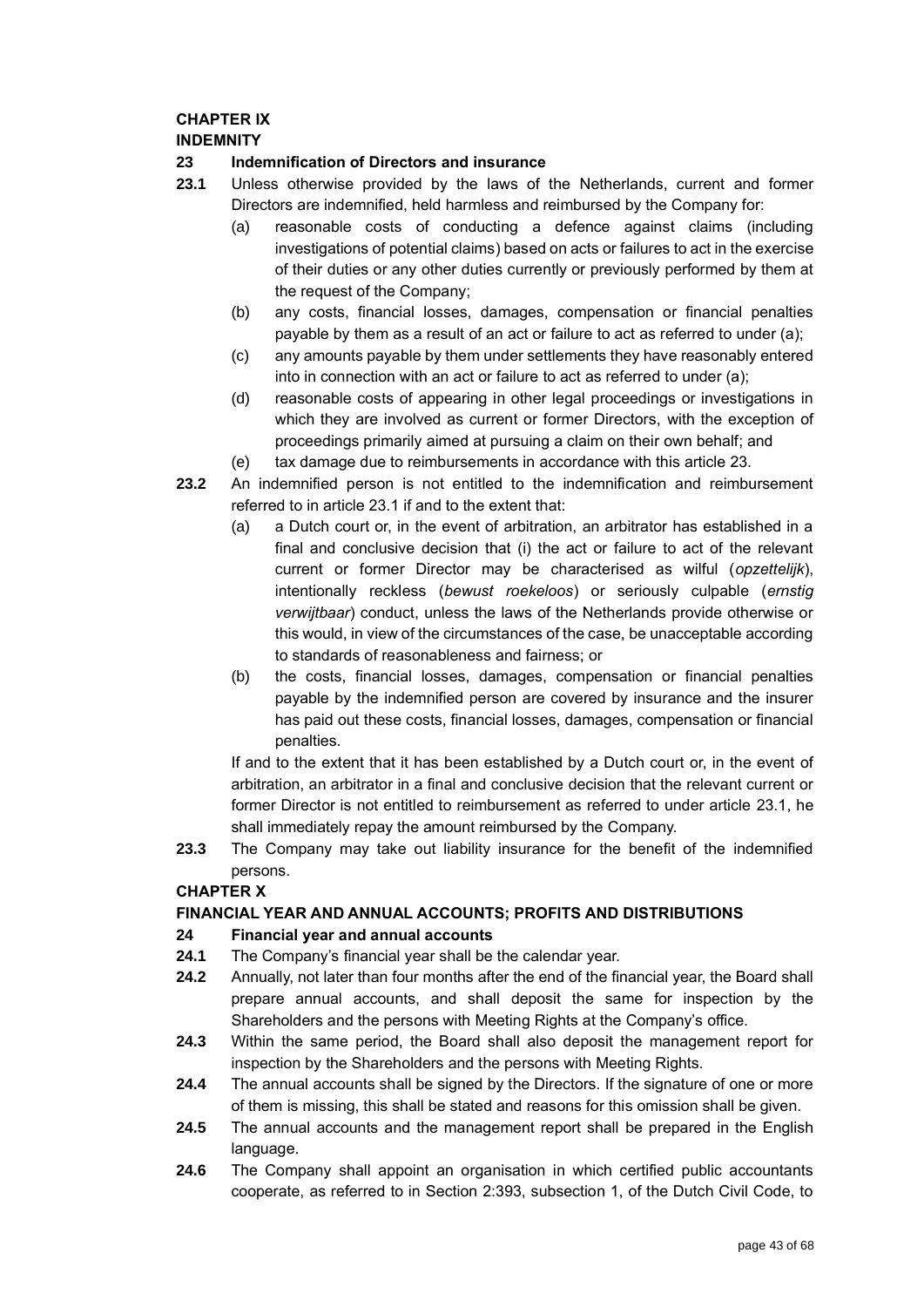audit the annual accounts. Such appointment shall be made by the General Meeting, at a proposal by the Board. If the General Meeting does not proceed thereto, then the Board shall make the appointment. The appointment may be revoked by the General Meeting as well as by the Board, if the Board made the appointment. The appointment may be revoked for sound reasons only; such reasons shall not include a difference in opinion with regard to reporting methods or audit activities. The Executive Directors shall not take part in the discussions and decision-making by the Board in relation to the appointment of an organisation in which certified public accountants cooperate, as referred to in Section 2:393, subsection 1, of the Dutch Civil Code, to audit the annual accounts, if the General Meeting has not proceeded thereto.

- **24.7** The Company shall ensure that the annual accounts, the management report and the information to be added by virtue of the laws of the Netherlands are kept at its office as from the day on which notice of the General Meeting is given in which the annual accounts and the management report shall be discussed and in which the adoption of the annual accounts shall be resolved upon. Shareholders and persons with Meeting Rights may inspect the documents at that place and obtain a copy free of charge.
- **24.8** The annual accounts, the management report, the information to be added by virtue of the laws of the Netherlands and the audit by an accountant, as well as deposit of documents at the Dutch Trade Register of the Chamber of Commerce, shall furthermore be subject to the provisions of Book 2, Title 9, of the Dutch Civil Code.

### **25 Adoption of the annual accounts and release from liability**

- **25.1** The General Meeting shall adopt the annual accounts.
- **25.2** At the General Meeting at which it is resolved to adopt the annual accounts, a proposal concerning release of the Directors from liability for the exercise of their duties, insofar as the exercise of their duties is reflected in the annual accounts or otherwise disclosed to the General Meeting prior to the adoption of the annual accounts, shall be brought up for discussion separately.

#### **26 Profits and distributions**

- **26.1** The Board shall determine the amount of the profits accrued in a financial year that shall be added to the reserves of the Company.
- **26.2** The allocation of the remaining profits shall be determined by the General Meeting. The Board shall make a proposal for that purpose.
- **26.3** Distribution of profits shall be made after adoption of the annual accounts if permissible under the laws of the Netherlands given the contents of the annual accounts.
- **26.4** The Board may resolve to make interim distributions and/or to make distributions at the expense of any reserve of the Company.
- **26.5** Distributions on Shares payable in cash shall be paid in euro, unless the Board determines that payment shall be made in another currency.
- **26.6** The Board may decide that a distribution on Shares shall not take place as a payment in cash but in the form of Shares, or decide that the Shareholders shall have the option to receive a distribution as payment in cash and/or in the form of Shares, out of the profit and/or at the expense of reserves, provided that the Board has been designated by the General Meeting as the competent body to issue Shares and to limit or exclude the pre-emptive right. The Board shall determine the conditions applicable to the aforementioned choices.
- **26.7** Distributions on Shares may be made only up to an amount which does not exceed the amount of the Distributable Equity. If it concerns an interim distribution, the compliance with this requirement must be evidenced by an interim statement of assets and liabilities as referred to in Section 2:105, subsection 4, of the Dutch Civil Code. The Company shall deposit the statement of assets and liabilities at the Dutch Trade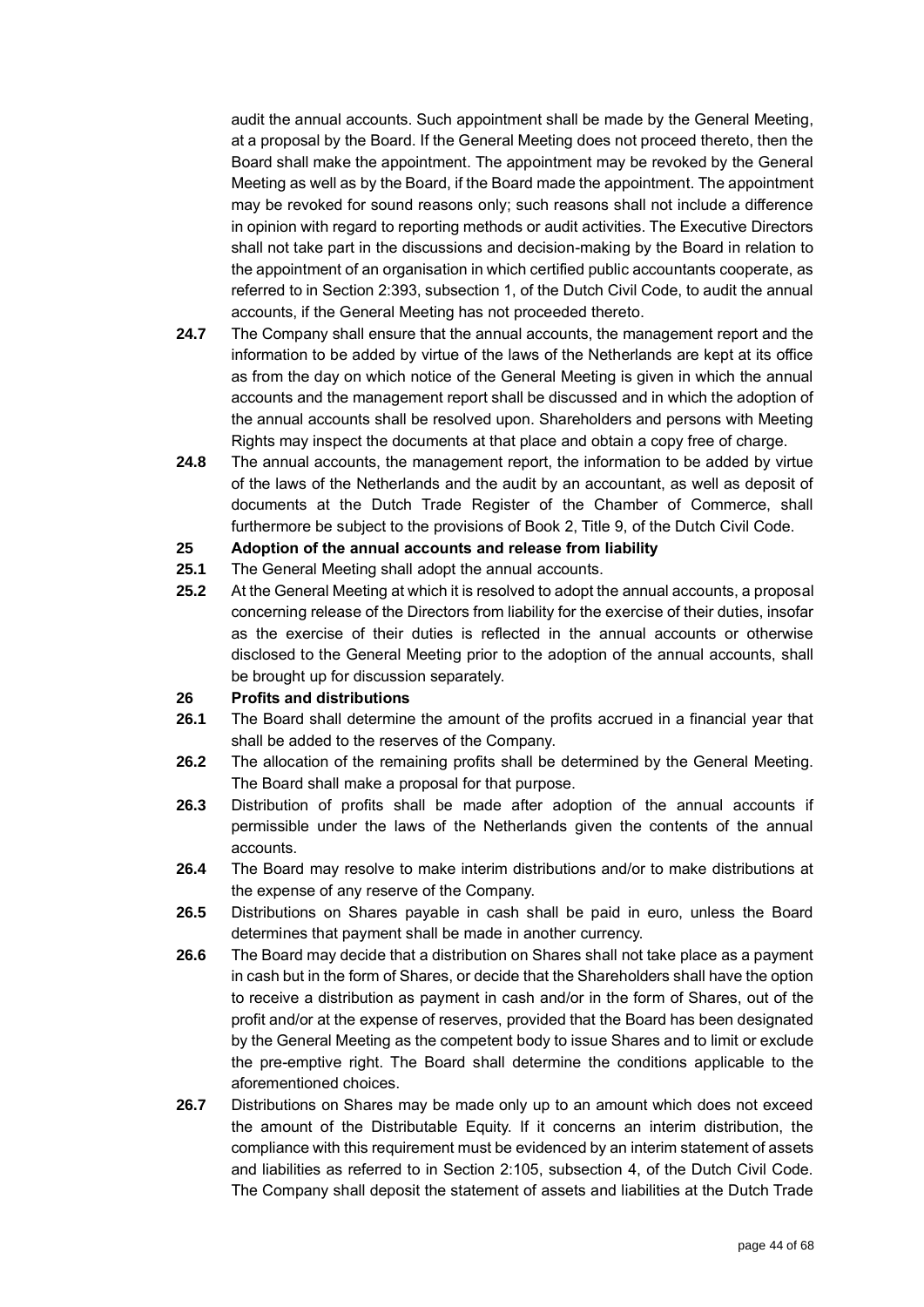Register of the Chamber of Commerce within eight days after the day on which the resolution to make the distribution is published.

- **26.8** The date of payment of a distribution on Shares shall be determined by the Board. A claim of a Shareholder for payment of a distribution on Shares shall be barred after five years have elapsed.
- **26.9** For all distributions in respect of Shares included in the Statutory Giro System, the Company will be discharged from all obligations towards the relevant Shareholders by placing those distributions at the disposal of, or in accordance with the applicable regulations of, Euroclear Netherlands or such other central securities depositary as may be the case.
- <span id="page-44-0"></span>**26.10** No distributions shall be made on Shares held by the Company in its own capital, unless these Shares have been pledged or a usufruct has been created on these Shares and the authority to collect distributions or the right to receive distributions respectively accrues to the pledgee or the usufructuary respectively. For the computation of distributions, the Shares on which no distributions shall be made pursuant to this article [26.10,](#page-44-0) shall not be taken into account.

## **CHAPTER XI**

## **THE GENERAL MEETING**

## **27 Annual General Meeting**

- **27.1** The annual General Meeting shall be held within six months after the end of the financial year.
- **27.2** The agenda for this annual General Meeting shall in any case contain the following business to be discussed:
	- (a) discussion of the management report;
	- (b) discussion and submission for advisory vote of the remuneration report as referred to in Section 2:135b of the Dutch Civil Code;
	- (c) discussion and adoption of the annual accounts;
	- (d) discussion of the reservation and dividend policy;
	- (e) allocation of profits; and
	- (f) release from liability of Directors.

The agenda shall furthermore contain other business presented for discussion by the Board or by Shareholders and/or persons with Meeting Rights taking into account the provisions of these articles of association and announced with due observance of the provisions of article [29.](#page-44-1)

## <span id="page-44-2"></span>**28 Other General Meetings**

- **28.1** Other General Meetings may be convened by the Board as often as the Board deems necessary.
- **28.2** Shareholders and/or persons with Meeting Rights alone or jointly representing in the aggregate at least one-tenth of the Company's issued capital may request the Board in writing to convene a General Meeting, stating specifically the business to be discussed. If the Board has not given proper notice of a General Meeting within two weeks following receipt of such request such that the meeting can be held within eight weeks after receipt of the request, the applicants can at their request be authorised by the preliminary relief judge of the district court to convene a meeting.
- **28.3** Within three months of it becoming apparent to the Board that the equity of the Company has decreased to an amount equal to or lower than one-half of the paid in and called up part of the capital, a General Meeting shall be held to discuss any requisite measures.

## <span id="page-44-1"></span>**29 Notice, agenda and venue of meetings**

**29.1** Notice of General Meetings shall be given by those convening a General Meeting pursuant to article [28.](#page-44-2)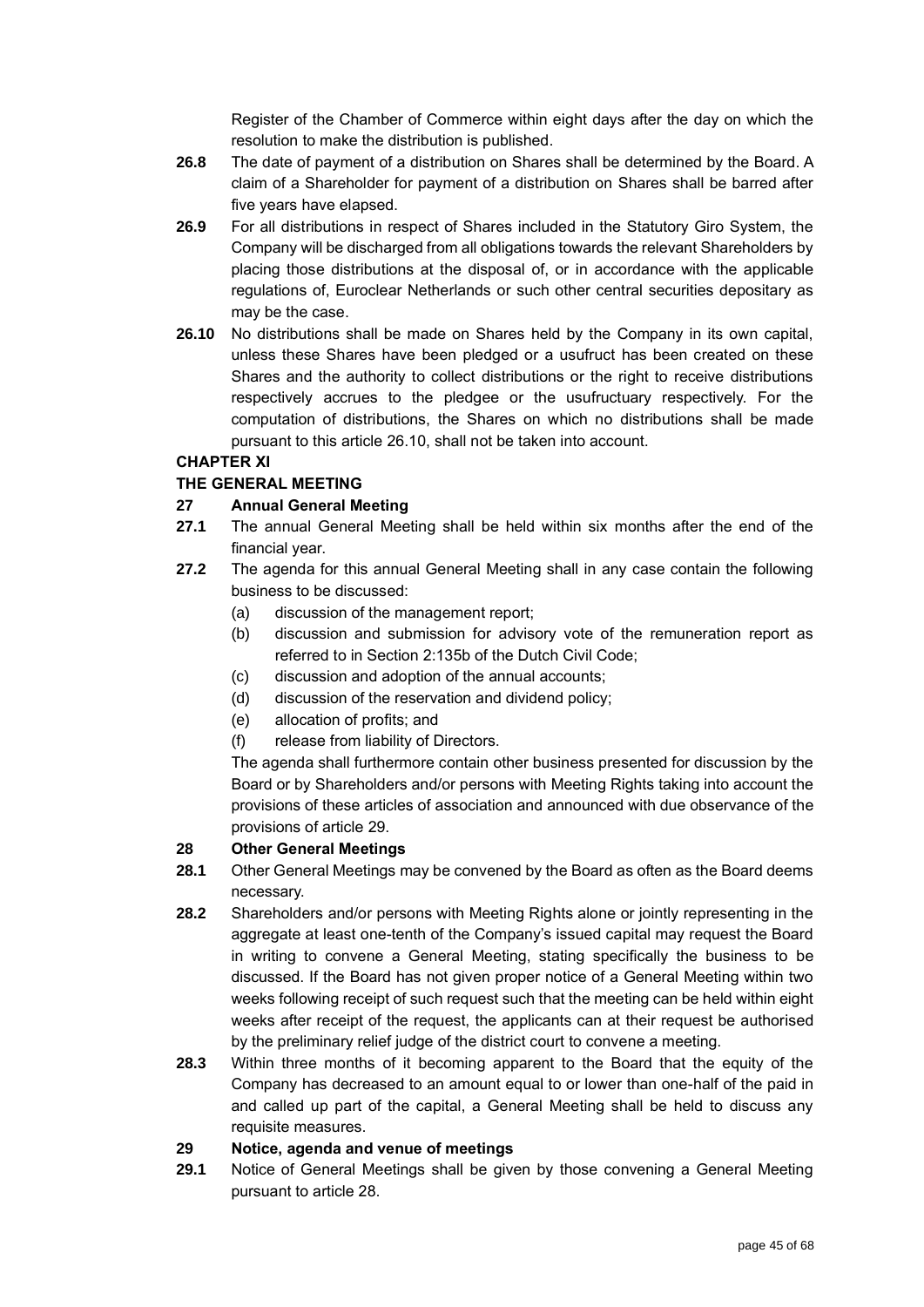- **29.2** Notice of a General Meeting shall be given no later than on the forty-second day prior to the day of the meeting, or such other day as prescribed by the laws of the Netherlands.
- **29.3** The notice convening the meeting shall state at least:
	- (a) the business to be discussed;
	- (b) the place, date and time of the meeting;
	- (c) the procedure to attend the General Meeting by written proxy; and
	- (d) the Record Date and the manner in which persons with Meeting Rights can have themselves registered as well as the manner in which they can exercise their rights;
	- (e) the procedure for participation in the General Meeting and the exercise of voting rights by electronic means of communication, if such right can be exercised pursuant to article [30.5;](#page-46-0) and
	- (f) the Company's website;

and such other information as may be required by the laws of the Netherlands.

- **29.4** Items, for which a written request has been filed to discuss them, by one or more Shareholders and/or persons with Meeting Rights, alone or jointly representing at least three-hundredth of the Company's issued capital, shall be included in the notice or announced in the same manner, provided that the Company received the substantiated request or a proposal for a resolution no later than on the sixtieth day before the date of the meeting.
- **29.5** A General Meeting shall be convened by an announcement made public by electronic means of communication which is directly and permanently accessible until the meeting and furthermore in such manner as may be required to comply with any applicable rules of any stock exchange where Shares or depositary receipts for Shares are listed.
- **29.6** General Meetings are held in the municipality in which, according to these articles of association, the Company has its official seat or at Schiphol airport (municipality of Haarlemmermeer, the Netherlands). General Meetings may also be held elsewhere, in which case valid resolutions of the General Meeting may only be adopted if all of the Company's issued capital and all persons with Meeting Rights are present or represented.

## **30 Admittance to and rights at meetings**

- <span id="page-45-0"></span>**30.1** Each Shareholder and each person with Meeting Rights shall be entitled to attend the General Meetings, to address the meeting and, if the voting rights accrue to him, to exercise the voting rights, provided that the Board has been notified in writing of the intention to attend the meeting. Such notice must be received by the Board not later than on the date specified in the notice of the meeting.
- <span id="page-45-1"></span>**30.2** The right to participate in the meeting in accordance with the provisions of article [30.1](#page-45-0) may be exercised by a proxy authorised in writing, provided that the power of attorney has been received by the Board not later than on the date specified in the notice of the meeting. The requirement that the proxy must be in writing is complied with if the proxy is recorded electronically, in such manner and form as to be determined by the Board. The power of attorney may be provided to the Board by electronic means of communication.
- <span id="page-45-2"></span>**30.3** If the voting right attributable to a Share accrues to the usufructuary or the pledgee of Shares, instead of to the Shareholder, the Shareholder shall likewise be authorised to attend the General Meeting and to address such meeting, provided that the Board has been notified of the intention to attend the meeting in accordance with the provisions of article [30.1.](#page-45-0) The provisions of article [30.2](#page-45-1) shall apply correspondingly.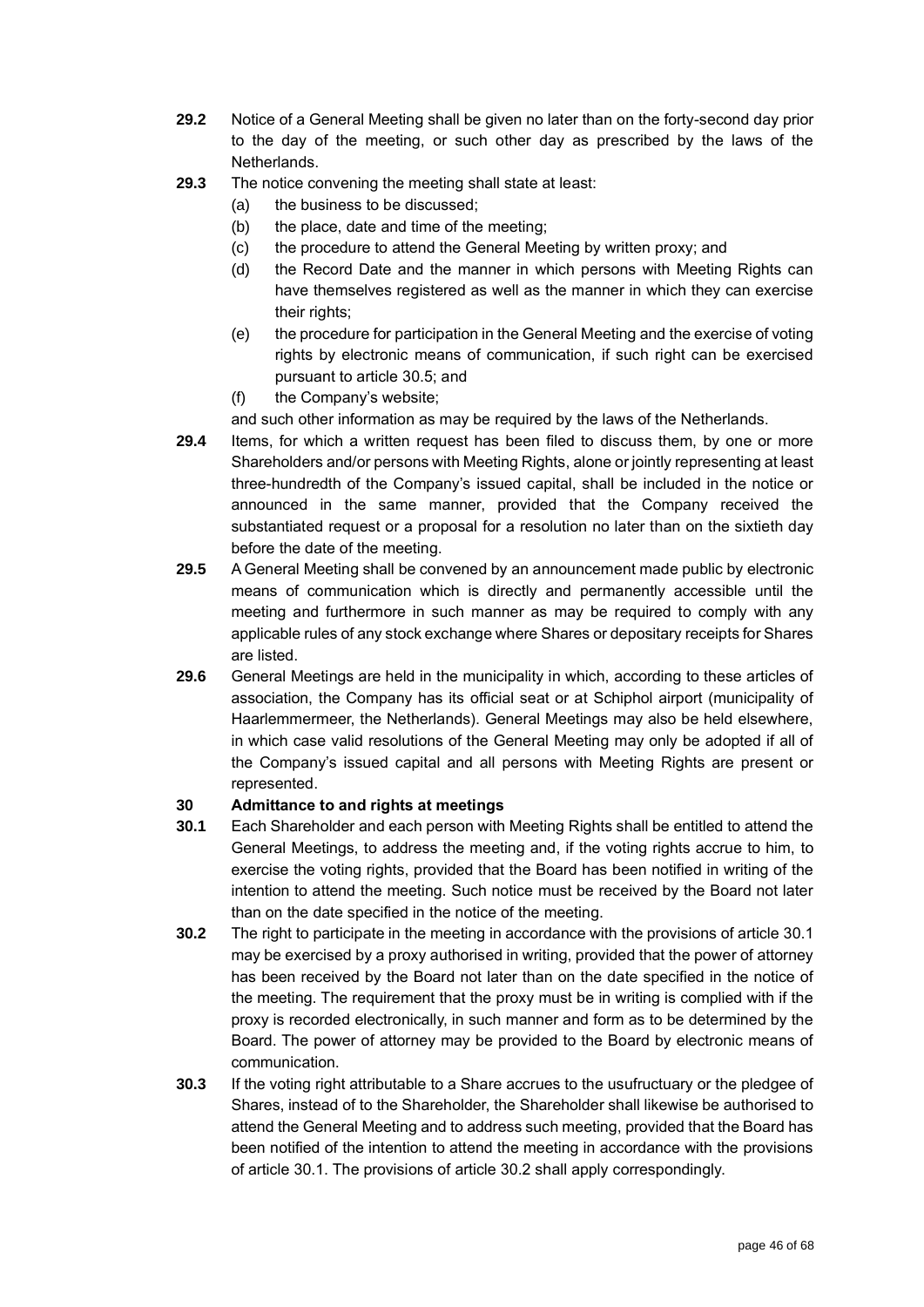- **30.4** For the purpose of articles [30.1,](#page-45-0) [30.2,](#page-45-1) [30.3](#page-45-2) and [30.5](#page-46-0) those persons will be regarded as the persons to whom the voting rights on Shares or the Meeting Rights accrue who, on the Record Date, have those rights and have been registered as such in a register designated for that purpose by the Board, regardless of who are entitled to the Shares at the time of that General Meeting.
- <span id="page-46-0"></span>**30.5** The Board may determine that the rights in respect of attending meetings referred to in article [30.1](#page-45-0) may be exercised by electronic means of communication, either in person or by a proxy authorised in writing. In order to do so, a person with Meeting Rights, or his proxy authorised in writing, must, through the electronic means of communication, be identifiable, be able to directly observe the proceedings at the meeting and, if the voting rights accrue to him, be able to exercise the voting rights. The Board may also determine that the electronic means of communication used must allow each person with Meeting Rights or his proxy authorised in writing to participate in the discussions. The Board may attach further conditions to the use of the electronic means of communication, provided such conditions are reasonable and necessary for the identification of persons with Meeting Rights and the reliability and safety of the communication. Such conditions shall be announced with the notice of the meeting.
- **30.6** At a meeting, each person present with voting rights, or his proxy authorised in writing, must sign the attendance list. The chairman of the meeting may decide that the attendance list must also be signed by other persons present at the meeting. The names of the persons who participate in the meeting pursuant to article [30.5](#page-46-0) or who have cast their votes in the manner as referred to in article [34.3](#page-47-0) shall be added to the attendance list.
- **30.7** The Directors shall have the right to cast an advisory vote in the General Meetings.
- **30.8** The chairman of the meeting shall decide on the admittance of other persons to the meeting.

## **31 Chairman and secretary of the meeting**

- <span id="page-46-1"></span>**31.1** The General Meetings shall be presided over by the chairman of the Board or his deputy. In their absence, the Non-Executive Directors present at the meeting shall appoint a chairman of the meeting from among their midst. The Board may appoint a different chairman of a General Meeting.
- **31.2** If the chairmanship of a meeting is not provided in accordance with article [31.1,](#page-46-1) the chairman of the meeting shall be appointed by the persons with voting rights present or represented at the meeting, by a simple majority of the votes cast. Until such appointment is made, a Director shall act as chairman, or, if no Director is present at the meeting, the eldest person present at the meeting shall act as chairman.
- **31.3** The chairman of the meeting shall appoint a secretary for the meeting.
- **32 Order of the meeting; minutes; recording of Shareholders' resolutions**
- **32.1** The chairman of the meeting shall determine the order of proceedings at a General Meeting with due observance of the agenda and he may restrict the speaking time or take other measures to ensure orderly progress of the meeting.
- **32.2** All issues concerning proceedings at the meeting shall be decided by the chairman of the meeting.
- **32.3** General Meetings shall be conducted in the English language, unless the chairman of the meeting resolves otherwise.
- **32.4** The secretary of the meeting shall keep minutes of the proceedings at the General Meeting. The minutes shall be adopted by the chairman and the secretary of the meeting and as evidence thereof shall be signed by them.
- **32.5** The chairman of the meeting may determine that a notarial record must be prepared of the proceedings at the General Meeting. The notarial record shall be co-signed by the chairman of the meeting.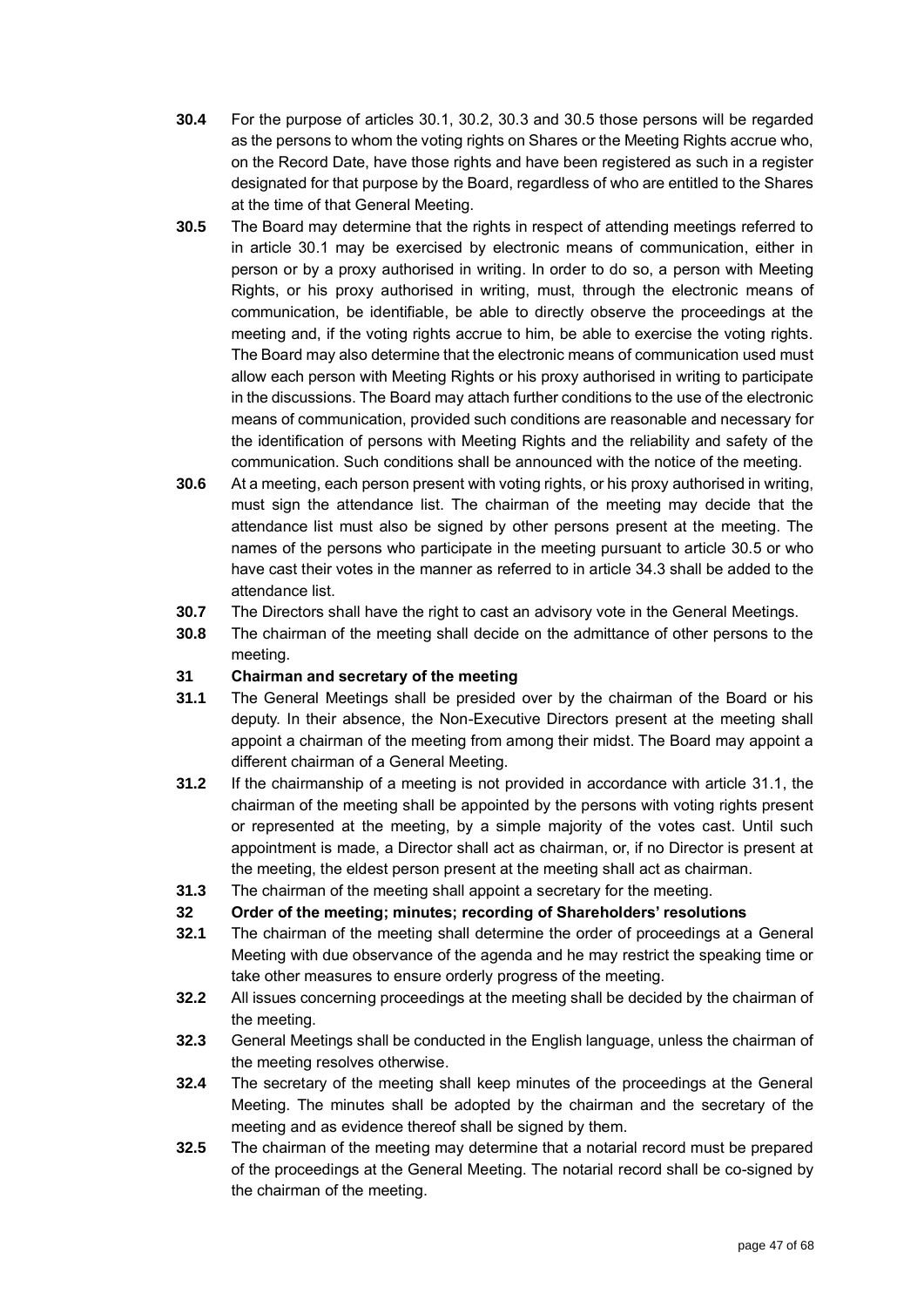**32.6** A certificate signed by the chairman of the meeting and the secretary of the meeting confirming that the General Meeting has adopted a particular resolution shall constitute evidence of such resolution vis-à-vis third parties.

## **33 Adoption of resolutions in a meeting**

- **33.1** Each Share confers the right to cast one vote.
- **33.2** In the General Meeting, no voting rights may be exercised for Shares held by the Company or a Subsidiary, nor for Shares for which the Company or a Subsidiary holds the depositary receipts. However, pledgees or usufructuaries of Shares owned by the Company or a Subsidiary are not excluded from exercising voting rights if the right of pledge or the usufruct was created before the Share was owned by the Company or such Subsidiary. The Company or a Subsidiary may not exercise voting rights for a Share in which it holds a right of pledge or a usufruct.
- **33.3** To the extent that the laws of the Netherlands or these articles of association do not provide otherwise, all resolutions of the General Meeting shall be adopted by a simple majority of the votes cast, without a quorum being required.
- **33.4** If there is a tie in voting, the proposal shall be deemed to have been rejected, without prejudice to the provisions of article [34.5.](#page-47-1)
- **33.5** If the formalities for convening and holding of General Meetings, as prescribed by the laws of the Netherlands or these articles of association, have not been complied with, valid resolutions of the General Meeting may only be adopted in a meeting, if in such meeting all of the Company's issued capital and all persons with Meeting Rights are present or represented and such resolutions are carried by unanimous vote.
- **33.6** When determining how many votes are cast by Shareholders, how many Shareholders are present or represented, or what portion of the Company's issued capital is represented, no account shall be taken of Shares for which no vote can be cast pursuant to the laws of the Netherlands or these articles of association.

## **34 Voting**

- **34.1** All voting shall take place orally. The chairman is, however, entitled to decide that votes be cast by a secret ballot. Votes by secret ballot shall be cast by means of secret, unsigned ballot papers.
- **34.2** Any vote on a person at a General Meeting can only be made if the name of that person was placed on the agenda for that meeting at the time the notice for that meeting is given.
- <span id="page-47-0"></span>**34.3** The Board may determine that votes cast by electronic means of communication prior to the General Meeting shall be treated equally to votes cast during the meeting. These votes cannot be cast prior to the Record Date.
- **34.4** Blank and invalid votes shall not be counted as votes.
- <span id="page-47-1"></span>**34.5** If a majority of the votes cast is not obtained in an election of persons, a second free vote shall be taken. If a majority is not obtained again, further votes shall be taken until either one person obtains a majority of the votes cast or the election is between two persons only, both of whom receive an equal number of votes. In the event of such further elections (not including the second free vote), each election shall be between the candidates in the preceding election, with the exclusion of the person who received the smallest number of votes in such preceding election. If in the preceding election more than one person has received the smallest number of votes, it shall be decided which candidate should not participate in the new election by randomly choosing a name. If votes are equal in an election between two persons, it shall be decided who is elected by randomly choosing a name.
- **34.6** Resolutions may be adopted by acclamation if none of the persons with voting rights present or represented at the meeting objects.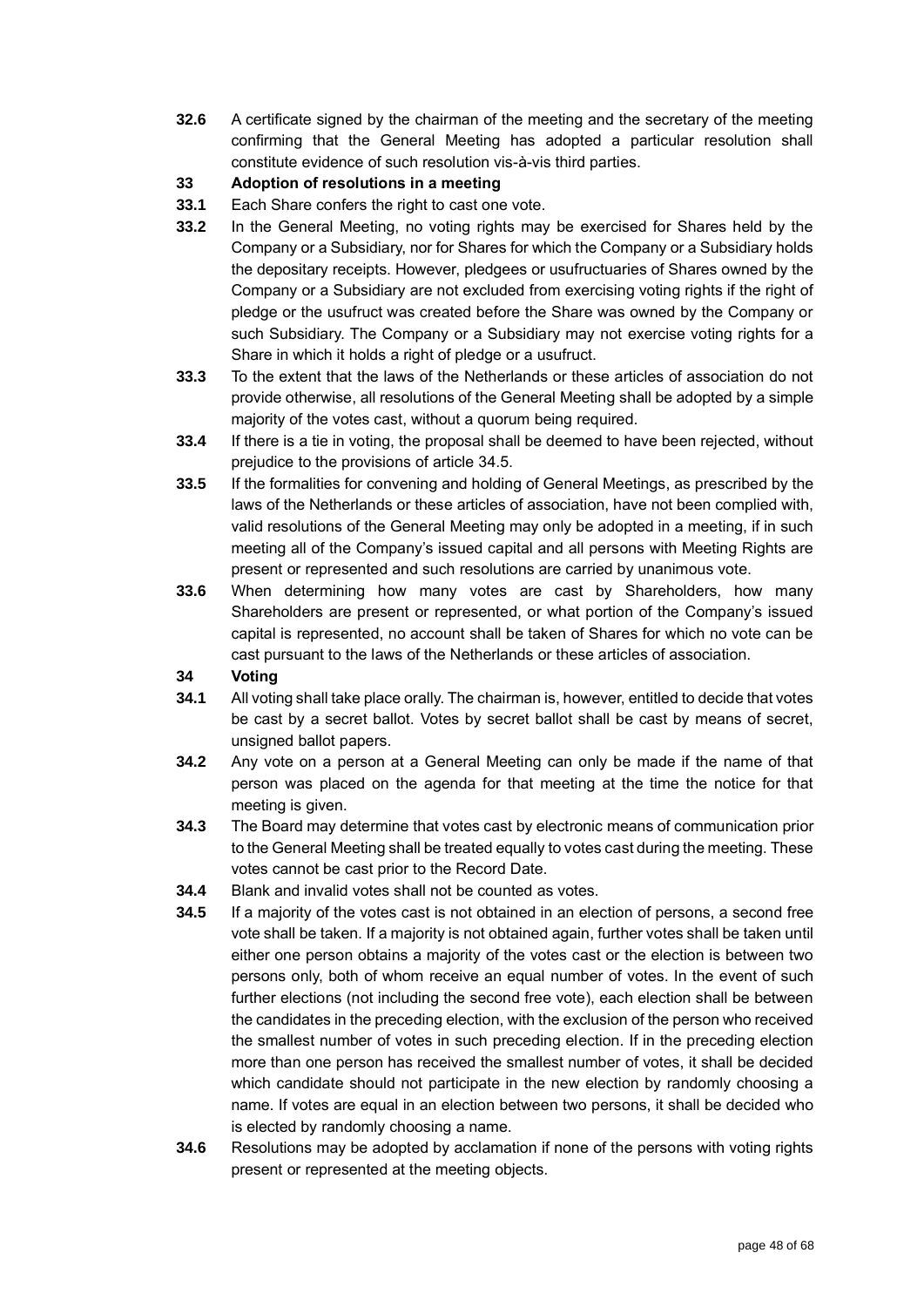**34.7** The chairman's decision at the meeting on the result of a vote shall be final and conclusive. The same shall apply to the contents of an adopted resolution if a vote is taken on an unwritten proposal. However, if the correctness of such decision is challenged immediately after it is pronounced, a new vote shall be taken if either the majority of the persons with voting rights present or represented at the meeting or, where the original vote was not taken by roll call or in writing, any person with voting rights present or represented at the meeting, so demands. The legal consequences of the original vote shall be made null and void by the new vote.

### **CHAPTER XII**

## **AMENDMENT OF THE ARTICLES OF ASSOCIATION; CHANGE OF CORPORATE FORM; STATUTORY MERGER AND STATUTORY DEMERGER; DISSOLUTION AND LIQUIDATION**

## **35 Amendment of the articles of association**

The General Meeting may resolve to amend these articles of association at the proposal of the Board. When a proposal to amend these articles of association is to be made to the General Meeting, the notice convening the General Meeting must state so and a copy of the proposal, including the verbatim text thereof, shall be deposited and kept available at the Company's office for inspection by the Shareholders and the persons with Meeting Rights, until the conclusion of the meeting. From the day of deposit until the day of the meeting, a Shareholder or a person with Meeting Rights shall, on application, be provided with a copy of the proposal free of charge. An amendment of these articles of association shall be laid down in a notarial deed.

## **36 Change of corporate form**

The Company may change its corporate form into a different legal form at the proposal of the Board. A change of the corporate form shall require a resolution to change the corporate form adopted by the General Meeting, and a resolution to amend these articles of association. A change of the corporate form shall furthermore be subject to the relevant provisions of Book 2 of the Dutch Civil Code. A change of the corporate form shall not terminate the existence of the legal entity.

## **37 Statutory merger and statutory demerger**

- **37.1** The Company may enter into a statutory merger with one or more other legal entities. A resolution to effect a merger may only be adopted on the basis of a merger proposal prepared by the management boards of the merging legal entities. Within the Company, the resolution to effect a merger shall be adopted by the General Meeting. However, in the cases referred to in Section 2:331 of the Dutch Civil Code, the resolution to effect a merger may be adopted by the Board.
- **37.2** The Company may be a party to a statutory demerger. The term "demerger" shall include both split-up and spin-off. A resolution to effect a demerger may only be adopted on the basis of a demerger proposal prepared by the management boards of the parties to the demerger. Within the Company, the resolution to effect a demerger shall be adopted by the General Meeting. However, in the cases referred to in Section 2:334ff of the Dutch Civil Code, the resolution to effect a demerger may be adopted by the Board.
- **37.3** Statutory mergers and statutory demergers shall furthermore be subject to the relevant provisions of Book 2, Title 7, of the Dutch Civil Code.

## **38 Dissolution and liquidation**

**38.1** The Company may be dissolved pursuant to a resolution to that effect by the General Meeting at the proposal of the Board. When a proposal to dissolve the Company is to be made to the General Meeting, this must be stated in the notice convening the General Meeting.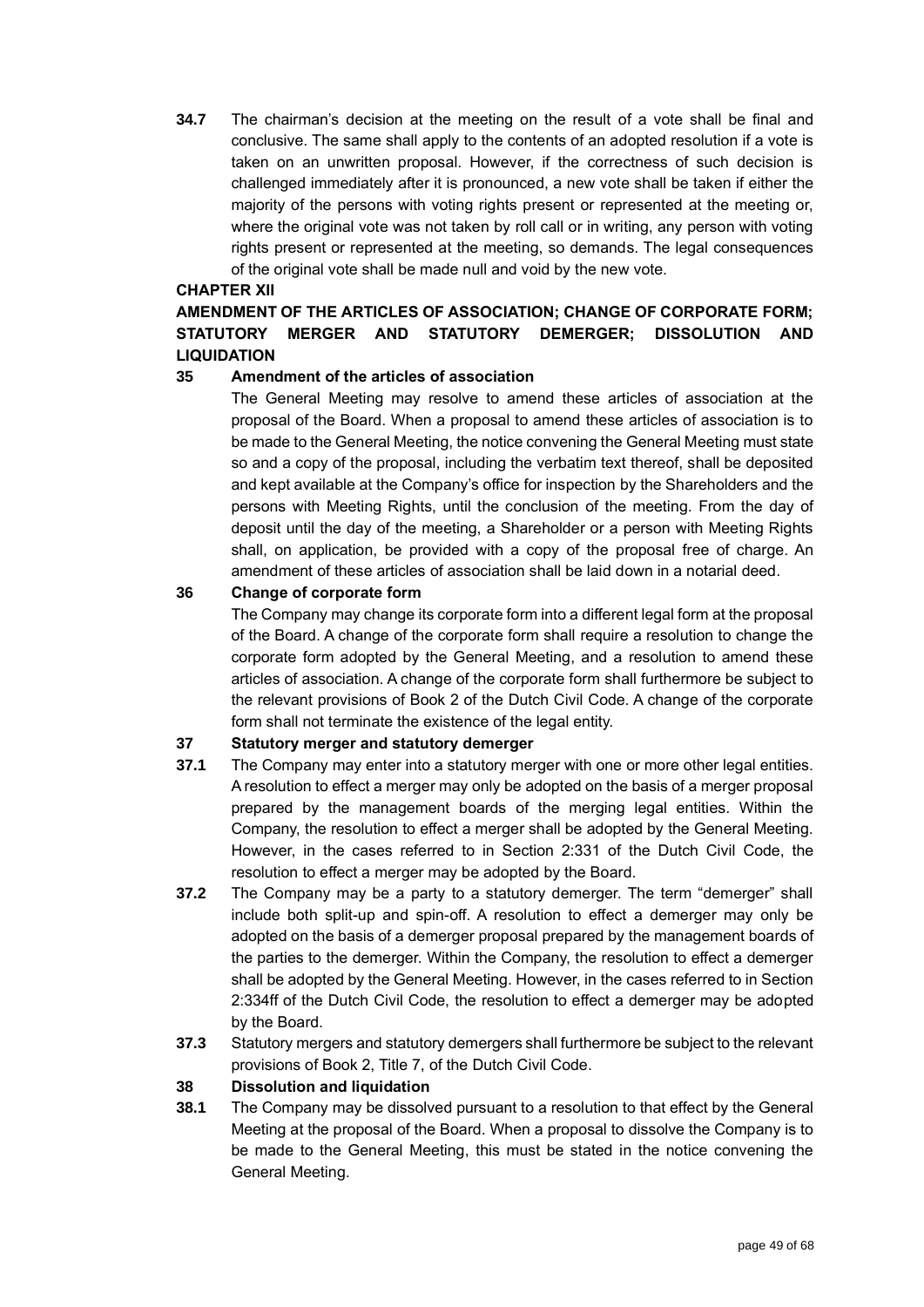- **38.2** If the Company is dissolved pursuant to a resolution of the General Meeting, the Directors shall become liquidators of the dissolved Company's assets, unless the General Meeting resolves to appoint one or more other persons as liquidator.
- **38.3** During liquidation, the provisions of these articles of association shall remain in force to the extent possible.
- **38.4** The balance remaining after payment of the debts of the dissolved Company shall be transferred to the Shareholders in proportion to the aggregate nominal value of the Shares held by each.
- **38.5** After the end of the liquidation, the books, records and other data carriers of the dissolved Company shall remain in the custody of the person designated for that purpose by the General Meeting, and in the absence thereof the person designated for that purpose by the liquidators, for a period as prescribed by the laws of the Netherlands.
- **38.6** In addition, the liquidation shall be subject to the relevant provisions of Book 2, Title 1, of the Dutch Civil Code.

## **CHAPTER XIII**

## **39 Transitory provision**

- **39.1** In deviation from the provisions of articles [6](#page-35-2) and [7,](#page-35-3) the Board is hereby designated as the body of the Company authorised to (i) issue Shares and grant rights to subscribe for Shares (including but not limited to any options, warrants, or convertible loans or bonds entitling the holder thereof to subscribe for Shares), in accordance with the provisions of article [6,](#page-35-2) and (ii) to limit or exclude pre-emptive rights upon issuance of Shares, in accordance with the provisions of article [7,](#page-35-3) and furthermore with due observance of the following:
	- (a) the designation will be valid for a period of five years and will end on *[insert date five years after date amendment articles of association]*;
	- (b) the designation may be extended by the General Meeting, each time for a period not exceeding five years; and
	- (c) the designation applies to one hundred percent of the Shares of the Company's authorised capital as this reads or will read from time to time.
- **39.2** This Chapter XIII will expire on *[insert date five years after date amendment articles of association]*.

## **Finally, the person appearing has declared:**

## **Effective date of Transfer of Seat, Conversion and Amendment**

The Transfer of Seat, the Conversion and the Amendment will take effect on the day after the day this deed has been executed, therefore on the  $\bullet$  day of  $\bullet$  two thousand and twenty.

## **Existing rights to subscribe for shares**

The rights to subscribe for shares in the capital of the Company (including but not limited to any options, warrants, or convertible loans or bonds entitling the holder thereof to subscribe for shares in the capital of the Company) granted by or on behalf of the Company prior to the Transfer of Seat, the Conversion and the Amendment taking effect, will not be affected by the Transfer of Seat, the Conversion and the Amendment. If and to the extent required, the management board of the Company as designated authorised body of the Company pursuant to article 39 of the Company's articles of association (as they will read upon the Transfer of Seat, the Conversion and the Amendment taking effect), will on or about the date of the Transfer of Seat, the Conversion and the Amendment taking effect confirm and, if and to the extent required, ratify any such previously granted rights to subscribe for shares in the capital of the Company.

## **Term of office of members of the board of directors of the Company**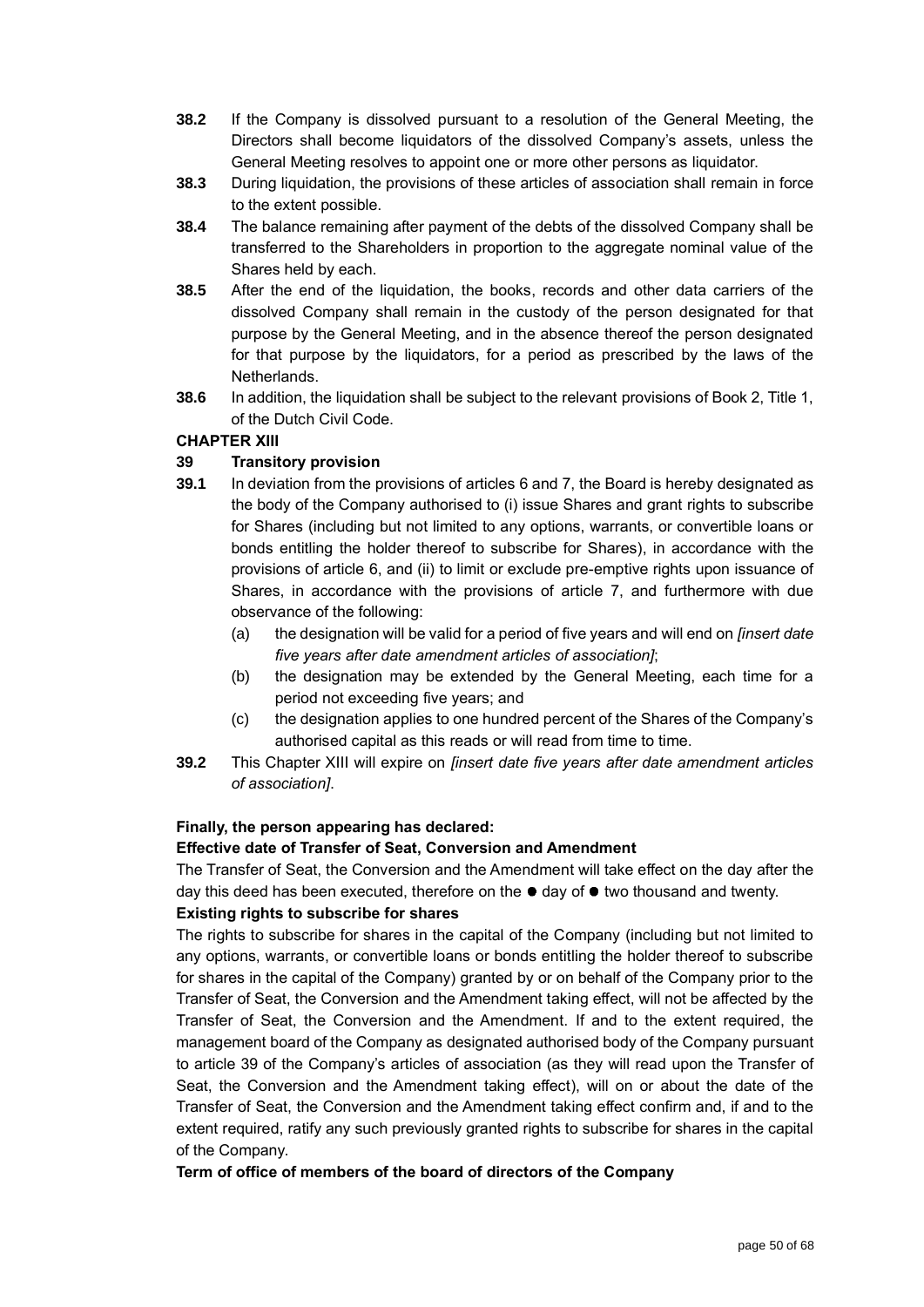Upon the Transfer of Seat, the Conversion and the Amendment taking effect, the members of the management board and of the supervisory board of the Company then in office will become members of the board of directors of the Company in the capacity of executive directors and non-executive directors, respectively.

The term of office for which the members of the board of directors of the Company have been appointed, will not be affected by the Transfer of Seat, the Conversion and the Amendment and will continue to apply. As such, the following terms of office will continue to apply to the following persons in their capacity as stated below:

- 1. Mr. Ulrich Dauer, executive director: until the thirtieth day of April two thousand and twenty-one;
- 2. Mr. Michael Schaeffer, executive director: until the thirtieth day of September two thousand and twenty-one;
- 3. Ms. Charlotte Lohman, non-executive director: until the end of the annual general meeting of the Company resolving on the discharge of the non-executive directors for the performance of their duties during the financial year two thousand and twenty-one;
- 4. Mr. Erich Platzer, non-executive director: until the end of the annual general meeting of the Company resolving on the discharge of the non-executive directors for the performance of their duties during the financial year two thousand and twenty-one;
- 5. Mr. Dinnies Johannes von der Osten, non-executive director: until the end of the annual general meeting of the Company resolving on the discharge of the nonexecutive directors for the performance of their duties during the financial year two thousand and twenty-one;
- 6. Mr. Jörg Neermann, non-executive director: until the end of the annual general meeting of the Company resolving on the discharge of the non-executive directors for the performance of their duties during the financial year two thousand and twenty-one.

## **Remuneration policy**

The policy of the Company on the remuneration of its board of directors shall be tabled for adoption by the general meeting of the Company, at the proposal of the board of directors of the Company, in the first annual general meeting of the Company to be held after the Transfer of Seat, the Conversion and the Amendment taking effect.

#### **Issued and paid in capital**

Upon the Transfer of Seat, the Conversion and the Amendment taking effect, the issued and paid in capital of the Company amounts to [nineteen million nine hundred seventy-five thousand four hundred eighty-two euro (EUR 19,975,482.00)], divided into [nineteen million nine hundred seventy-five thousand four hundred eighty-two (19,975,482)] shares, with a nominal value of one euro (EUR 1) each.

#### **Accountant's certificate**

[Endymion Amsterdam Coöperatieve U.A.], accountants in Amsterdam, the Netherlands, have issued the certificate as referred to in Section 2:72, subsection 2 under a, of the Dutch Civil Code regarding the equity capital of the Company, which certificate has been attached to this deed (Annex).

#### **Close**

The person appearing is known to me, civil law notary.

This deed was executed in Amsterdam, the Netherlands, on the date first above written. Before reading out, a concise summary and an explanation of the contents of this deed were given to the person appearing. The person appearing then declared that [he] / [she] had taken note of and agreed to the contents of this deed and did not want the complete deed to be read to [him] / [her]. Thereupon, after limited reading, this deed was signed by the person appearing and by me, civil law notary.

\* \* \* \* \*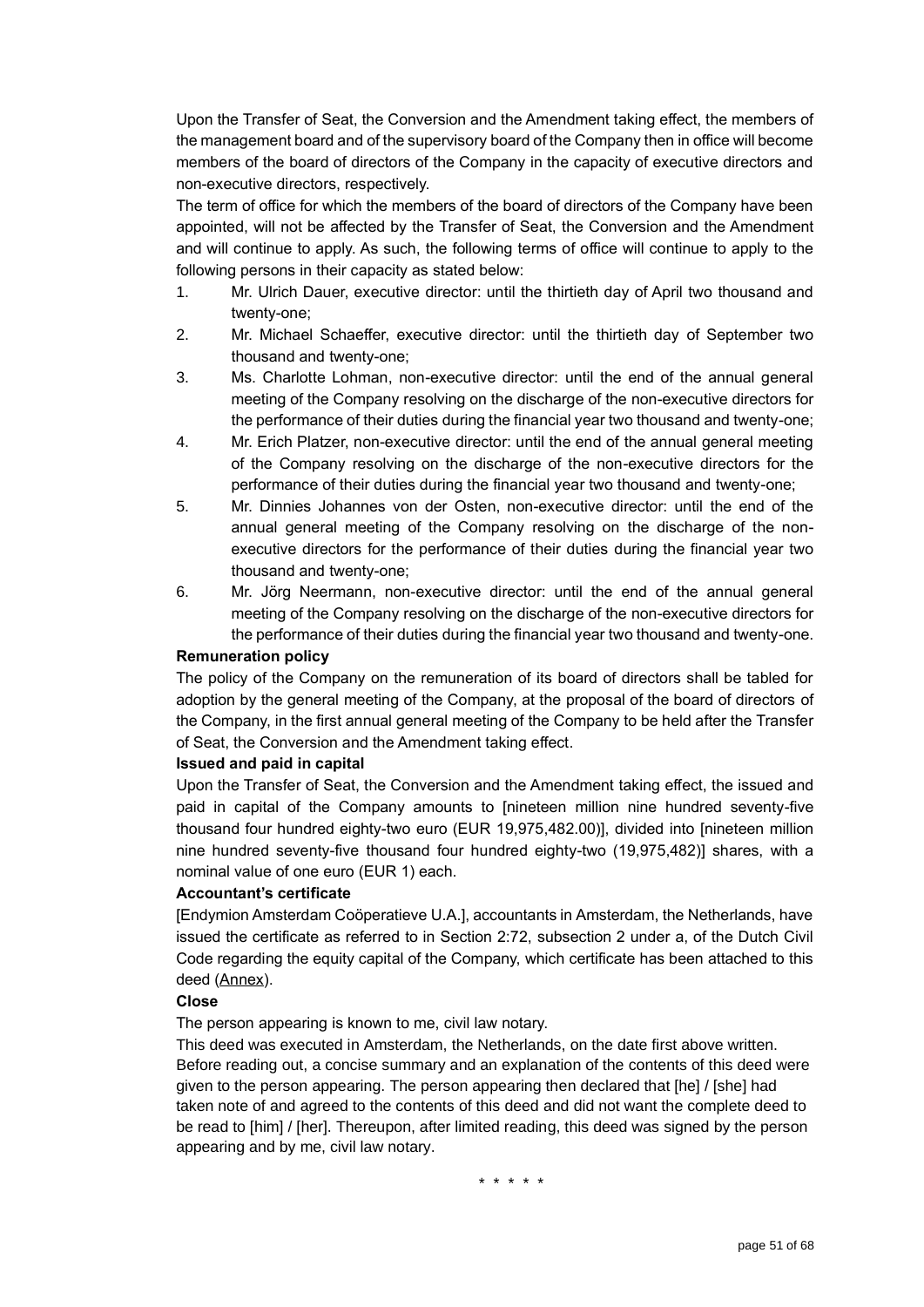- 9.3 Following the conversion of the Company into a N.V., the share capital of the Company in the amount of Euro 19,975,482.00 will become the issued share capital of the Company as N.V. It is divided into 19,975,482 shares with a nominal value of Euro 1.00 each, which are distributed among the shareholders in accordance with their previous participation.
- 9.4 The following compensation offer in accordance with § 207 UmwG is submitted to the Shareholders of the Company: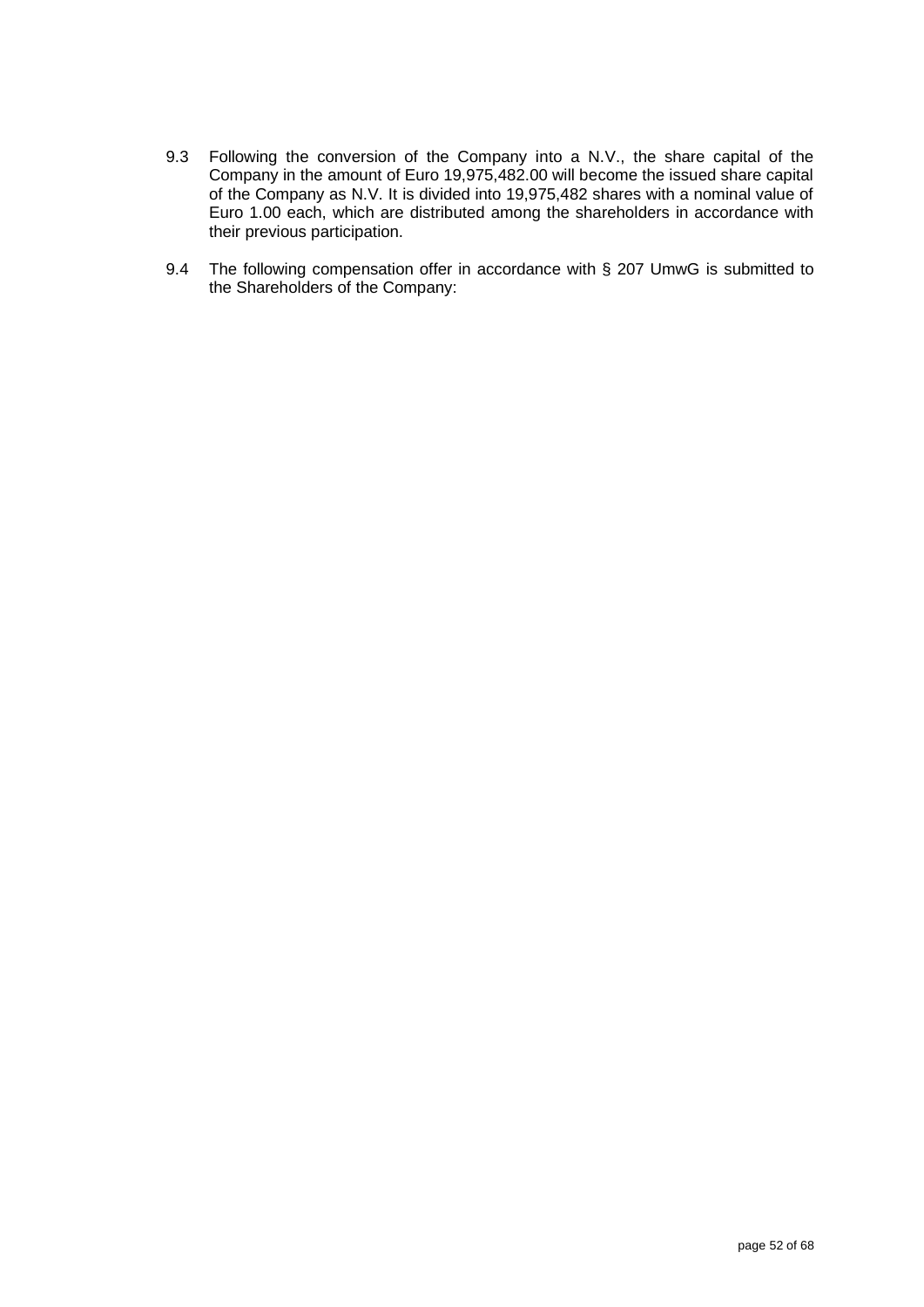### **Offer of Compensation pursuant to Sec. 207 UmwG**

Vivoryon Therapeutics AG, Halle (Saale), in September 2020

To all the shareholders of the public company with the name Vivoryon Therapeutics AG

It is intended to transfer the company seat from Halle (Saale) in Germany to Amsterdam, the Netherlands, converting the legal form of the company into a public company under the laws of the Netherlands (N.V.). In this respect, we refer to the published conversion report. In our capacity as management board of the company, we hereby present the following offer to all shareholders declaring their objection against the resolution for the record in the general shareholders' meeting in which the conversion resolution is passed. This offer is an integral part of the conversion resolution:

- 1. The converted N.V. acquires the shares newly created as a result of the change of the legal form held by the objecting shareholder for payment of a cash compensation in the amount of EUR 9.00 per share in the N.V. If a shareholder files an application for determination of the cash compensation by the court pursuant to sec. 212 UmwG (German Conversion Act) and if the court determines a cash compensation deviating from the offer mentioned above, then the compensation determined by the court shall be deemed offered.
- 2. The cash compensation shall be payable in return for the assignment of the shares of the objecting shareholder to the N.V. As of the date on which the change of the legal form has taken effect, the cash compensation shall yield interest at a rate of five (5) percentage points above the base rate as applicable from time to time. The interest shall be paid together with the cash compensation.
- 3. The aforementioned offer can be accepted within two months as of the date on which the conversion has become effective. If an objecting shareholder applied for the determination of the cash compensation by the court pursuant to sec. 212 UmwG, the offer can be accepted within two (2) months as of the date on which the decision has been published in the German Federal Gazette (Bundesanzeiger).

\* \* \* \* \*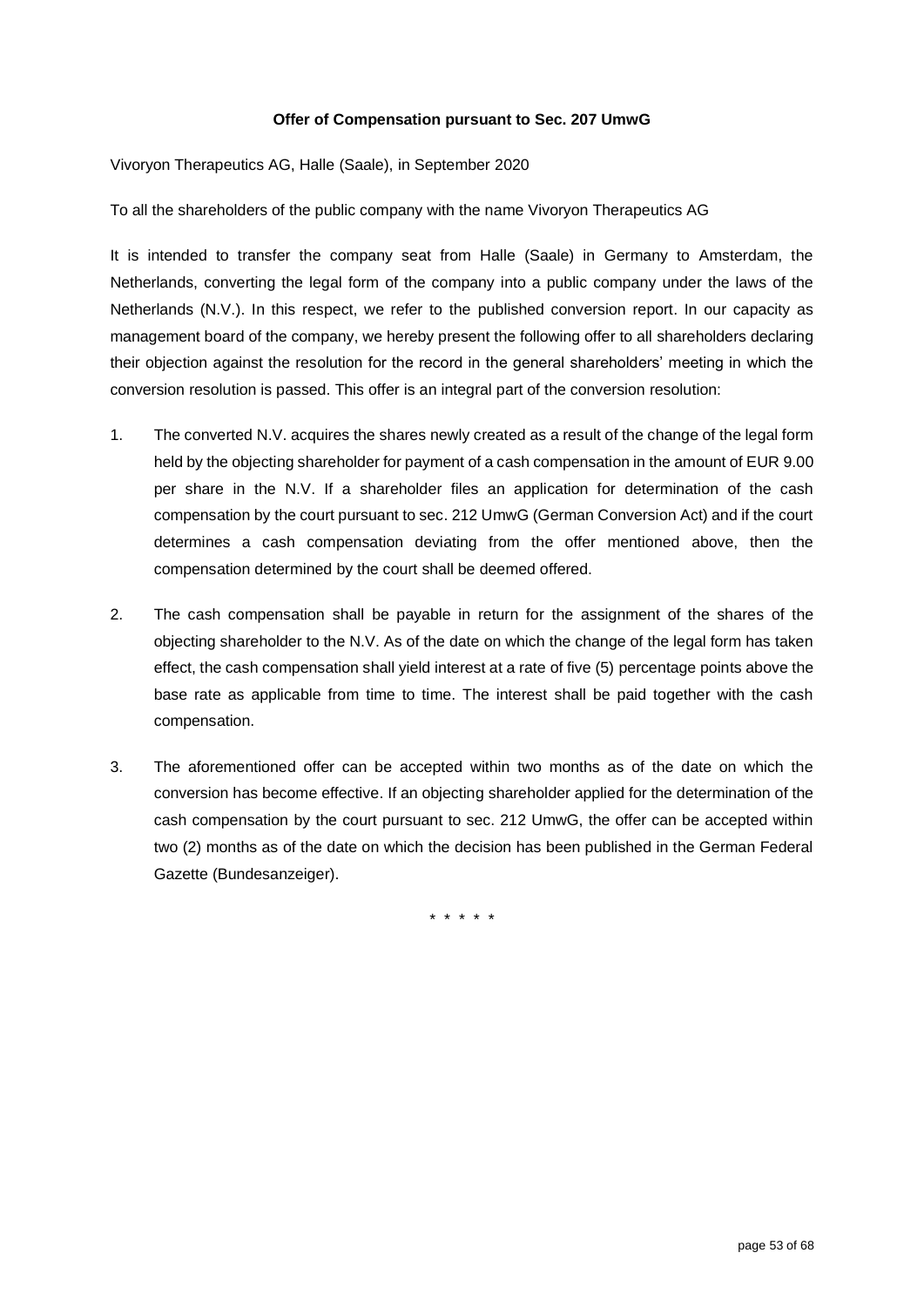Consequences of the change of the legal form for the employees and their representatives: There is no works council at the company. There are no consequences of the change of the legal form for the employees and their representatives (in accordance with § 194 subsection 1 no. 7 UmwG in corresponding application) as a result of the change of the legal form. There are also no consequences of a co-determination law or collective bargaining law nature. Section 613a BGB is not applicable to the change of the legal form of the company. After the change of the legal form, the executive powers of the employer will be exercised by the executive directors of the N.V.

Rights according to Sec. 194 para. 1 no. 5 UmwG (in corresponding application) are not granted in the new company.

The management board prepared the following Conversion Plan dated August 26, 2020: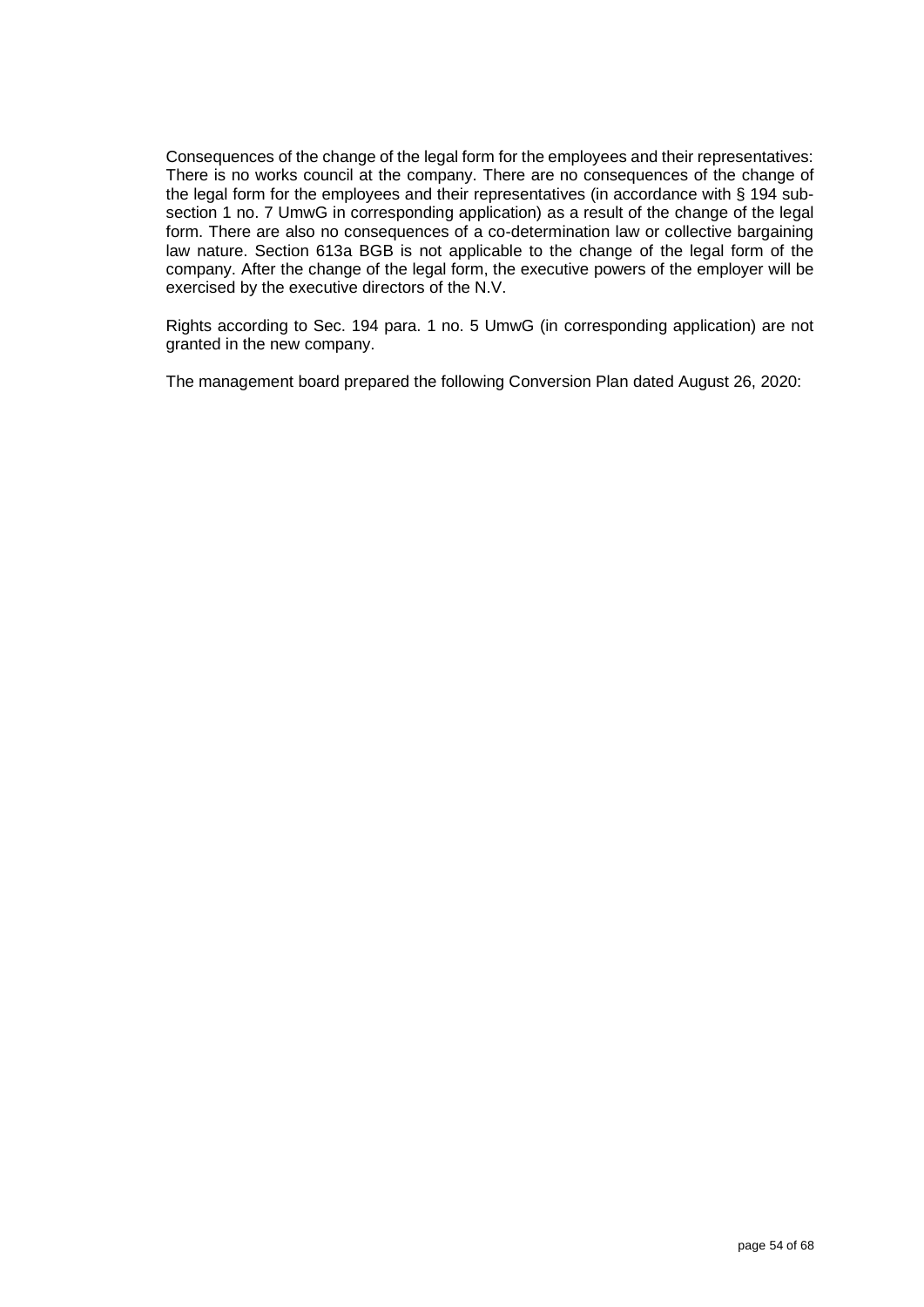## **Conversion Plan**

### **Preamble**

- (1) Vivoryon Therapeutics AG (hereinafter referred to as "**Vivoryon**") is a public company under German law with official seat in Halle (Saale) entered in the commercial register of the Stendal local court with the number HRB 213719.
- (2) The share capital of the AG is Euro 19,975,482.00 and is divided in 19,975,482 no-par value common bearer shares. The pro-rated amount allocable to each single share in the share capital of Vivoryon is Euro 1.00 per share. Since 2014, Vivoryon has been listed at the EURONEXT Amsterdam.
- (3) According to the estimation of the managing board and the supervisory board, there are some disadvantages for the company and also for its shareholders in connection with the legal form of Vivoryon as a public company under German law. Therefore, the company plans a conversion into the legal form of an N.V. under the law of the Netherlands.
- (4) First of all, according to the estimation of the managing board and the supervisory board, the company-law structure of an N.V. is considered as more attractive by international investors, as they are better acquainted with these structures in their own legal systems than with the specific features of a German public company. Many competitors – also on the German marketplace – are organized in the legal form of an N.V. already, while the legal form of an AG is perceived as competitive disadvantage due to its reduced flexibility, particularly when it comes to further capital raising via the capital market. Moreover, in perspective, the legal form of an N.V. also allows a quotation at a stock exchange in the U.S.A., either in form of *American Depository Receipts* ("ADR") or by direct admission of the shares of the N.V. for trading at a U.S. stock exchange. For the shareholders, a transfer of the company seat and conversion of the company into an N.V. would also generate advantages, as due to the quotation at the EURONEXT in Amsterdam on the one hand, and the German seat on the other hand, both Dutch and German laws are applicable to certain circumstances leading to legal uncertainty and an additional complication for shareholders and the company. For more information, please consult the Conversion Report to be issued by the management board of Vivoryon.
- (5) At present, a conversion of an AG into an N.V. preserving the identity is possible only by a transfer of the official seat of Vivoryon to the Netherlands in the context of a cross-border change of the legal form with the concurrent transfer of the official seat. To this end, Vivoryon is to be converted changing the legal form into a Dutch N.V. by way of transfer of the official seat.
- (6) The general meeting of shareholders required for the conversion will take place prospectively on September 30, 2020. It is planned to finalize the conversion still in the year 2020.

Therefore, the management board of the AG presents the following Conversion Plan:

## **1 - Conversion of the AG into an N.V.**

- (1) By analogy to sec. 190 et seq. UmwG (German Conversion of Companies Act), Vivoryon is converted into a Dutch N.V.
- (2) The conversion of Vivoryon into a Dutch N.V. entails neither the dissolution of Vivoryon nor the formation of a new juridical person. The shareholding in Vivoryon of the shareholders existing so far continues based on the preservation of the identity of the form-changing legal entity.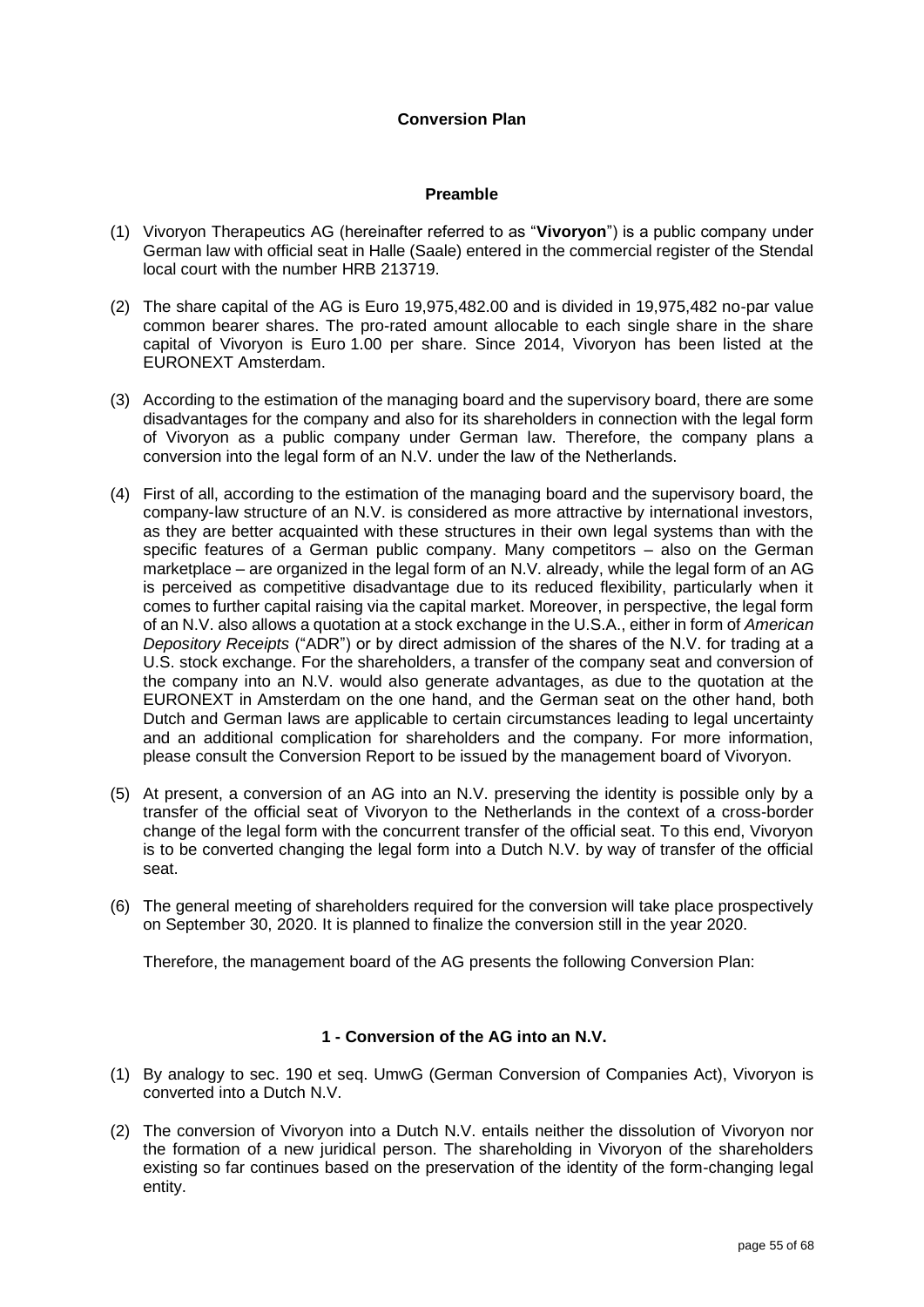## **2 - Effective Date of the Conversion, Time Schedule**

- (1) By virtue of the law of the Netherlands, the conversion shall become effective the day after the execution before a Dutch civil law notary of the Deed on the Transfer of Seat, Conversion and Amendment of the Articles of Association. By virtue of German law, the Transfer of Seat, Conversion and Amendment of the Articles of Association shall become effective no later than upon the entry in the commercial register in the Netherlands.
- (2) The conversion is to be resolved in the general meeting on September 30, 2020. The managing board is to be instructed to implement the resolutions as promptly as possible. As part of this resolution, however, the managing board is further instructed not to implement the transfer of the seat and the conversion of the company if shareholders collectively holding more than 2% of the voting rights in the company voted against the transfer of the company seat and the associated conversion and declared their objection for the record. First, the conversion changing the legal form with concurrent transfer of the company seat to the Netherlands is filed for registration with the German commercial register. There, this transaction is registered and the confirmation for presentation in the Netherlands is issued according to which the requirements of German law concerning transfer of the company seat/conversion have been met. Immediately thereafter, the conversion can be resolved before the notary in the Netherlands.

Once the conversion has taken effect under the law of the Netherlands, the company will be cancelled in the German commercial register. The company presumes that this can take place within three (3) months after the first application for registration of the transfer of the company seat.

## **3 - Company Name, Official Seat, Share Capital and Articles of Association of the N.V.**

- (1) The name of the company is "Vivoryon Therapeutics N.V.".
- (2) The official seat of the N.V. is Amsterdam, the Netherlands. Its central administration remains in Halle (Saale) and Munich, Germany, as before. The company will continue conducting its business activities from Germany on an exclusive basis. In particular, the research of Vivoryon will remain in Halle (Saale).
- (3) The share capital of the AG in the amount applicable on the date of entry of the conversion in the commercial register of (Euro 19,975,482.00) and divided in no-par value common bearer shares as applicable on such date (19,975,482 shares) becomes the share capital of the N.V. Irrespective thereof, the maximum possible Authorized Capital, i.e. the amount up to which the shares can be issued, shall be indicated in the Articles of Association. The exact amount of the share capital will then result from the entry in the Dutch register rather than from the Articles of Association. The persons and companies who are shareholders of the AG on the date of entry of the conversion in the commercial register will become the shareholders of the N.V. to the identical extent and with the identical number of common shares in the share capital of the N.V. as their shareholding in the share capital of the AG immediately prior to the conversion becoming effective. The accounting value of each common share in the share capital (Euro 1.00 per common share) is preserved as existing immediately prior to the conversion becoming effective.
- (4) The N.V. is given the Articles of Association attached as **Annex 1** in the translated German version. They are an integral part of this Conversion Plan.
- (5) Shareholders objecting to the transfer of the official seat and the conversion changing the legal form of the company and declaring their objection for the record in the general meeting will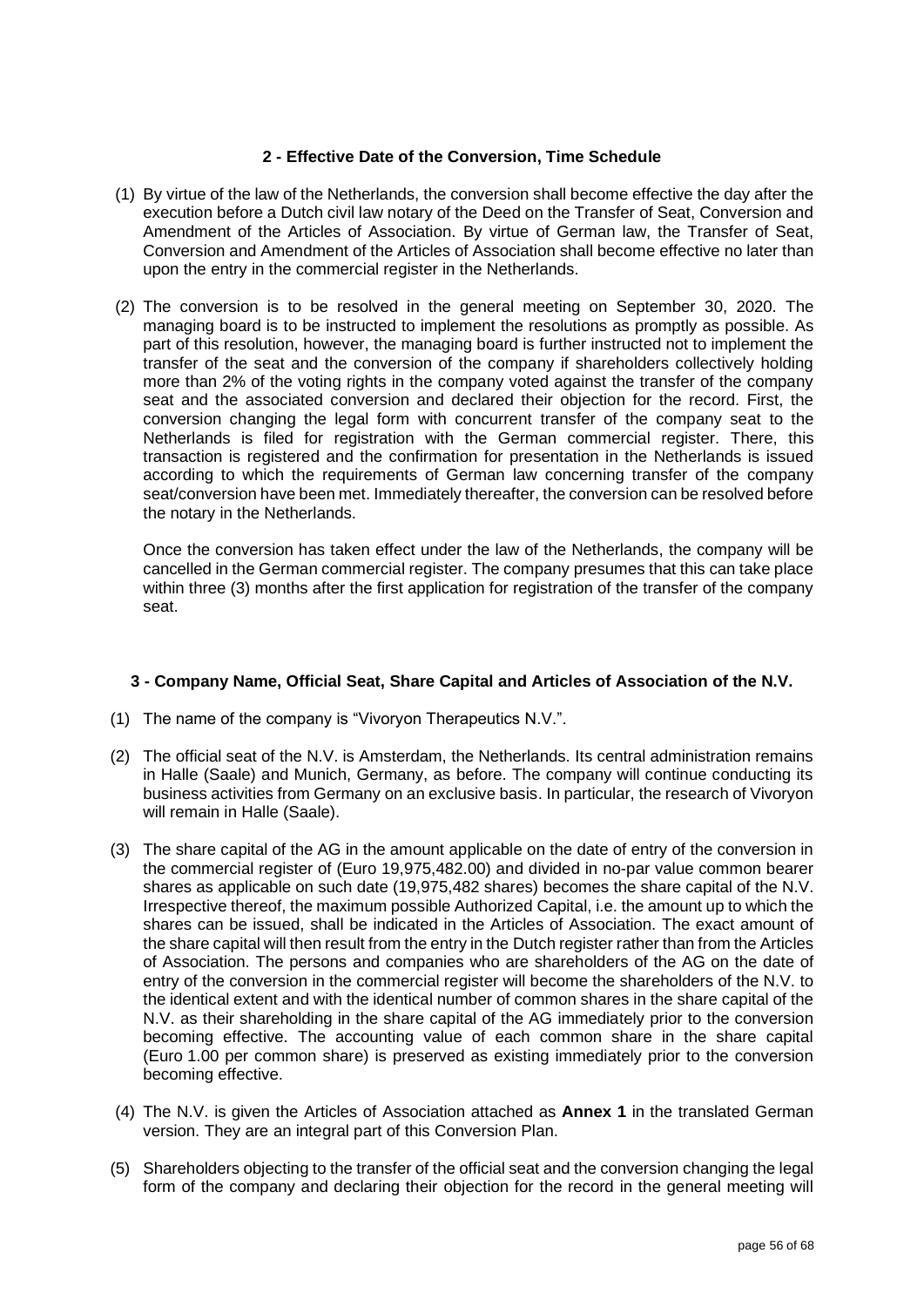receive the offer of cash compensation pursuant to sec. 207 UmwG, the draft of which is attached as **Annex 2**.

## **4 - Managing Board and Supervisory Board**

The term of office for which the members of the managing board and the supervisory board of the company have been appointed will not be affected by the transfer of seat, conversion and amendment of the articles of association and will continue unchanged. The members of the managing board will become *executive directors* on the *board of directors* of the N.V. The members of the supervisory board will become *non-executive directors* on the *board of directors* of the N.V. Accordingly, the respective term of office applies unchanged as listed below for the identified persons in their capacity as stated for each of them:

Managing board, in the future *executive directors*:

- Dr. Ulrich Dauer, until April 30, 2021
- Dr. Michael Schaeffer, until September 30, 2021

Supervisory board, in the future *non-executive directors*:

Supervisory board members:

- Dr. Erich Platzer
- Charlotte Lohmann
- Dr. Dinnies Johannes von der Osten
- Dr. Jörg Neermann

The term of office of the supervisory board members will end upon the closing of the general meeting of shareholders resolving on the approval of the actions of the supervisory board members for the financial year 2019. In that general meeting, which is also supposed to resolve on the transfer of the seat and the conversion, the supervisory board members are to be elected for the time until the closing of the general meeting resolving on the approval of the actions of the supervisory board members for the financial year 2021.

## **5 - Consequences of the Conversion for the Employees and Their Representations**

The change of the legal form does not entail any consequences for the employees and their representation (sec. 194 para. 1 no. 7 UmwG as applied accordingly) as a result of the change of the legal form. No employment can be terminated for reason of the conversion. Vivoryon does not have any works council, is not subject to any collective agreement and there are no codetermination rights of the employees. Therefore, there are no implications of a co-determination law and a collective bargaining law nature. Sec. 613a BGB (German Civil Code) shall not apply to the change of the legal form. After the change of the legal form, the employer's managerial authority will be exercised by the executive directors of the N.V.

#### **6 - Creditors' Rights**

Provided that they assert their claim on the merits and on the amount within two months after the date on which the conversion plan has been disclosed, the creditors of Vivoryon may demand the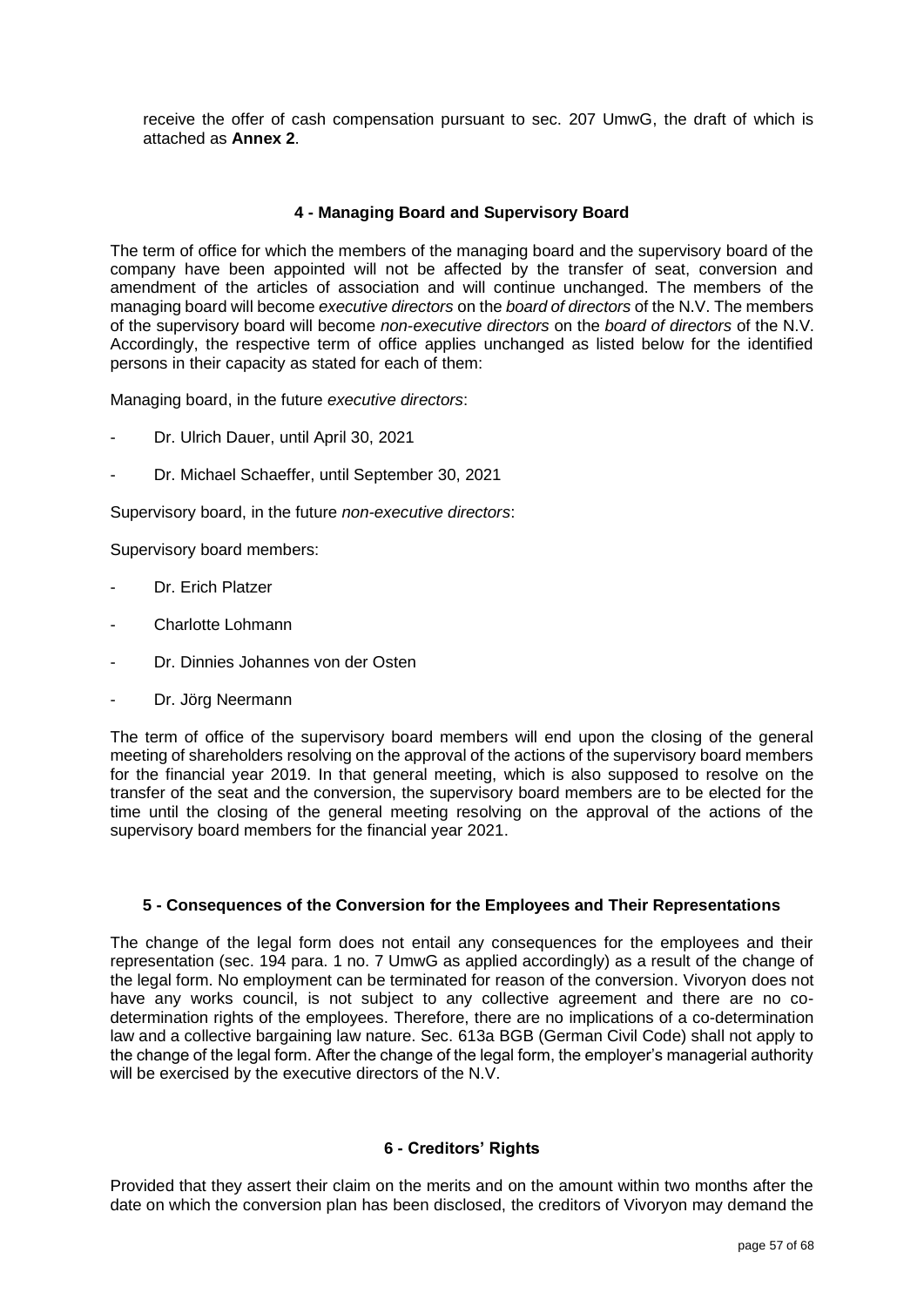provision of security for their claims, unless they can demand satisfaction. In doing so, the creditors must substantiate that the change of the legal form would jeopardize their claims (sec. 211j UmwG by analogy).

## **7 - Auditors**

For the first financial year of the N.V., KPMG Accountants N.V., Zuiderzeelaan 33, 8017 JV Zwolle, Netherlands, is to be appointed as auditor.

## **8 - No Additional Rights or Special Privileges**

- (1) Persons as defined in sec. 194 para. 1 no. 5 UmwG will not be granted any rights in excess of the shares set forth in Sec. 3 para. 3 above and no special measures are envisaged for such persons; the rights of the shareholders result in detail from the Articles of Association of the N.V. attached as Annex.
- (2) The auditor named in Sec. 7 above that is to be appointed will not be granted any special privileges in conducting the conversion.

## **9 - Funding, Subsidies**

Within the last five (5) years, Vivoryon has not received any funding or subsidies in Germany.

\* \* \* \* \*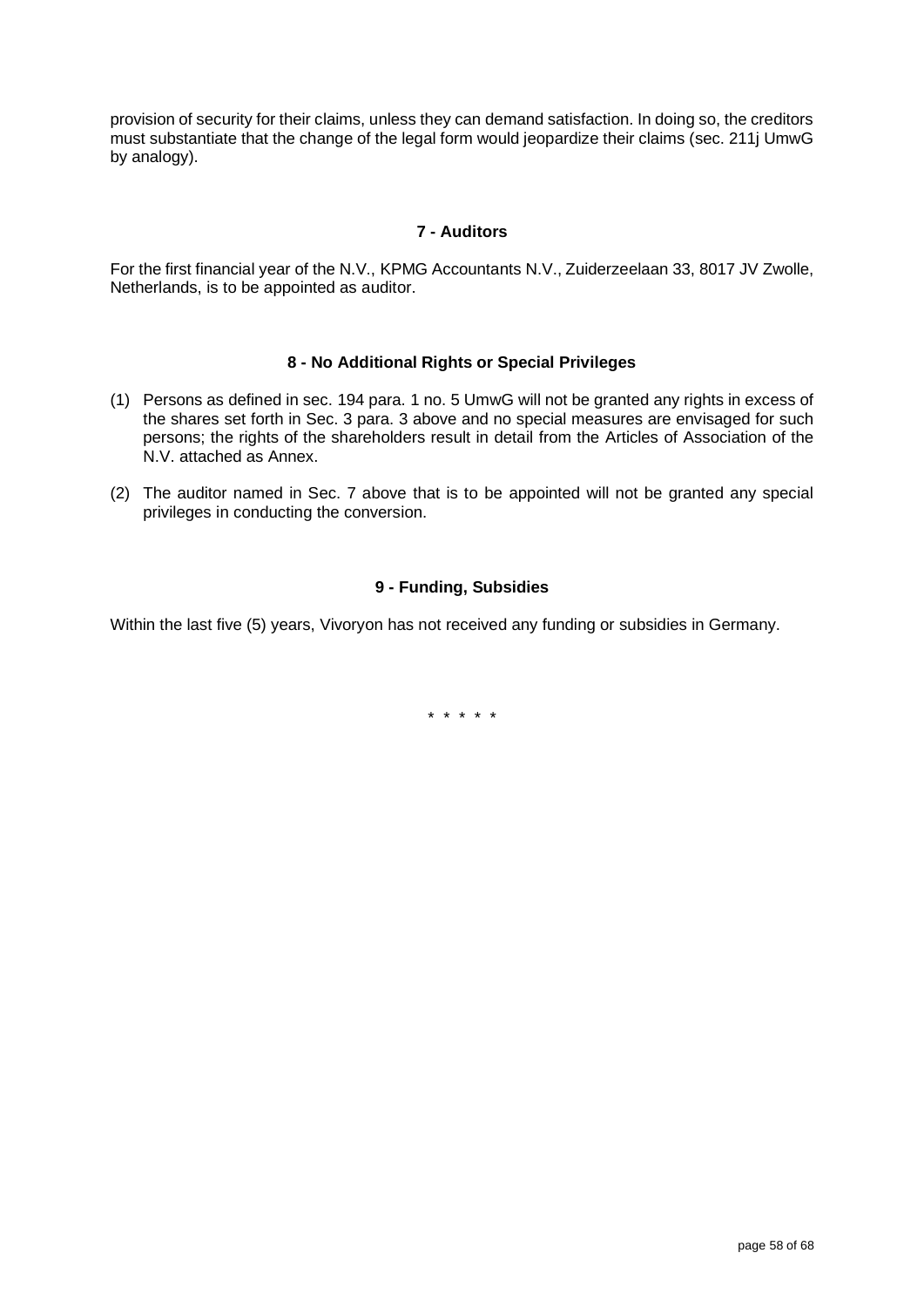9.5 Authorization is conferred upon each member of the management board of the company and also Mr. Machiel Galjaart and Mr. Alex Gonzalez, partners of Orange Clover, each of them severally, to have the Deed of Transfer of Official Seat, Conversion and Amendment of Articles of Association executed before a Dutch civil law notary of their choice.

The Transfer of the Official Seat, the Conversion and the Amendment of the Articles of Association, including the change of the legal form, will become effective the day after execution before a Dutch civil law notary of the Deed of Transfer of Official Seat, Conversion and Amendment of Articles of Association. By virtue of German law, the Transfer of the Official Seat, the Conversion and the Amendment of the Articles of Association shall become effective no later than upon the entry in the commercial register in the Netherlands.

- 9.6 The resolution by the general meeting to convert the company into an N.V. under the laws of the Netherlands will also constitute a resolution by the general meeting to authorize the company's management board (after the conversion referred to as the company's board of directors) for a period of 18 months after the date of the ordinary general meeting to have the N.V. acquire up to 399,510 shares (i.e. 2% of the company's issued capital) by repurchase of such shares from the shareholders having voted against the conversion of the company into an N.V. under the laws of the Netherlands against payment of the amount of the cash compensation offer of EUR 9.00 per share.
- 9.7 The management board is instructed to implement the resolutions adopted under item 9 of the agenda of the annual general meeting as promptly as possible after the adoption of the resolutions. Moreover, the management board is instructed not to implement the resolution if shareholders who, according to the list of attendants, together holding more than 2% of the voting rights in the company voted against the Transfer of the Official Seat, the Conversion and the Amendment of the Articles of Association and declared their objection for the record.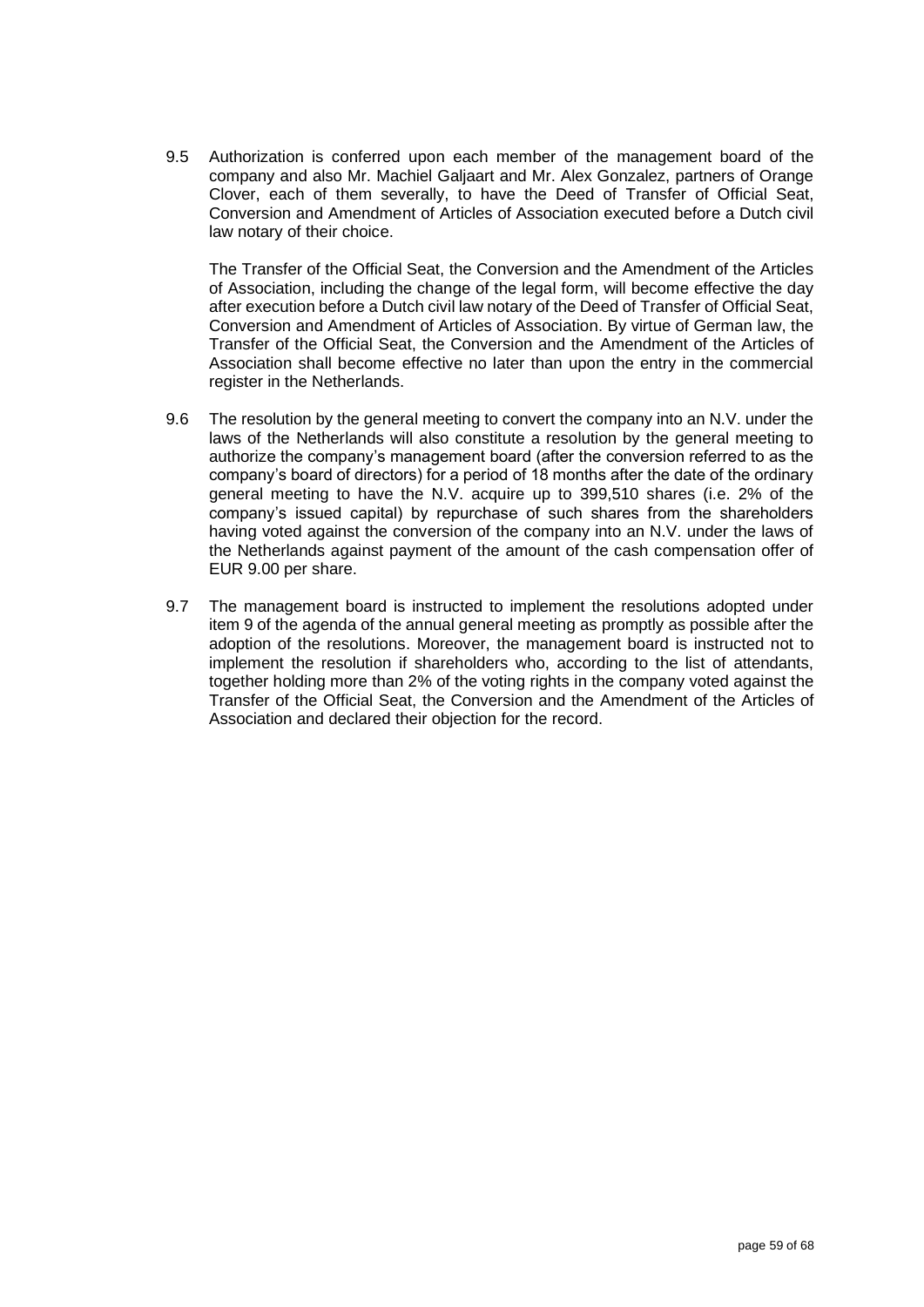#### **II. Reports of the Management Board on Items 7 and 8 of the Agenda**

As of the date of the invitation to the general meeting, the following reports of the management board will be available to the shareholders on the company's website at https://www.vivoryon.com/investors-news/ordinary-general-meeting-of-shareholders-2020/. On request, the company will send a copy of such reports to each shareholder immediately and free of costs. Those reports will also be available at the general meeting.

## **Voluntary Report of the Management Board as to Item 7 of the Agenda for the Creation of a Stock Option Program 2020, the Creation of a Conditional Capital 2020/I, and Corresponding Amendments to the Articles of Association**

## **1. Purpose of the Stock Option Program**

Stock options are a common and – particularly for research companies in the biotech area – indispensable part of the remuneration of directors and executives. In this manner, the directors and executives participate in the company's success. They are also appropriate to compensate for the circumstance that compared with big corporations, the company as a small research organization is not in the position to pay adequate high salaries. Without the possibility of offering stock options to directors, executives and other key personnel, the company would be unable to offer attractive framework conditions and target-oriented motivation incentives comparable to those offered by competitors. In granting the stock options, a particular performance incentive is created for the directors, executives and other key personnel, the yardstick of which is determined by the corporate value reflected by price of the company's share, which is to be increased. This is for the benefit of both the shareholders and the company and contributes to ensuring the company's position.

The management board analyzed whether other remuneration models should be preferred. For the beneficiaries of the options, however, all these models are less attractive.

## **2. Key Points of the Stock Option Program**

The key points of the Stock Option Program are as follows:

2.1 The options are designated for their issue to current and future employees and members of the management board of the company. A maximum of 473,550 options may be issued to members of the company's management board, and a maximum of 141,450 options may be granted to employees.

The management board decides on the issue of options. If members of the company's management board are designated to receive options, the determination and issuance is the sole responsibility of the supervisory board. The authorization for the issue of options is limited until December 31, 2023.

 The issue of the options is made by entering into a corresponding agreement between the beneficiary and the company.

2.2 Each option confers the right to subscribe for one no-par value common bearer share in the company for payment of the strike price. The strike price for the options yet to be issued is equivalent to the simple average of the relevant stock exchange prices of the last twenty stock exchange trading days prior to the issue of the option. The relevant stock exchange price is the closing quotation of the share determined on Euronext (Amsterdam) or a comparable succeeding system to Euronext (Amsterdam)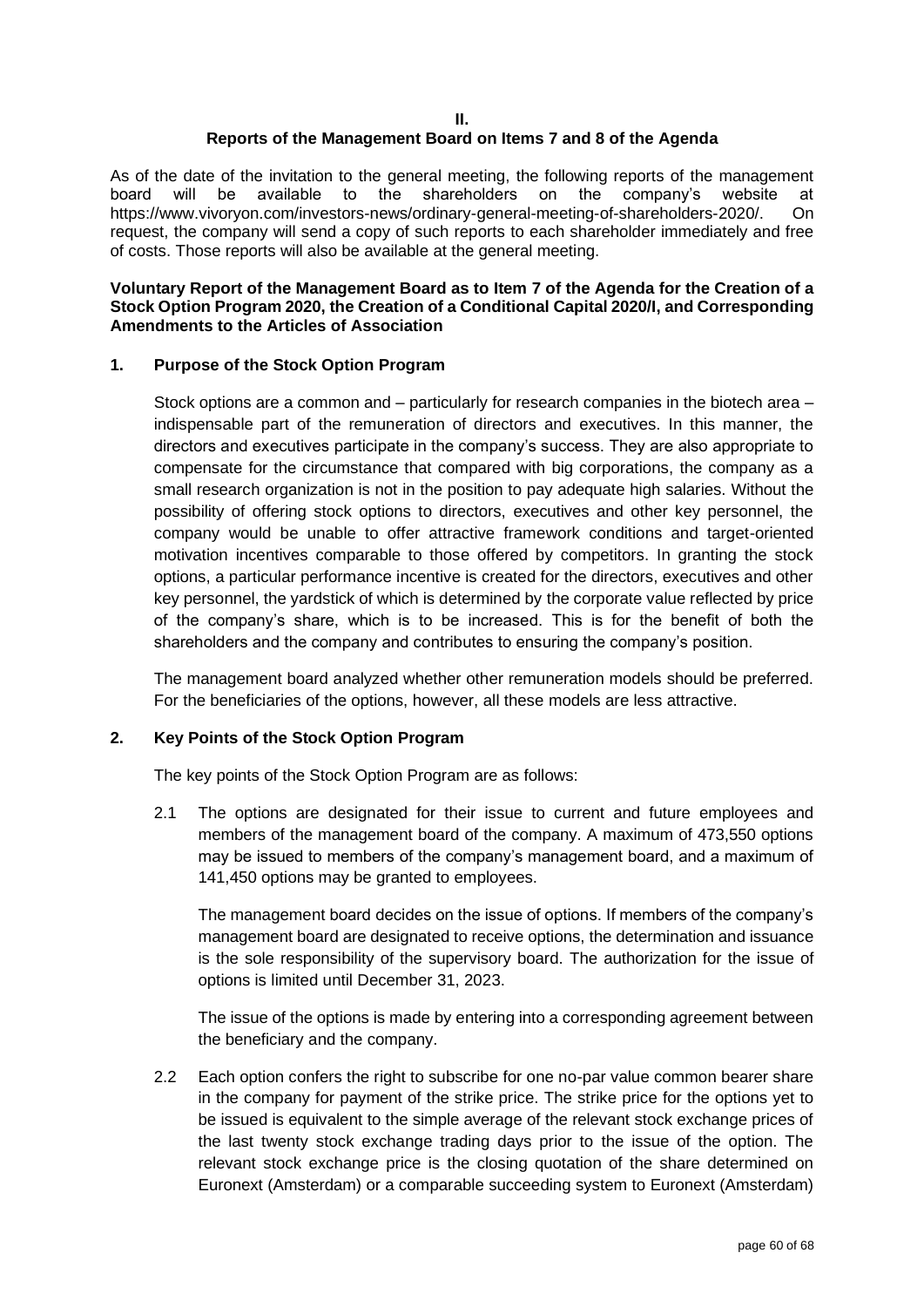or – if listed abroad – the corresponding stock exchange price on the foreign stock exchange.

- 2.3 To give the beneficiaries a longer-term incentive to increase the corporate value in the interest of all shareholders, the Stock Option Plan 2020 provides for vesting periods of four years for the initial exercise of the options.
- 2.4 The options can only be exercised if the simple average of the relevant stock exchange price of the last twenty stock exchange trading days prior to the exercise of the options exceeds the strike price by at least 20% (success target).
- 2.5 The exercise of the options is permitted for five times in a financial year within a fourweek period. The exercise periods start on the 3rd banking day after the general meeting of shareholders and after the publication of each quarterly report. If the company does not publish any quarterly reports, the options may only be exercised once a year within a four-week period starting on the third banking day after the annual general meeting. Moreover, the execution of the options is excluded as of the date on which the company submits an offer to its shareholders for the subscription of new shares or debentures with conversion or subscription rights until the date when the shares eligible for subscription are quoted "ex subscription right" for the first time.
- 2.6 The options are not transferrable.
- 2.7 To secure the subscription rights under the Stock Option Program 2020, a Conditional Capital of Euro 615,000.00 is to be created. The management board subject to the consent of the supervisory board or  $-$  to the extent that rights are to be granted to members of the management board – the supervisory board is authorized to further determine the details of the option terms and the issue or structuring of the stock options.
- 2.8 The management board and the supervisory board agree in their conviction that the proposed Stock Option Program 2020 is appropriate to induce a sustainable performance incentive for the employees and members of the management board and thus to contribute to an enduring and sustainable growth of the corporate value in the interest of the company and its shareholders.

**Report of the Management Board as to Item 8 of the Agenda on the Creation of an Authorized Capital 2020 Cancelling the Authorized Capital 2019 as well as the Corresponding Amendments to the Articles of Association**

#### **Report of the Management Board on the Exclusion of the Subscription Right pursuant to Sec. 203 Para. 2 Sentence 2, Sec. 186 Para. 4 Sentence 2 AktG**

Replacing the Authorized Capital 2019, the Authorized Capital 2020 is to be resolved completely excluding the subscription right. This is to achieve the required flexibility for a successful financing of the further development of the company's business.

As the decisions on covering capital requirements and/or on the use of a strategic option and/or the use of favorable market conditions usually have to be taken in the short term, it is of essential importance that the company be able to act without loss of time. With the instrument of the authorized capital, the legislator took account of this requirement. It is in the interest of the company and its shareholders that it has sufficient flexibility to be able to implement its corporate financing in due time and with a manageable complexity. For reasons of flexibility, the option is to be provided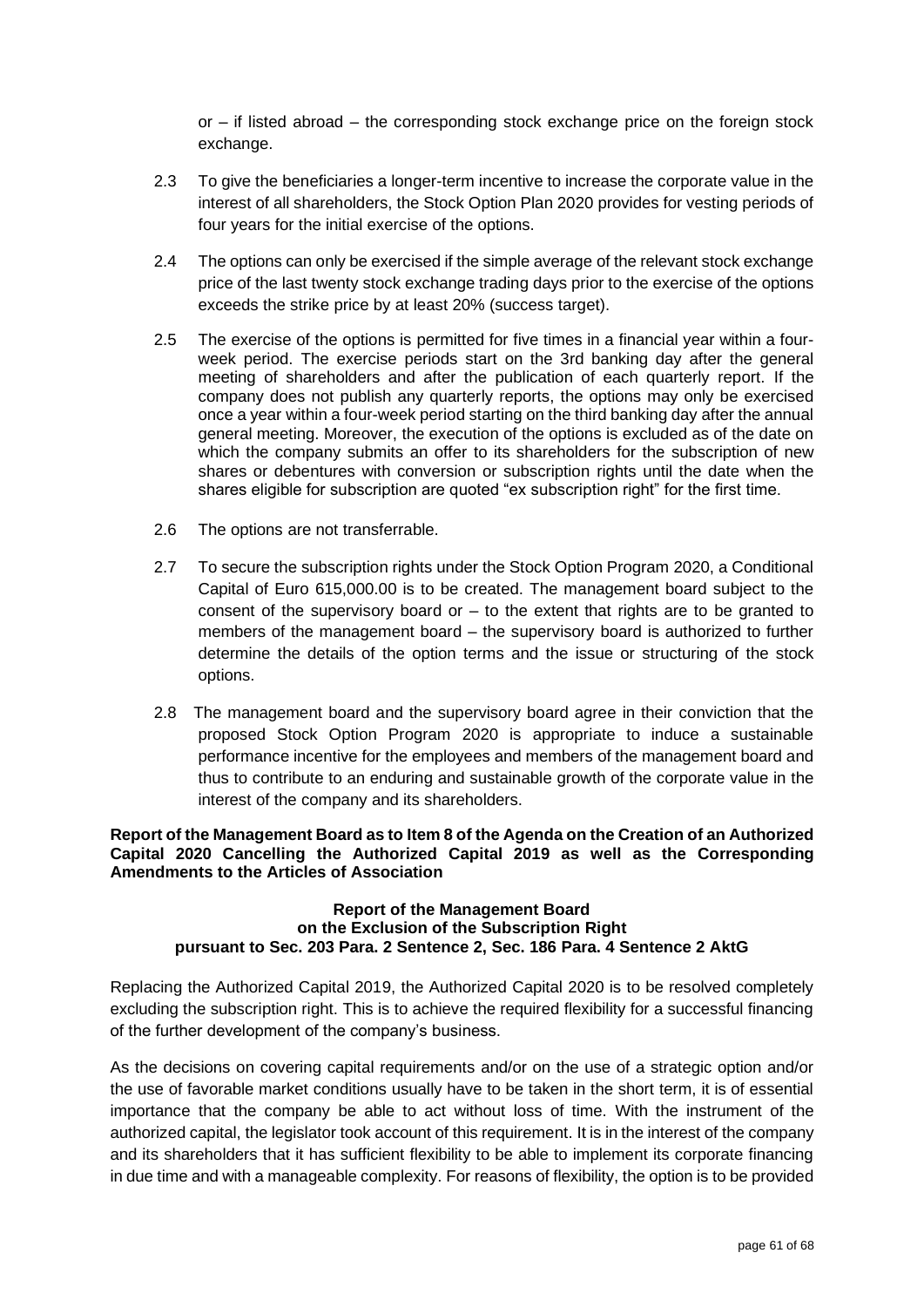to use the Authorized Capital 2020 both for contributions in cash and in kind in one or several step(s).

In connection with the capital increase from Authorized Capital, the company's shareholders have a subscription right in principle. Such subscription right is to be excluded in the process. This is done particularly with a view to the competition situation of the company with comparable companies of its sector. The company is listed at a foreign stock exchange (Euronext), while its shareholders are mainly from foreign jurisdictions with different legal systems. There, Vivoryon is in stiff competition with companies where the principle of the subscription right has a more flexible structure than it is the case under the German Stock Corporations Act, and which can act quicker and with a clearly lower legal complexity for this reason. This ability provides them with the additional advantage that international institutional investors prefer transactions with a lower legal complexity. This is also the background for the transfer of the company's official seat to Amsterdam and the conversion of the company into an N.V. under the laws of the Netherlands as set forth under item 9 of the Agenda. For Vivoryon it is therefore of outstanding importance to reduce this significant disadvantage as much as possible. The exclusion of the subscription right serves this purpose, as a rights issue is too complex due to the mandatory two-week subscription period.

Reasonable equity capital constitutes the economic basis for the business development of Vivoryon and is therefore of considerable significance for its prospects in the future as well as the implementation of its business strategy. Since the domestic (German) market was and is unable to absorb a sufficient volume of new shares (a situation that has already been the reason for the going public at the Euronext Amsterdam and the two capital increases placed there), the controlling bodies contemplate the use of foreign capital markets, including the option of one or more issue offer(s) excluding the subscription right to international investors via the Euronext Amsterdam or a second quotation in addition to the existing quotation at the Euronext Amsterdam.

For this reason, the controlling bodies of Vivoryon consider an option for the placement of new shares outside Germany also within the period until the transfer of the official seat, the conversion of the company and the amendment of the articles of association even in case that it should not be possible to implement the transfer of the seat, the conversion and the amendment of the articles of association under the laws of the Netherlands. This may include, without limitation, one or several share issue(s) excluding the subscription right to international investors, particularly to specialized biotech investors, via Euronext Amsterdam or an additional quotation of securities of Vivoryon at a foreign stock exchange e.g., in London, Paris, Brussels or in the United States of America. This is due to the fact that another issue offer at Euronext Amsterdam or a second quotation increases the tradability of the respective shares considerably. In this connection, a minimum number of shares will be required to guarantee their liquid tradability. An insufficient number of new shares may endanger a successful placement and may entail an artificial price level as well as overreactions of the share price, which in turn may entail unfavorable consequences for the demand for shares in the company and its reputation, not least to the disadvantage of the shareholders, too.

Irrespective of the financial aspects, the international public awareness of the company would be further increased and its reputation would be advanced. A quotation at one or several market(s) may also increase the attractiveness of an employment with the respective issuer, particularly among qualified foreign labor force. Accordingly, the option of an issue offer excluding the subscription right on one or several foreign market(s) is in the objective interest of the company with regard to the successful implementation of its business strategy.

The required number of shares can only be provided with sufficient certainty if the subscription rights are excluded. The exclusion of the subscription right is adequate, as it represents the reasonable and best-suited means to implement the aforesaid strategy in the best interest of the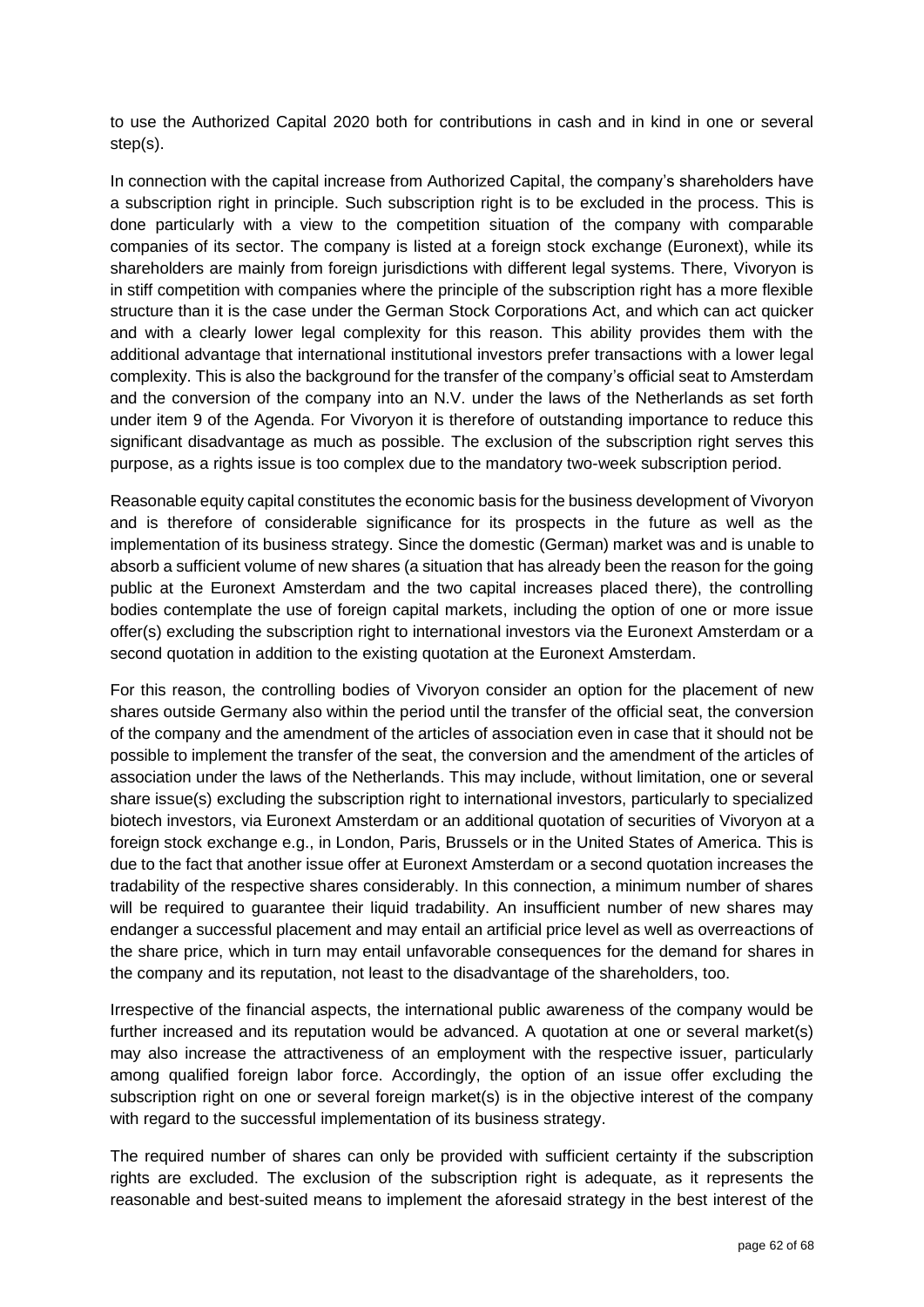company and its shareholders. An exclusion of the subscription right allows for the achievement of the goals described above. The strategic economic concept of expansion and diversification of the group of shareholders and another quotation abroad, if applicable, requires the creation of new shares and its issue to investors who are not shareholders of Vivoryon and/or who are not resident in Germany. The implementation of this strategy and the raising of new equity would be significantly endangered or even rendered impossible by the granting of the subscription right.

A capital increase with the exclusion of the subscription right would increase the liquidity of the Vivoryon share. Typically, a higher liquidity contributes to a lower volatility of the shares, which is favorable for the shareholders. Moreover, the Vivoryon share would thus become more attractive for research analysts.

No issue price has been determined, since the management board and the supervisory board of the company should be put in the position to respond flexibly to the market conditions prevailing at the time of the placement of new shares created by using the Authorized Capital 2020. As to the determination of the issue price, the management board and the supervisory board will take into account the prevailing market conditions as well as the current price of the shares and take into consideration the best interests of the company.

The management board presents this report to inform about this resolution to exclude the subscription right based on sec. 203 para. 2 sentence 2, sec. 186 para. 4 sentence 2 AktG.

The management board will report to the next general meeting as applicable from time to time about each use of the Authorized Capital 2020.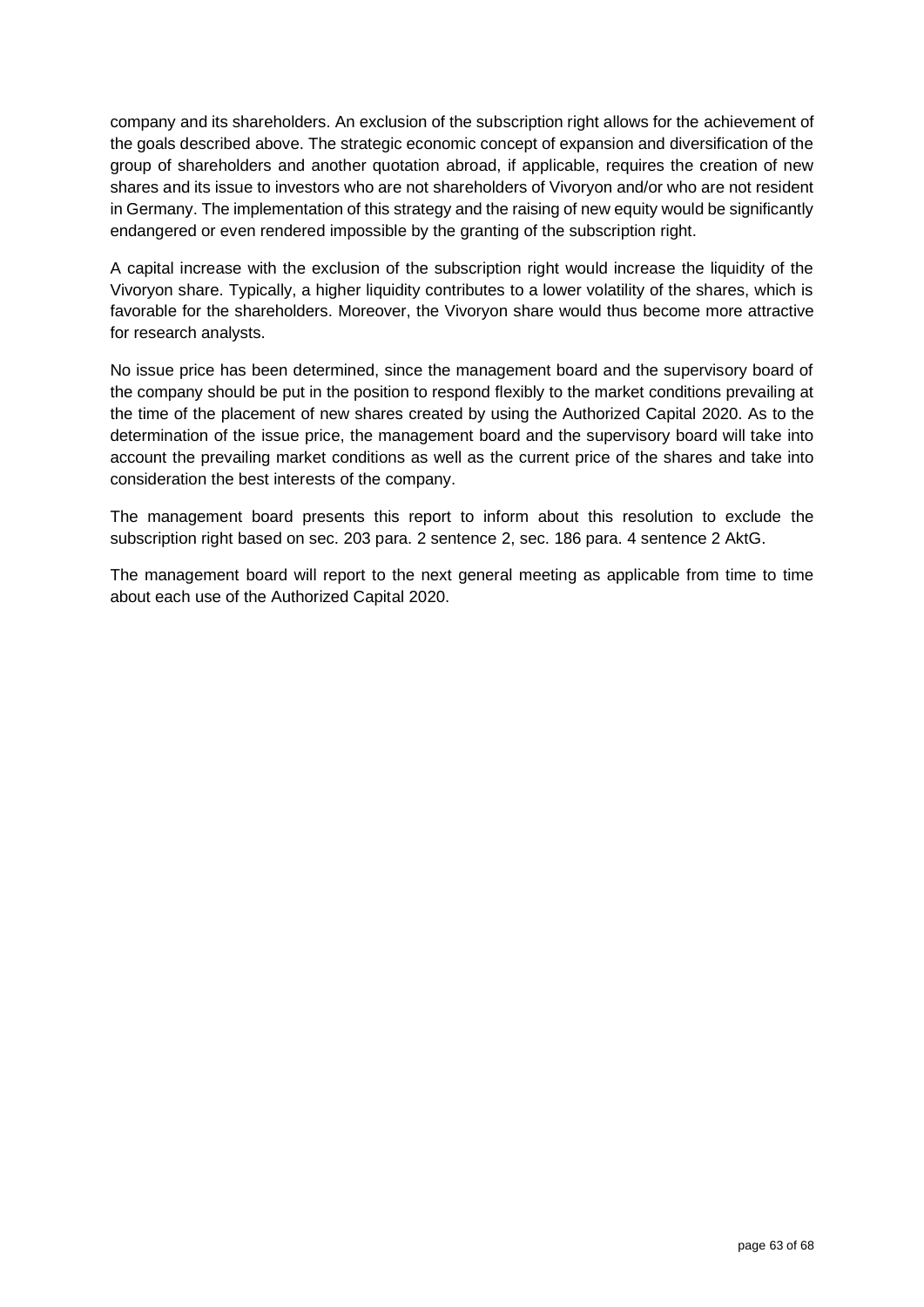#### **III. Other Details of the Invitation**

#### **1. Information and Documents**

As of the time of convening the general meeting, the documents pursuant to sec. 124a AktG will be available for viewing and downloading on the company's website at https://www.vivoryon.com/investors-news/ordinary-general-meeting-of-shareholders-2020/.

### **2. Conditions for the Participation in the General Meeting and Exercising the Voting Right**

Pursuant to Art. 17 of the company's articles of association, those shareholders shall be entitled to take part in the general meeting and to exercise their voting right who register in text form (sec. 126b German Civil Code – "**BGB**") in the German or English language at the address, telefax number or email address as shown below and prove their entitlement to participate in the general meeting by submitting evidence of their shareholding:

Vivoryon Therapeutics AG c/o Computershare Operations Center 80249 Munich

Fax: +49 89 30903-74675

Email: anmeldestelle@computershare.de

The evidence of the shareholding can be provided by a custodian institution in text form (sec. 126b BGB) in the German or English language and shall relate to the beginning of the twelfth day prior to the general meeting, i.e. to **September 18, 2020, 00:00 hours (CEST)** ("**Evidence Qualifying Date**").

The registration for the participation in the general meeting and the evidence of the shareholding must be received by the company at the above address, telefax number or email address not later than six days prior to the general meeting, i.e. until the lapse of **September 23, 2020, 24:00 hours (CEST)**.

In the relationship to the company, only he shall be deemed a shareholder entitled to take part in the general meeting and exercise the voting right who provided the evidence of the shareholding by the Evidence Qualifying Date. Changes of the share portfolio after the Evidence Qualifying Date shall not have any relevance in this respect. The Evidence Qualifying Date shall not be associated with any blocking of the entitlement to sell the shareholding. Accordingly, once the registration has been made, the shareholders may still dispose of their shares freely. Persons not holding any shares by the Evidence Qualifying Date yet shall not be entitled to take part or vote, unless they have obtained a relevant proxy or are authorized to do so.

After the due registration and the company's receipt of the evidence of the shareholding, admission tickets for the general meeting will be sent to the shareholders or deposited for them at the convention site. To ensure the timely receipt of the admission tickets, we ask the shareholders to register and send the evidence of their shareholding to the company in good time.

## **3. Procedure for Granting Voting Proxies**

Shareholders who do not wish to take part in the general meeting in person may have their voting right exercised by a proxy holder, e.g. a credit institution, an association of shareholders, by third parties or the proxy recipients appointed by the company subject to the granting of a relevant proxy document. Also in the event of granting a proxy, the timely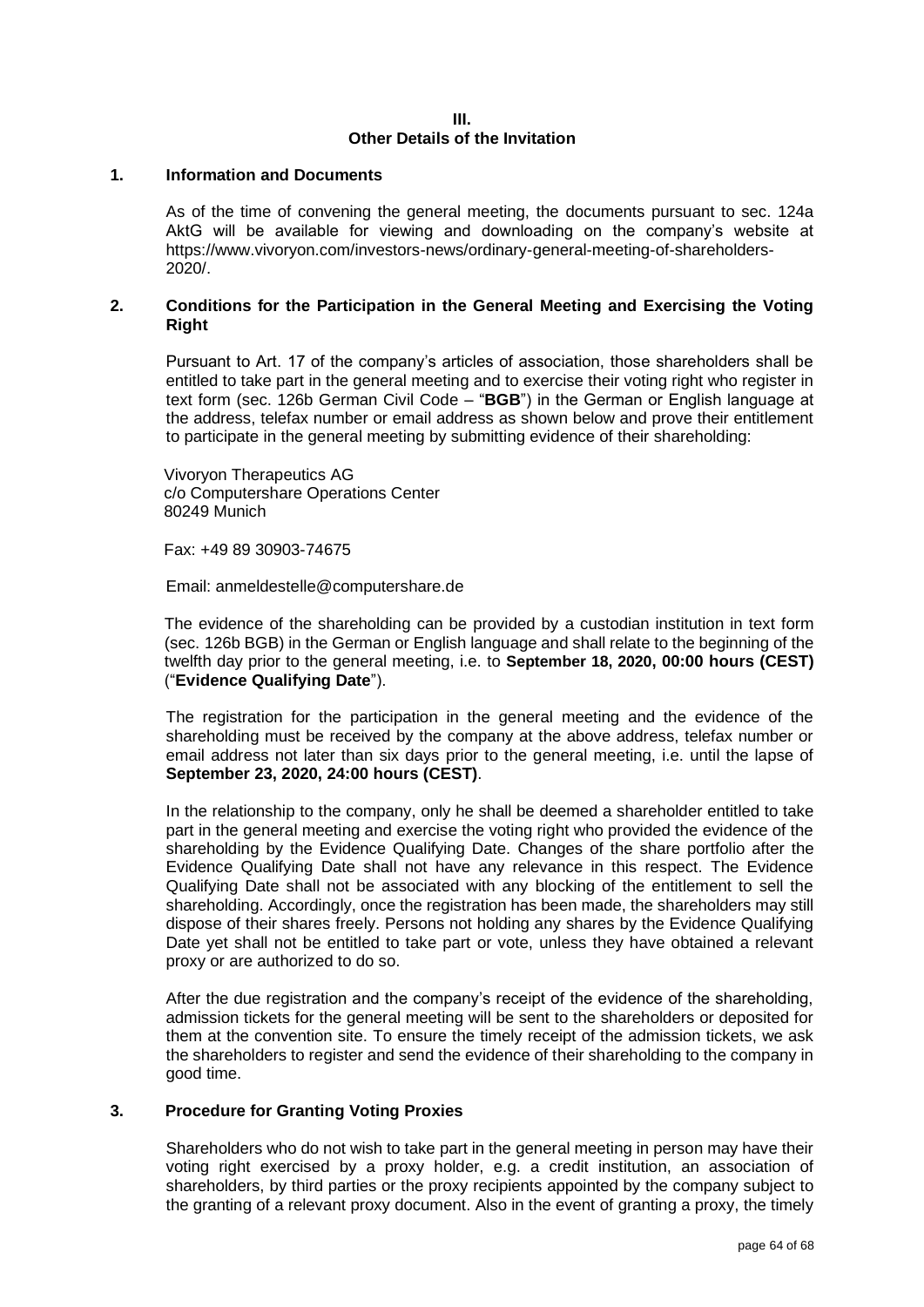registration of the shareholder and the evidence of the shareholding as set forth above shall be required.

Shareholders who registered in due time will receive a proxy form together with the admission ticket to the general meeting. In addition, soon after the convocation, a form for granting a proxy will be available on the company's website at https://www.vivoryon.com/investors-news/ordinary-general-meeting-of-shareholders-2020/. Shareholders wishing to authorize a proxy holder are asked to use preferably the proxy forms received together with the admission ticket.

If neither any credit institution, nor any association of shareholders, nor any other person or institution equivalent to the foregoing pursuant to sec. 135 para. 8 and para. 10 AktG are given any proxy, then the proxy shall be conferred in text form (sec. 126b BGB) to the company or directly to the proxy holder. The same applies to the cancellation of the proxy.

For the granting of a proxy to credit institutions, institutions equivalent to the foregoing (sec. 135 para. 10, sec. 125 para. 1 AktG), as well as associations of shareholders or persons as defined in sec. 135 para. 8 AktG, as well as for the evidence and cancellation of such a proxy, the legal regulations, in particular sec. 135 AktG shall apply, which require, *inter alia*, that the proxy shall be documented in a verifiable manner by the proxy holder. Consequently, in case of granting a proxy to a credit institution, an association of shareholders or a person equivalent to the foregoing pursuant to sec. 135 AktG, the shareholders are asked to consult the said proxy recipients in a timely manner for a possibly required form of the proxy.

If the proxy is granted to the company, it should be received for organizational reasons until September 29, 2020, 06:00 p.m. (CEST) at the following address, telefax number or email address:

Vivoryon Therapeutics AG c/o Computershare Operations Center 80249 Munich

Fax: +49 89 30903-74675

Email: anmeldestelle@computershare.de

If the proxy is granted to the proxy holder, evidence of such granting of the proxy is required to be provided to the company in text form (sec. 126b BGB). Such evidence may be provided on the day of the general meeting at the access and exit checkpoint. The evidence of the proxy may also be sent to the above address, telefax number or email address.

If the shareholder authorizes more than one person, the company may reject any or several of them without any particular cause.

We offer our shareholders to authorize proxy recipients appointed by the company and bound to follow instructions already prior to the general meeting. The proxy documents for the proxy recipients appointed by the company are required to be in text form (sec. 126b BGB) and shall include instructions for the exercise of the voting right. In the absence of such instructions, the proxy shall be invalid. The proxy recipients are obligated to vote according to the instructions; they cannot exercise the voting rights at their discretion.

Shareholders intending to make use hereof may use the proxy and instruction forms received together with the admission ticket and send them by mail, telefax or email to the following address, telefax number or email address: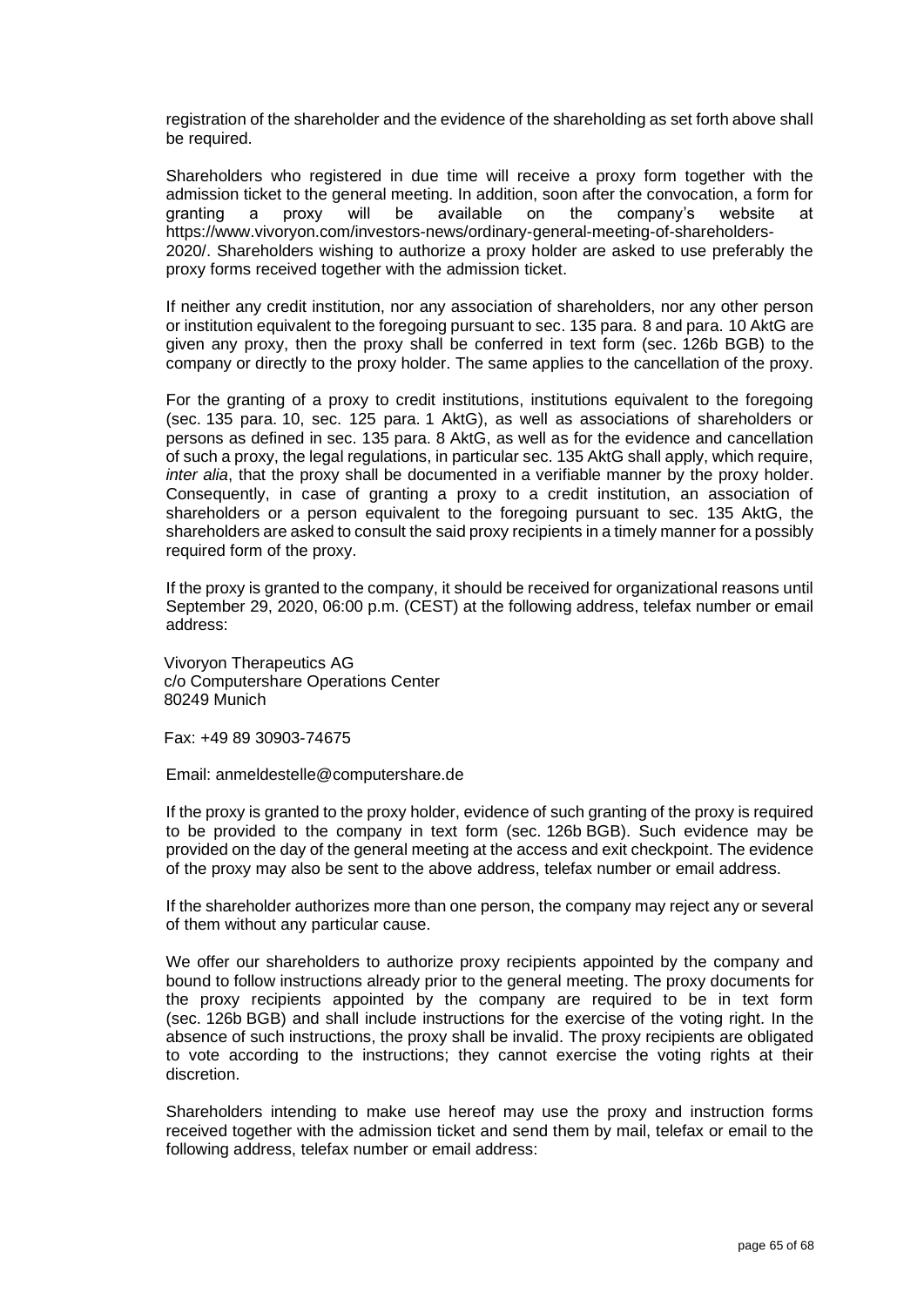Vivoryon Therapeutics AG c/o Computershare Operations Center 80249 Munich

Fax: +49 89 30903-74675

Email: anmeldestelle@computershare.de

Proxies and instructions to the proxy recipients appointed by the company must be received on or before **September 29, 2020, 06:00 p.m. (CEST)** at the above address, telefax number or email address. Until that date, changes as well as the cancellation of proxies and instructions issued prior to the general meeting are possible as well. Moreover, on the day of the general meeting, present shareholders and shareholder proxy holders may grant proxies and give instructions to the proxy recipients appointed by the company and change or cancel such proxies and instructions.

More details on the participation in the general meeting as well as the granting of proxies and giving of instructions shall be sent to the shareholders together with the admission ticket. They may as well be viewed on the company's website at https://www.vivoryon.com/investors-news/ordinary-general-meeting-of-shareholders-2020/.

### **4. Applications for Amendments, Applications and Election Proposals of Shareholders, Right to Obtain Information, Additional Information**

*Application for amendments to the agenda on the request of a minority (sec. 122 para. 2 AktG)*

Shareholders the shares of which jointly accumulate to the twentieth part of the registered share capital (this is equivalent to a rounded number of 998.774 shares) or the proportional amount of EUR 500,000.00 (equivalent to 500,000 shares) may request that items be placed on the agenda and announced. Each new item shall be accompanied with a substantiation or draft resolution. The request shall be addressed to the company's management board and shall be received by the company not later than until 14 days prior to the meeting, i.e. on or before **September 15, 2020, 24:00 hours (CEST)** at the following address:

Vivoryon Therapeutics AG Investor Relations Weinbergweg 22 06120 Halle (Saale) Germany

As regards the minimum holding period, reference is made to the provisions of sec. 122 para. 2 sentence 1 in combination with para. 1 sentence 3 AktG. The respective shareholders shall prove pursuant to sec. 122 para. 2 sentence 1 in combination with para. 1 sentence 3 AktG that they have been holders of the required number of shares since a minimum of 90 days prior to the date of receipt of the request and that they hold the respective shares until the decision of the management board regarding the request.

#### *Applications and election proposals of shareholders (sec. 126 para. 1 and sec. 127 AktG)*

Pursuant to sec. 126 para. 1 AktG, each shareholder has the right to present applications opposed to the resolution proposals of the management board and the supervisory board relating to items of the agenda without requiring any announcement, publication or other special action prior to the general meeting. The same applies to counter-proposals to election proposals for supervisory board members and auditors (sec. 127 AktG).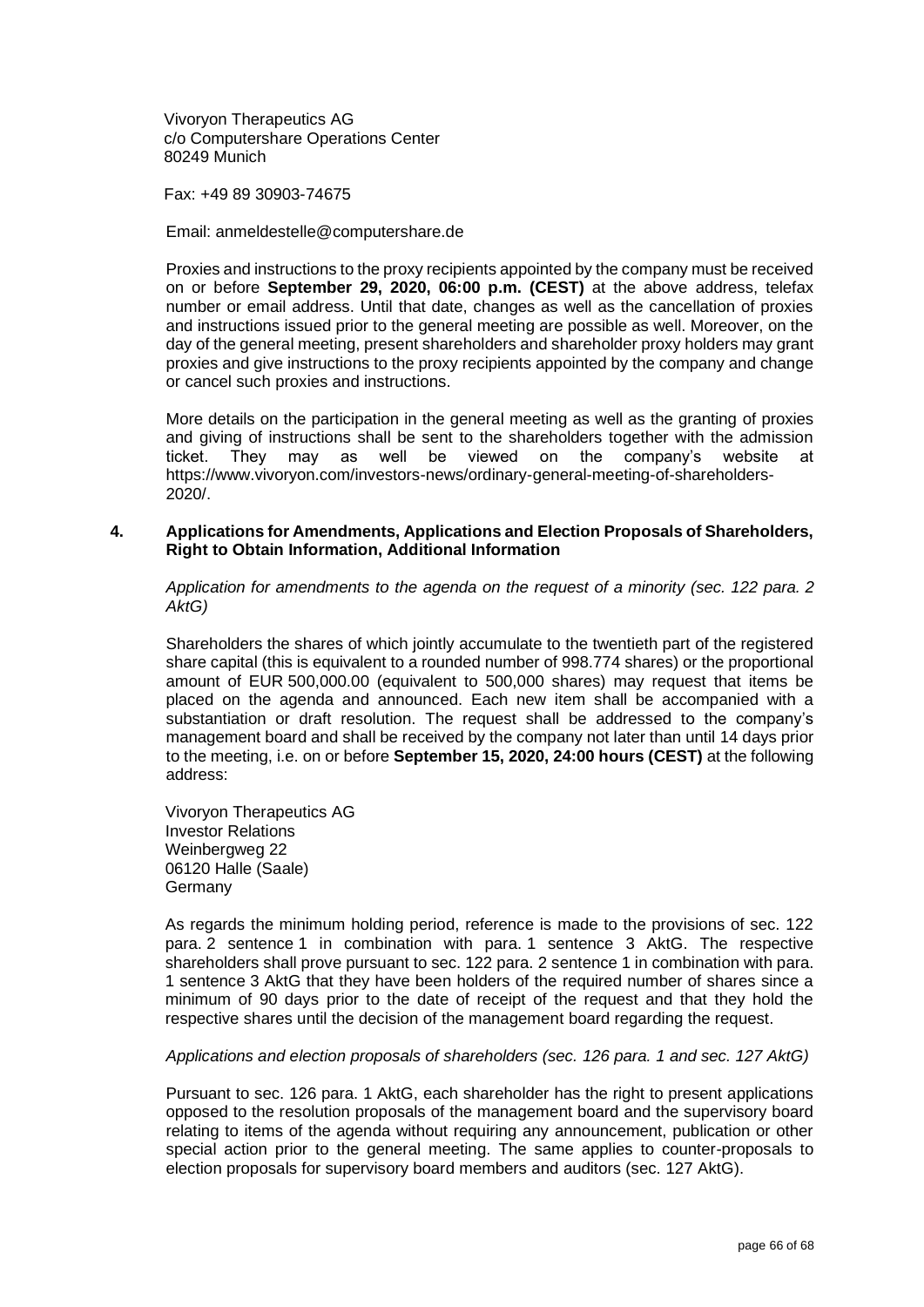Notwithstanding, shareholders may as well send applications opposing a proposal of the management board and/or the supervisory board for items of the agenda as well as election proposals already prior to the general meeting. Such applications shall be addressed to the following address, telefax number or email address only:

Vivoryon Therapeutics AG Weinbergweg 22 06120 Halle (Saale)

Fax: +49 345 555 99 01

Email: investor@vivoryon.com

Subject to sec. 126 para. 2 and 3, sec. 127 AktG, the company shall make available to the other shareholders without undue delay on the company's website at https://www.vivoryon.com/investors-news/ordinary-general-meeting-of-shareholders-2020/ opposing applications and election proposals of shareholders received until not later than 14 days prior to the general meeting, i.e. until not later than by **September 15, 2020, 24:00 hours (CEST)** addressed to the above address, telefax number or email address. Statements of the administration, if any, shall also be published at the mentioned URL subsequently.

Please note that opposing applications and election proposals sent to the company in due time in advance shall only be taken into consideration in the general meeting if they are presented orally during the general meeting.

### *The shareholder's right to obtain information (sec. 131 para. 1 AktG)*

On request, in the general meeting the management board shall provide information to each shareholder on the affairs of the company, including the legal and business relations to affiliated undertakings as well as the situation of the group and of the companies included in the consolidated annual financial statements to the extent as required for the proper assessment of the item of the agenda. As a rule, requests for information shall be presented orally in the course of the debate in the general meeting. The management board may deny the provision of information for the reasons specified in sec. 131 para. 3 AktG.

#### *Additional information*

Additional information relating to the rights of the shareholders pursuant to sec. 122 para. 2, sec. 126 para. 1, sec. 127, sec. 131 para. 1 AktG can be found on the company's website at https://www.vivoryon.com/investors-news/ordinary-general-meeting-of-shareholders-2020.

## **5. Number of Issued Shares and Voting Rights**

At the time of convening the general meeting, the company's registered share capital amounts to EUR 19,975,482.00 and is divided in 19,975,482 no-par value bearer shares. Each no-par value share confers one vote. Accordingly, at the date of convening the general meeting, the total number of voting rights in the company is 19,975,482. The company does not hold any own shares; there are no shares of different classes.

## **6. Data Protection Information**

Since May 25, 2018, new data protection regulations have been applying throughout Europe based on the coming into force of the European General Data Protection Regulation. The protection of your data and their processing in conformity with the law are very important to us. In our Data Protection Information, we summarized all the information on the processing of personal data of our shareholders in a clear and consolidated form. The Data Protection Information is available on the company's website at